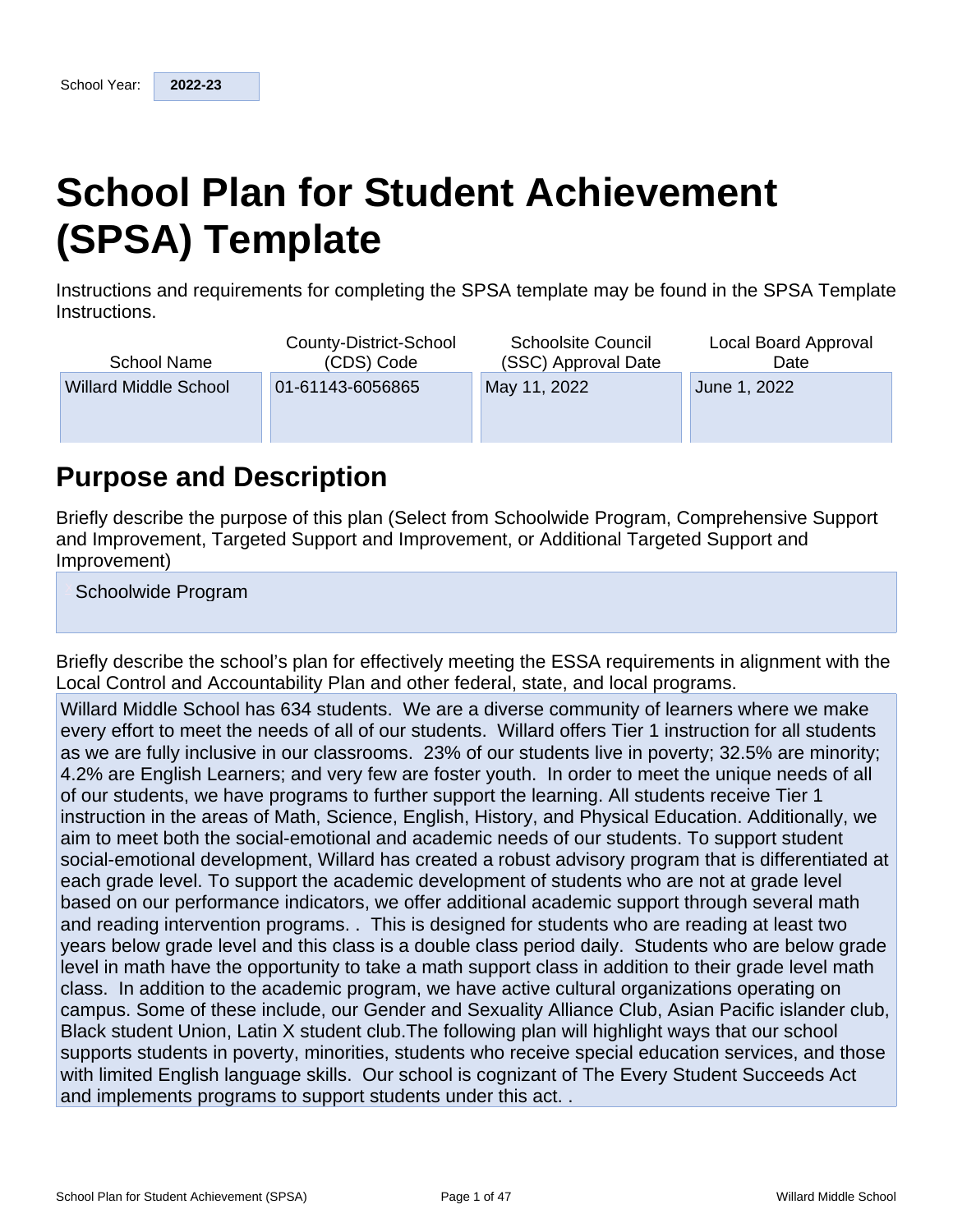# **Comprehensive Needs Assessment Components**

# **Data Analysis**

Please refer to the School and Student Performance Data section where an analysis is provided.

### **Surveys**

This section provides a description of surveys (i.e., Student, Parent, Teacher) used during the school-year, and a summary of results from the survey(s).

Surveys are given to the Willard families. Students are given surveys throughout the year highlighting school safety and culture. Results inform SSC and PTA funding decisions and a wide variety of interventions and activities. Examples of these surveys can be found in any of the weekly "Principal's Updates" that are sent out via Remind, or School Messenger..

### **Classroom Observations**

This section provides a description of types and frequency of classroom observations conducted during the school-year and a summary of findings.

Classrooms are reflective of our academically focused culturally inclusive environment. Student work is displayed, the four school expectations are visible, and there is a schedule or daily agenda posted in each classroom. The school's administrative team consistently observes teaching and learning, in an environment where the students feel safe to learn and explore the curriculum. All of Willard classroom have chromebooks for students technology needs. Principal Albeck prides himself on knowing what is happening in each classroom each week. Principal Albeck monitors curriculum pacing and formative and summative assessment data.

# **Analysis of Current Instructional Program**

The following statements are derived from the Elementary and Secondary Education Act (ESEA) of 1965 and Essential Program Components (EPCs). In conjunction with the needs assessments, these categories may be used to discuss and develop critical findings that characterize current instructional practice for numerically significant subgroups as well as individual students who are:

- Not meeting performance goals
- Meeting performance goals
- Exceeding performance goals

Discussion of each of these statements should result in succinct and focused findings based on verifiable facts. Avoid vague or general descriptions. Each successive school plan should examine the status of these findings and note progress made. Special consideration should be given to any practices, policies, or procedures found to be noncompliant through ongoing monitoring of categorical programs.

# **Standards, Assessment, and Accountability**

Use of state and local assessments to modify instruction and improve student achievement (ESEA)

Students are identified for services in a variety of ways. Willard has a well developed RTI (Response to Intervention) team that includes the following: Site Administrators, RTI Coach, Literacy Coach, Grade Level Counselors. The RTI team uses a variety of sources of data to inform its decisions as it pertains to student placement. Some of this data includes: SBA Data, BUSD Writing Scores, BUSD Mathematics Assessments, Grades and ELPAC (if an ELL), HOW & SBP grades, STAR Math and Reading Assessment Results, Teacher Qualitative Observations. Using state, district and teacher generated assessments, students performing below grade level in reading or math will be considered for the Read 180 class or another in-school reading/math intervention, and encouraged to join one of our after school intervention programs. Willard is also implementing a four-day-a-week advisory class where students have lessons on social-emotional learning as well as time for receive additional academic support and to silently read a grade level book. Student progress is monitored the Coordination of Services Team (COST). This is a monthly grade level meeting where students who are struggling academically or social-emotionally are reviewed by a team of administrators, teachers, the after school program coordinator, the mentoring program coordinator, and the school psychologist. At this meeting an action plan is created to further support struggling students. This plan is tailored to the specific needs of each student who is not showing academic progress.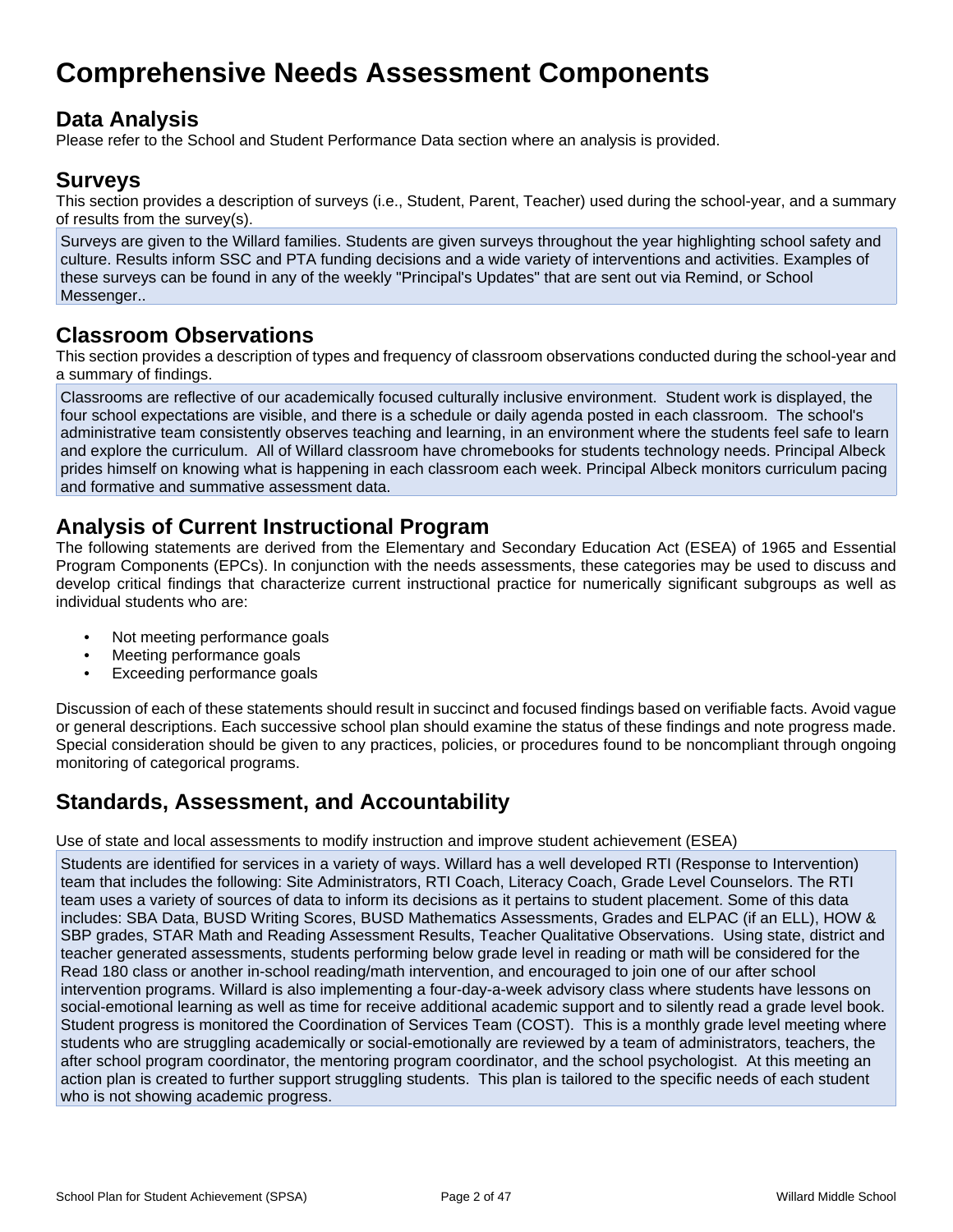Use of data to monitor student progress on curriculum-embedded assessments and modify instruction (EPC)

Willard is using the Engage New York math curriculum that is being supplemented by Desmos. Willard teachers, along with teachers from the two other middle schools, align their teaching so all students are prepared for the SBAC Assessment. This alignment allows teachers to develop the best possible sequential strategies to expose and teach the key California Common Core Math Standards and to regularly assess the students. Willard, along with BUSD, adopted the Inquiry By Design curriculum for middle school English Language Arts. This curriculum is taught with fidelity and students are monitored through writing and various formative assessments.

### **Staffing and Professional Development**

Status of meeting requirements for highly qualified staff (ESEA)

Willard teachers are all highly qualified within their credentialed area of expertise.

Sufficiency of credentialed teachers and teacher professional development (e.g., access to instructional materials training on SBE-adopted instructional materials) (EPC)

The math department is all trained in the Engage New York Curriculum. Additionally, teachers have been trained in "Desmos" This training is provided by colleagues and the district math coach who specializes in middle school.

The English teachers were trained in the Inquiry By Design Curriculum and can obtain additional support from our school literacy coach.

Alignment of staff development to content standards, assessed student performance, and professional needs (ESEA)

Teachers receive the Standards Based Assessment data for their current students at the beginning of the academic year. This data highlights the areas of achievement and the areas of growth based on grade level standards. Department meetings focus on teaching content standards and assessing student performance. There is also a focus on re-teaching students who do not show mastery of the standards.

Ongoing instructional assistance and support for teachers (e.g., use of content experts and instructional coaches) (EPC) Willard's leadership team discusses ways to support teachers to improve student learning. We also have a literacy coach and department heads who assist with improving instructional practices. The school also use the "focal student" model to support teachers in creating lessons that reach all students.

Teacher collaboration by grade level (kindergarten through grade eight [K–8]) and department (grades nine through twelve) (EPC)

Teachers have two hours per month for each; collaboration and grade level meetings. This time is spent planning, developing lessons looking at data, and work with district wide peers to calibrate the instructional program.

# **Teaching and Learning**

Alignment of curriculum, instruction, and materials to content and performance standards (ESEA)

All curriculum and adopted materials are aligned with the state standards.

Adherence to recommended instructional minutes for reading/language arts and mathematics (K–8) (EPC) Students receive daily instruction in all subjects, which satisfies the required state instructional minutes.

Lesson pacing schedule (K–8) and master schedule flexibility for sufficient numbers of intervention courses (EPC) With established district and state assessments, teacher are required to sequence their instructional program as recommended by the district and state.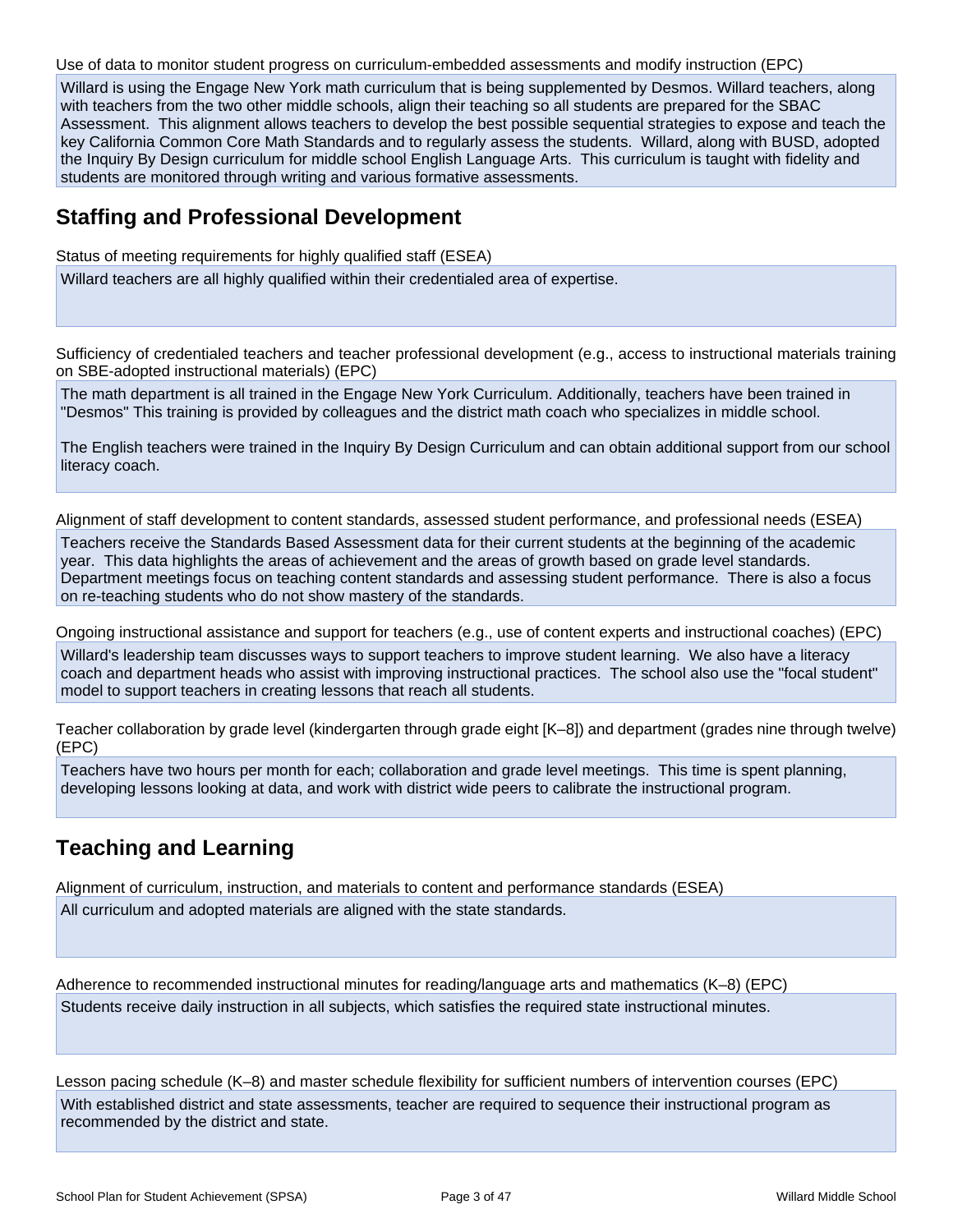Use of SBE-adopted and standards-aligned instructional materials, including intervention materials, and for high school students, access to standards-aligned core courses (EPC)

Every teacher is using the adopted middle school curriculum.

# **Opportunity and Equal Educational Access**

Services provided by the regular program that enable underperforming students to meet standards (ESEA)

The students have access to additional support in the regular class setting. Students can also seek additional support during their Advisory classes on Thursdays and Fridays. There is a math support class offered at every grade level for students. If reading support is needed, the R180 class is offered to students.

Evidence-based educational practices to raise student achievement

The Leadership Team and site administrators ensure that effective instructional strategies are occurring in the classrooms at all times.

# **Parental Engagement**

Resources available from family, school, district, and community to assist under-achieving students (ESEA)

Tutoring, Parent Education, Computer Access, Community Services and Counseling.

Involvement of parents, community representatives, classroom teachers, other school personnel, and students in secondary schools, in the planning, implementation, and evaluation of ConApp programs (5 California Code of Regulations 3932) Provide opportunities for parents, students and staff to engage. (e.g.: Family Math Night, Culture Fair, AVID night, Science Fair). Regular family communication from administration.

#### Funding

Services provided by categorical funds that enable underperforming students to meet standards (ESEA) Site funds are allocated to best serve all students; expenditures place high priority on those that are underperforming.

Fiscal support (EPC)

Willard has lost their Title 1 funding. 1x Restorative Re-start Money has been used to continue to support some of the programming that Title 1 money was supporting.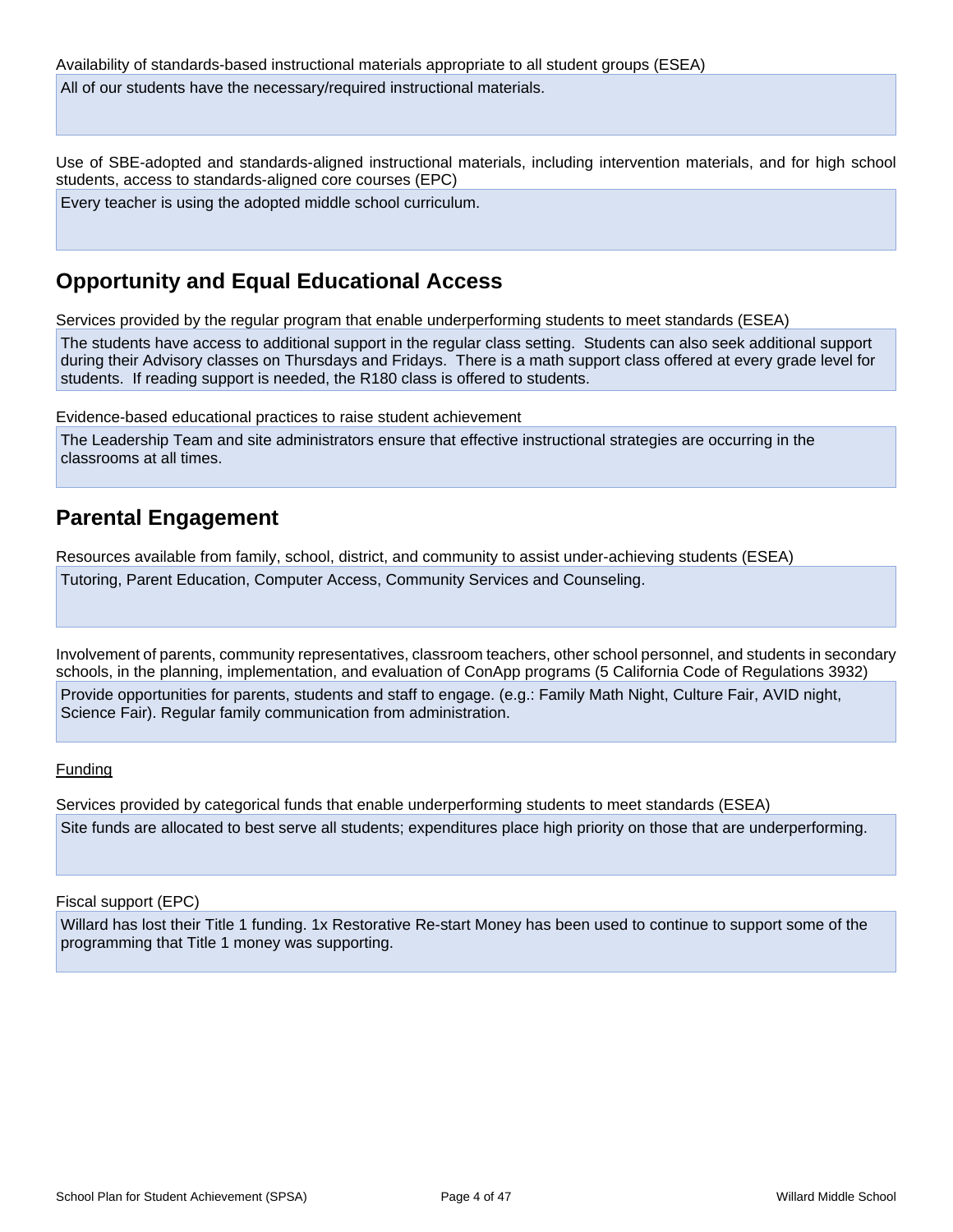# **Stakeholder Involvement**

How, when, and with whom did the school consult as part of the planning process for this SPSA/Annual Review and Update?

### **Involvement Process for the SPSA and Annual Review and Update**

In creating our annual site plan, all stakeholders were consulted. There were meeting with the teachers who are on the Instructional Leadership Team. Support staff and counselors were consulted. Families, especially those on the School Site Council were also part of the process of creating a plan that serves all students. In these meetings it continued to be clear that Willard Middle School will continue to thrive if we focus on meeting both the academic and social emotional needs of our students. We need to continue to give attention to students being successful in their academic class as well as provide the social emotional support to help them navigate through their early adolescent years. Further, Willard will continue to monitor and collect data on our school climate and culture. Coming out of the Covid 19 pandemic, schools have been tasked with acculturating our students to what it means to be a Willard student.

# **Resource Inequities**

Briefly identify and describe any resource inequities identified as a result of the required needs assessment, as applicable.

Over the past seven years, Willard Middle School as grown from 500 students to 633. As we move into the 2022-2023 school year, additional district funds have been allocated for an increase in school counseling. Willard has a part-time literacy coach and RTI coordinator. As the school has grown, the funding allocation has not increased. It would benefit this school for there to be a middle school rubric for funding these positions. In the meantime, Willard creates plans to support students who are struggling and strives to have each student feel connected to at least one adult on campus. Additionally, Willard's "Intervention" classes including Read 180 and Math Intervention are paid out of general fund FTE. Supporting intervention classes with special FTE would substantially help our academic program for students who are academically struggling.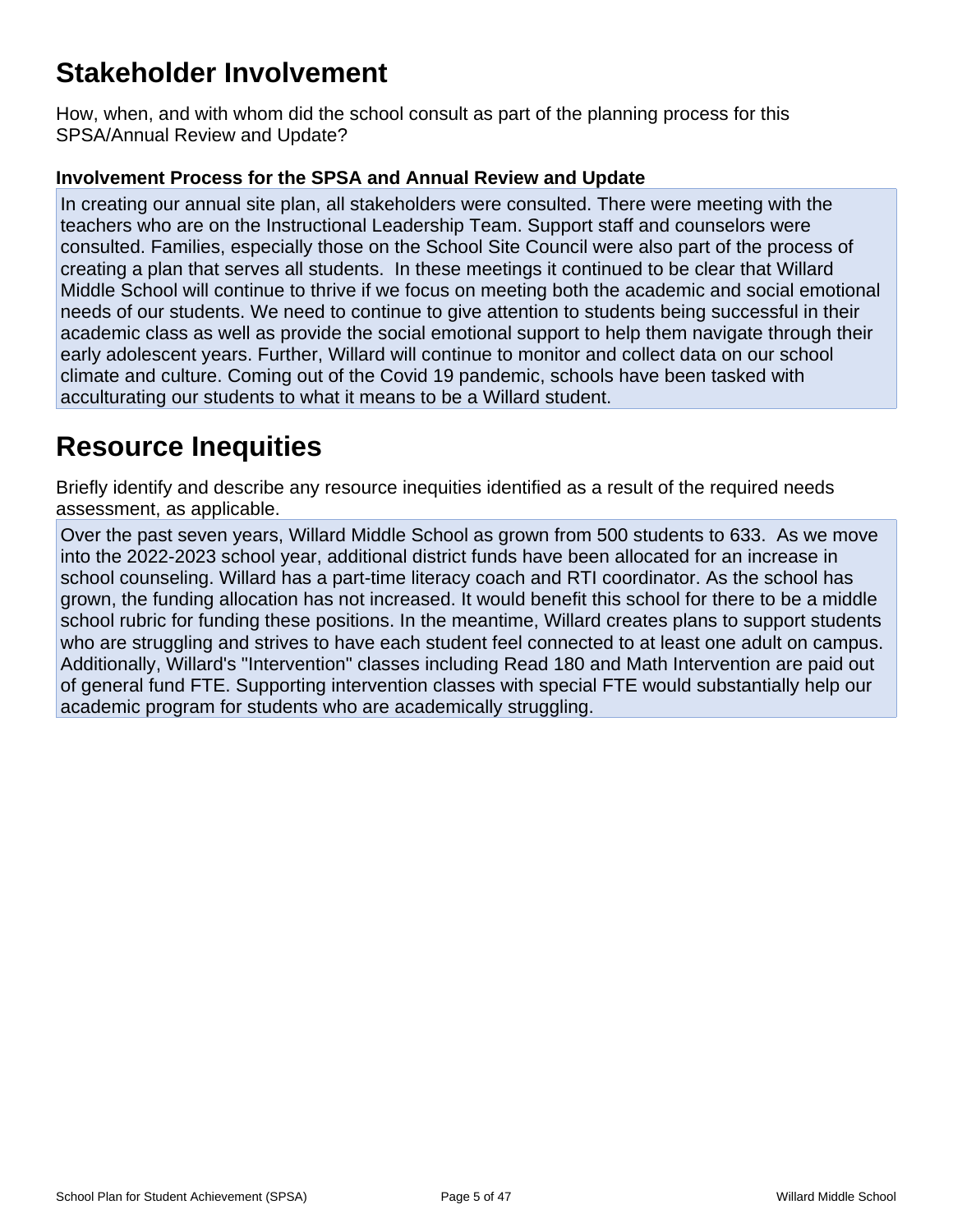# **Student Enrollment Enrollment By Student Group**

# **Student Enrollment Enrollment By Grade Level**

| <b>Student Enrollment by Grade Level</b> |         |                           |           |  |  |  |  |  |  |  |
|------------------------------------------|---------|---------------------------|-----------|--|--|--|--|--|--|--|
|                                          |         | <b>Number of Students</b> |           |  |  |  |  |  |  |  |
| Grade                                    | $18-19$ | $19 - 20$                 | $20 - 21$ |  |  |  |  |  |  |  |
| Grade 6                                  | 223     | 223                       | 202       |  |  |  |  |  |  |  |
| Grade 7                                  | 257     | 223                       | 213       |  |  |  |  |  |  |  |
| Grade 8                                  | 187     | 255                       | 219       |  |  |  |  |  |  |  |
| <b>Total Enrollment</b>                  | 667     | 701                       | 634       |  |  |  |  |  |  |  |

#### **Conclusions based on this data:**

- **1.** Willard has shrunk from over 700 students to 634 for this school year.
- **2.** Willard's African American population has begin to increase after years of decline.

**3.** Willard's staffing has been cut two consecutive years due to declining enrollment associated with the Covid-19 pandemic.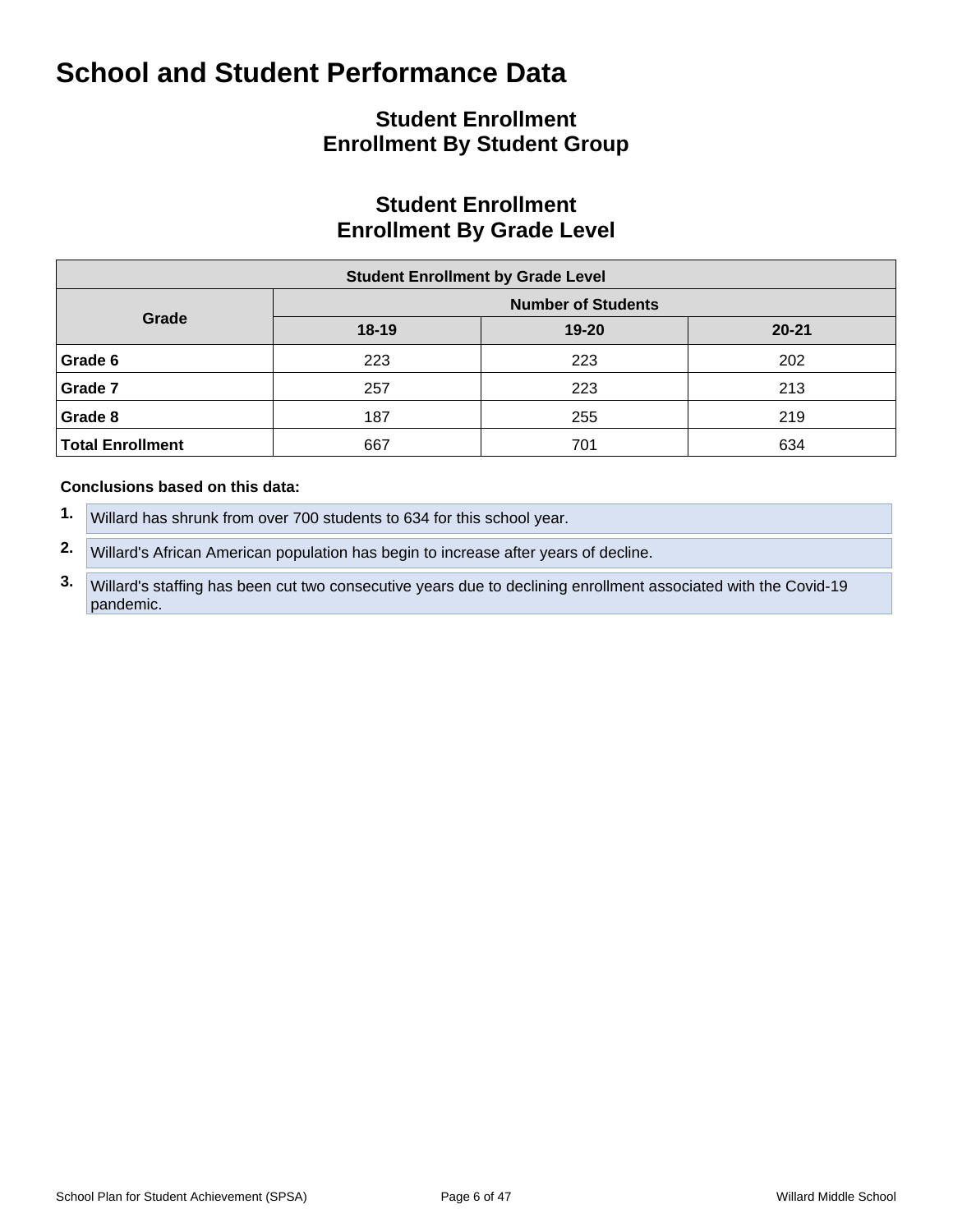## **Student Enrollment English Learner (EL) Enrollment**

| <b>English Learner (EL) Enrollment</b>               |         |                           |           |         |                            |           |  |  |  |  |  |
|------------------------------------------------------|---------|---------------------------|-----------|---------|----------------------------|-----------|--|--|--|--|--|
|                                                      |         | <b>Number of Students</b> |           |         | <b>Percent of Students</b> |           |  |  |  |  |  |
| <b>Student Group</b>                                 | $18-19$ | $19 - 20$                 | $20 - 21$ | $18-19$ | $19 - 20$                  | $20 - 21$ |  |  |  |  |  |
| <b>English Learners</b>                              | 31.     | 38                        | 30        | 4.6%    | 5.4%                       | 4.7%      |  |  |  |  |  |
| <b>Fluent English Proficient (FEP)</b>               | 67      | 58                        | 70        | 10.0%   | 8.3%                       | 11.0%     |  |  |  |  |  |
| <b>Reclassified Fluent English Proficient (RFEP)</b> | 0       | 2                         | 16        | $0.0\%$ | 6.5%                       | 42.1%     |  |  |  |  |  |

- **1.** While our goal is always to reclassify students, some students have learning challenges as well as being English Language Learners. Willard has had a lot of success in reclassifying student.
- **2.** Our EL enrollment has ebbed and flowed. However, we are getting more students who are FEP
- **3.** As students are being Reclassified, the school continues to provide academic monitoring and offers supports in reading and writing through the R180 program or academic case management.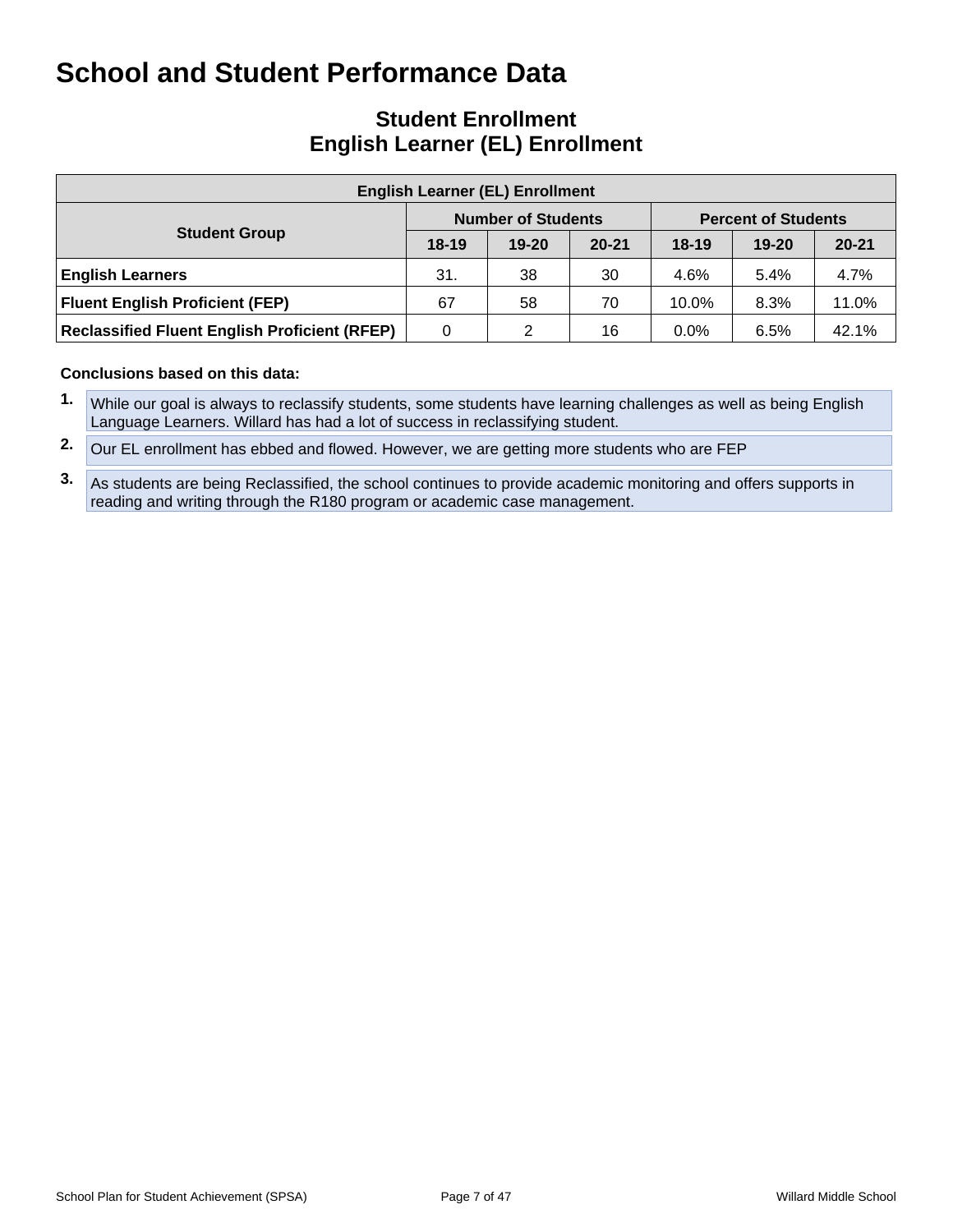### **CAASPP Results English Language Arts/Literacy (All Students)**

| <b>Overall Participation for All Students</b> |           |                        |           |           |                      |           |           |                    |           |                        |         |           |  |
|-----------------------------------------------|-----------|------------------------|-----------|-----------|----------------------|-----------|-----------|--------------------|-----------|------------------------|---------|-----------|--|
| Grade                                         |           | # of Students Enrolled |           |           | # of Students Tested |           |           | # of Students with |           | % of Enrolled Students |         |           |  |
| Level                                         | $17 - 18$ | $18 - 19$              | $20 - 21$ | $17 - 18$ | $18 - 19$            | $20 - 21$ | $17 - 18$ | $18 - 19$          | $20 - 21$ | $17 - 18$              | $18-19$ | $20 - 21$ |  |
| Grade 6                                       | 249.      | 218                    | 202       | 245       | 216                  | 0         | 245       | 216                | 0         | 98.4                   | 99.1    | 0.0       |  |
| Grade 7                                       | 182       | 255                    | 215       | 177       | 250                  | 0         | 177       | 249                | 0         | 97.3                   | 98      | 0.0       |  |
| Grade 8                                       | 198       | 186                    | 218       | 185       | 175                  | 0         | 184       | 175                | 0         | 93.4                   | 94.1    | 0.0       |  |
| <b>All Grades</b>                             | 629       | 659                    | 635       | 607       | 641                  | 0         | 606       | 640                | 0         | 96.5                   | 97.3    | 0.0       |  |

The "% of Enrolled Students Tested" showing in this table is not the same as "Participation Rate" for federal accountability purposes.

#### 2019-20 Data:

Executive Order N-30-20 was issued which waived the assessment, accountability, and reporting requirements for the 2019-2020 school year, thus no data is available to report for this year.

|                   | <b>Overall Achievement for All Students</b> |                         |                                                                                           |            |                    |  |                |               |  |                   |                    |  |                 |                   |  |
|-------------------|---------------------------------------------|-------------------------|-------------------------------------------------------------------------------------------|------------|--------------------|--|----------------|---------------|--|-------------------|--------------------|--|-----------------|-------------------|--|
| Grade             |                                             | <b>Mean Scale Score</b> |                                                                                           | % Standard |                    |  | % Standard Met |               |  | % Standard Nearly |                    |  | % Standard Not  |                   |  |
| Level             |                                             |                         | 17-18 18-19 20-21 17-18 18-19 20-21 17-18 18-19 20-21 17-18 18-19 20-21 17-18 18-19 20-21 |            |                    |  |                |               |  |                   |                    |  |                 |                   |  |
| Grade 6           | 2580.1                                      | 2594.                   |                                                                                           |            | $39.59 \mid 45.83$ |  |                | 33.47 33.80   |  |                   | $16.33 \mid 12.04$ |  | 10.61           | 8.33              |  |
| Grade 7           | 2605.                                       | 2610.                   |                                                                                           |            | $39.55$   40.16    |  |                | 34.46 36.14   |  |                   | 15.82   12.45      |  | $10.17$   11.24 |                   |  |
| Grade 8           | 2607.                                       | 2634.                   |                                                                                           |            | 28.26 40.57        |  |                | $40.22$ 36.00 |  |                   | 17.93   13.14      |  | 13.59   10.29   |                   |  |
| <b>All Grades</b> | N/A                                         | N/A                     | N/A                                                                                       |            | $36.14 \mid 42.19$ |  | 35.81 35.31    |               |  | 16.67             | 12.50              |  |                 | $11.39$   $10.00$ |  |

#### 2019-20 Data:

Executive Order N-30-20 was issued which waived the assessment, accountability, and reporting requirements for the 2019-2020 school year, thus no data is available to report for this year.

| Reading<br>Demonstrating understanding of literary and non-fictional texts |           |                  |           |           |                       |           |                  |           |           |  |  |  |  |
|----------------------------------------------------------------------------|-----------|------------------|-----------|-----------|-----------------------|-----------|------------------|-----------|-----------|--|--|--|--|
|                                                                            |           | % Above Standard |           |           | % At or Near Standard |           | % Below Standard |           |           |  |  |  |  |
| <b>Grade Level</b>                                                         | $17 - 18$ | $18-19$          | $20 - 21$ | $17 - 18$ | $18-19$               | $20 - 21$ | $17 - 18$        | $18 - 19$ | $20 - 21$ |  |  |  |  |
| Grade 6                                                                    | 46.94     | 53.70            |           | 38.37     | 31.48                 |           | 14.69            | 14.81     |           |  |  |  |  |
| Grade 7                                                                    | 49.15     | 40.96            |           | 36.72     | 44.18                 |           | 14.12            | 14.86     |           |  |  |  |  |
| Grade 8                                                                    | 38.04     | 54.86            |           | 47.83     | 31.43                 |           | 14.13            | 13.71     |           |  |  |  |  |
| <b>All Grades</b>                                                          | 44.88     | 49.06            |           | 40.76     | 36.41                 |           | 14.36            | 14.53     |           |  |  |  |  |

#### 2019-20 Data:

Executive Order N-30-20 was issued which waived the assessment, accountability, and reporting requirements for the 2019-2020 school year, thus no data is available to report for this year.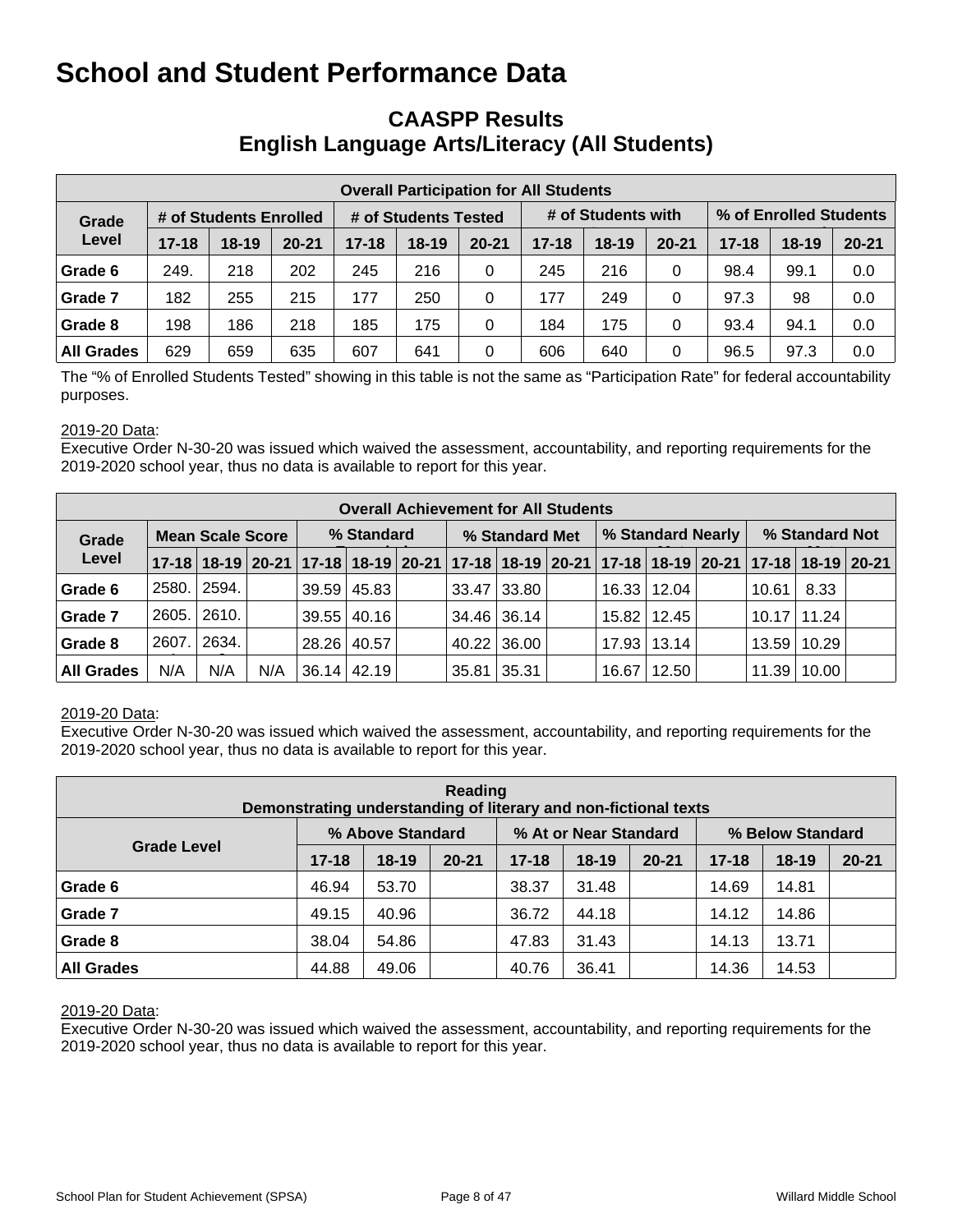| Writing<br>Producing clear and purposeful writing |                  |         |                       |           |                  |           |           |           |           |  |  |  |  |
|---------------------------------------------------|------------------|---------|-----------------------|-----------|------------------|-----------|-----------|-----------|-----------|--|--|--|--|
|                                                   | % Above Standard |         | % At or Near Standard |           | % Below Standard |           |           |           |           |  |  |  |  |
| <b>Grade Level</b>                                | $17 - 18$        | $18-19$ | $20 - 21$             | $17 - 18$ | $18-19$          | $20 - 21$ | $17 - 18$ | $18 - 19$ | $20 - 21$ |  |  |  |  |
| Grade 6                                           | 44.90            | 47.22   |                       | 38.37     | 41.67            |           | 16.73     | 11.11     |           |  |  |  |  |
| Grade 7                                           | 52.54            | 48.39   |                       | 31.07     | 41.53            |           | 16.38     | 10.08     |           |  |  |  |  |
| Grade 8                                           | 35.33            | 50.29   |                       | 44.02     | 37.71            |           | 20.65     | 12.00     |           |  |  |  |  |
| <b>All Grades</b>                                 | 44.22            | 48.51   |                       | 37.95     | 40.53            |           | 17.82     | 10.95     |           |  |  |  |  |

#### 2019-20 Data:

Executive Order N-30-20 was issued which waived the assessment, accountability, and reporting requirements for the 2019-2020 school year, thus no data is available to report for this year.

| Listening<br>Demonstrating effective communication skills |           |                  |           |           |                       |           |                  |           |           |  |  |  |  |
|-----------------------------------------------------------|-----------|------------------|-----------|-----------|-----------------------|-----------|------------------|-----------|-----------|--|--|--|--|
|                                                           |           | % Above Standard |           |           | % At or Near Standard |           | % Below Standard |           |           |  |  |  |  |
| <b>Grade Level</b>                                        | $17 - 18$ | $18 - 19$        | $20 - 21$ | $17 - 18$ | $18-19$               | $20 - 21$ | $17 - 18$        | $18 - 19$ | $20 - 21$ |  |  |  |  |
| Grade 6                                                   | 32.24     | 35.65            |           | 58.78     | 56.94                 |           | 8.98             | 7.41      |           |  |  |  |  |
| Grade 7                                                   | 28.25     | 34.54            |           | 63.84     | 57.03                 |           | 7.91             | 8.43      |           |  |  |  |  |
| Grade 8                                                   | 33.70     | 39.43            |           | 57.07     | 52.00                 |           | 9.24             | 8.57      |           |  |  |  |  |
| <b>All Grades</b>                                         | 31.52     | 36.25            |           | 59.74     | 55.63                 |           | 8.75             | 8.13      |           |  |  |  |  |

#### 2019-20 Data:

Executive Order N-30-20 was issued which waived the assessment, accountability, and reporting requirements for the 2019-2020 school year, thus no data is available to report for this year.

| <b>Research/Inquiry</b><br>Investigating, analyzing, and presenting information |           |                  |           |           |                       |           |                  |           |           |  |  |  |  |
|---------------------------------------------------------------------------------|-----------|------------------|-----------|-----------|-----------------------|-----------|------------------|-----------|-----------|--|--|--|--|
|                                                                                 |           | % Above Standard |           |           | % At or Near Standard |           | % Below Standard |           |           |  |  |  |  |
| <b>Grade Level</b>                                                              | $17 - 18$ | $18-19$          | $20 - 21$ | $17 - 18$ | $18 - 19$             | $20 - 21$ | $17 - 18$        | $18 - 19$ | $20 - 21$ |  |  |  |  |
| Grade 6                                                                         | 52.65     | 51.39            |           | 36.33     | 40.74                 |           | 11.02            | 7.87      |           |  |  |  |  |
| Grade 7                                                                         | 49.72     | 52.21            |           | 41.81     | 37.35                 |           | 8.47             | 10.44     |           |  |  |  |  |
| Grade 8                                                                         | 47.83     | 54.86            |           | 41.30     | 32.00                 |           | 10.87            | 13.14     |           |  |  |  |  |
| <b>All Grades</b><br>52.66<br>39.44<br>37.03<br>10.23<br>10.31<br>50.33         |           |                  |           |           |                       |           |                  |           |           |  |  |  |  |

#### 2019-20 Data:

Executive Order N-30-20 was issued which waived the assessment, accountability, and reporting requirements for the 2019-2020 school year, thus no data is available to report for this year.

- **1.** Achievement increased in every area shows mixed results.
- **2.** The inquiry by design curriculum has showed positive results. The curriculum is one of the state adopted texts and is designed to teach the grade level standards. English Language Learners have two periods of English throughout the day. They also take AVID Excel to support their English needs. Additionally, some English Language Learners are placed in Read 180 classes which is a double period class. The specific needs of each student is analyzed and placement is made based on the student's overall support needs.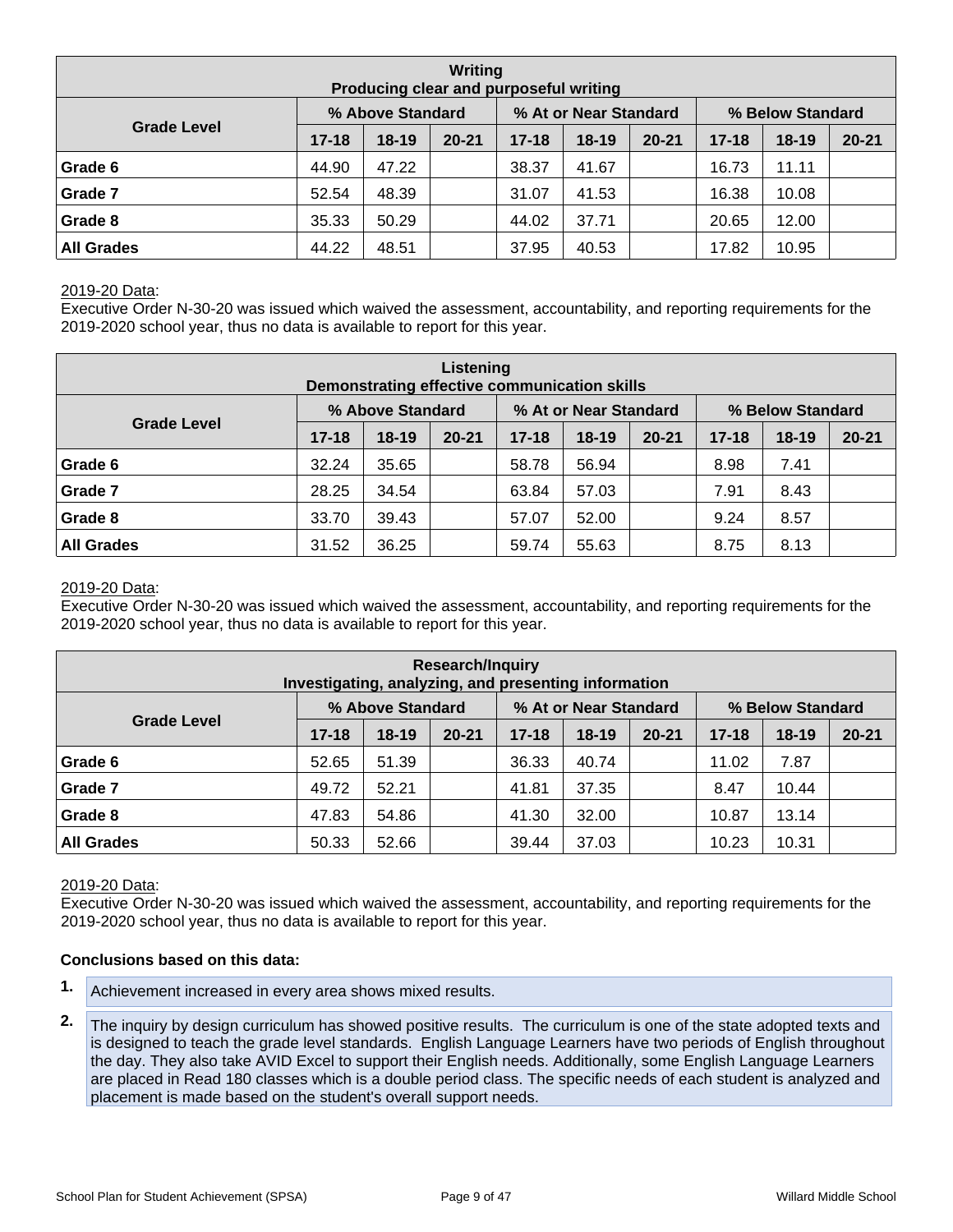## **CAASPP Results Mathematics (All Students)**

|                   | <b>Overall Participation for All Students</b> |                        |           |           |                      |           |           |                    |           |                        |         |           |  |  |  |
|-------------------|-----------------------------------------------|------------------------|-----------|-----------|----------------------|-----------|-----------|--------------------|-----------|------------------------|---------|-----------|--|--|--|
| Grade             |                                               | # of Students Enrolled |           |           | # of Students Tested |           |           | # of Students with |           | % of Enrolled Students |         |           |  |  |  |
| Level             | $17 - 18$                                     | $18 - 19$              | $20 - 21$ | $17 - 18$ | $18 - 19$            | $20 - 21$ | $17 - 18$ | $18 - 19$          | $20 - 21$ | $17 - 18$              | $18-19$ | $20 - 21$ |  |  |  |
| Grade 3           |                                               |                        |           |           |                      |           |           |                    |           |                        |         |           |  |  |  |
| Grade 6           | 249                                           | 218                    | 202       | 240       | 214                  | 0         | 240       | 214                | 0         | 96.4                   | 98.2    | 0.0       |  |  |  |
| Grade 7           | 182                                           | 255                    | 215       | 176       | 249                  | 0         | 176       | 249                | 0         | 96.7                   | 97.6    | 0.0       |  |  |  |
| Grade 8           | 198                                           | 186                    | 218       | 185       | 175                  | 0         | 185       | 175                | 0         | 93.4                   | 94.1    | 0.0       |  |  |  |
| <b>All Grades</b> | 629                                           | 659                    | 635       | 601       | 638                  | 0         | 601       | 638                | 0         | 95.5                   | 96.8    | 0.0       |  |  |  |

\* The "% of Enrolled Students Tested" showing in this table is not the same as "Participation Rate" for federal accountability purposes.

#### 2019-20 Data:

Executive Order N-30-20 was issued which waived the assessment, accountability, and reporting requirements for the 2019-2020 school year, thus no data is available to report for this year.

|                                  | <b>Overall Achievement for All Students</b> |       |     |            |                    |  |                                                                                                             |             |  |                   |       |  |                |       |  |
|----------------------------------|---------------------------------------------|-------|-----|------------|--------------------|--|-------------------------------------------------------------------------------------------------------------|-------------|--|-------------------|-------|--|----------------|-------|--|
| <b>Mean Scale Score</b><br>Grade |                                             |       |     | % Standard |                    |  | % Standard Met                                                                                              |             |  | % Standard Nearly |       |  | % Standard Not |       |  |
| Level                            |                                             |       |     |            |                    |  | 17-18 18-19 20-21 17-18 18-19 20-21 17-18 18-19 20-21 17-18 18-19 20-21 17-18 18-19 20-21 17-18 18-19 20-21 |             |  |                   |       |  |                |       |  |
| Grade 6                          | 2579.                                       | 2586. |     | 46.67      | 46.26              |  |                                                                                                             | 18.75 21.50 |  | 16.67             | 18.69 |  | 17.92          | 13.55 |  |
| Grade 7                          | 2601.                                       | 2615. |     |            | 44.89 51.00        |  |                                                                                                             | 26.14 22.49 |  | 14.77             | 10.84 |  | 14.20          | 15.66 |  |
| Grade 8                          | 2597.                                       | 2617. |     |            | $33.51 \mid 42.29$ |  |                                                                                                             | 25.41 26.29 |  | 19.46             | 14.86 |  | 21.62          | 16.57 |  |
| <b>All Grades</b>                | N/A                                         | N/A   | N/A |            | 42.10 47.02        |  |                                                                                                             | 22.96 23.20 |  | 16.97             | 14.58 |  | 17.97          | 15.20 |  |

#### 2019-20 Data:

Executive Order N-30-20 was issued which waived the assessment, accountability, and reporting requirements for the 2019-2020 school year, thus no data is available to report for this year.

| <b>Concepts &amp; Procedures</b><br>Applying mathematical concepts and procedures |           |                  |           |           |                       |           |                  |         |           |  |  |  |  |
|-----------------------------------------------------------------------------------|-----------|------------------|-----------|-----------|-----------------------|-----------|------------------|---------|-----------|--|--|--|--|
|                                                                                   |           | % Above Standard |           |           | % At or Near Standard |           | % Below Standard |         |           |  |  |  |  |
| <b>Grade Level</b>                                                                | $17 - 18$ | $18-19$          | $20 - 21$ | $17 - 18$ | $18-19$               | $20 - 21$ | $17 - 18$        | $18-19$ | $20 - 21$ |  |  |  |  |
| Grade 6                                                                           | 51.25     | 52.34            |           | 25.42     | 29.91                 |           | 23.33            | 17.76   |           |  |  |  |  |
| Grade 7                                                                           | 51.14     | 59.04            |           | 28.41     | 22.89                 |           | 20.45            | 18.07   |           |  |  |  |  |
| Grade 8                                                                           | 40.00     | 47.70            |           | 37.30     | 34.48                 |           | 22.70            | 17.82   |           |  |  |  |  |
| <b>All Grades</b><br>28.41<br>53.69<br>29.95<br>47.75                             |           |                  |           |           |                       |           |                  | 17.90   |           |  |  |  |  |

#### 2019-20 Data:

Executive Order N-30-20 was issued which waived the assessment, accountability, and reporting requirements for the 2019-2020 school year, thus no data is available to report for this year.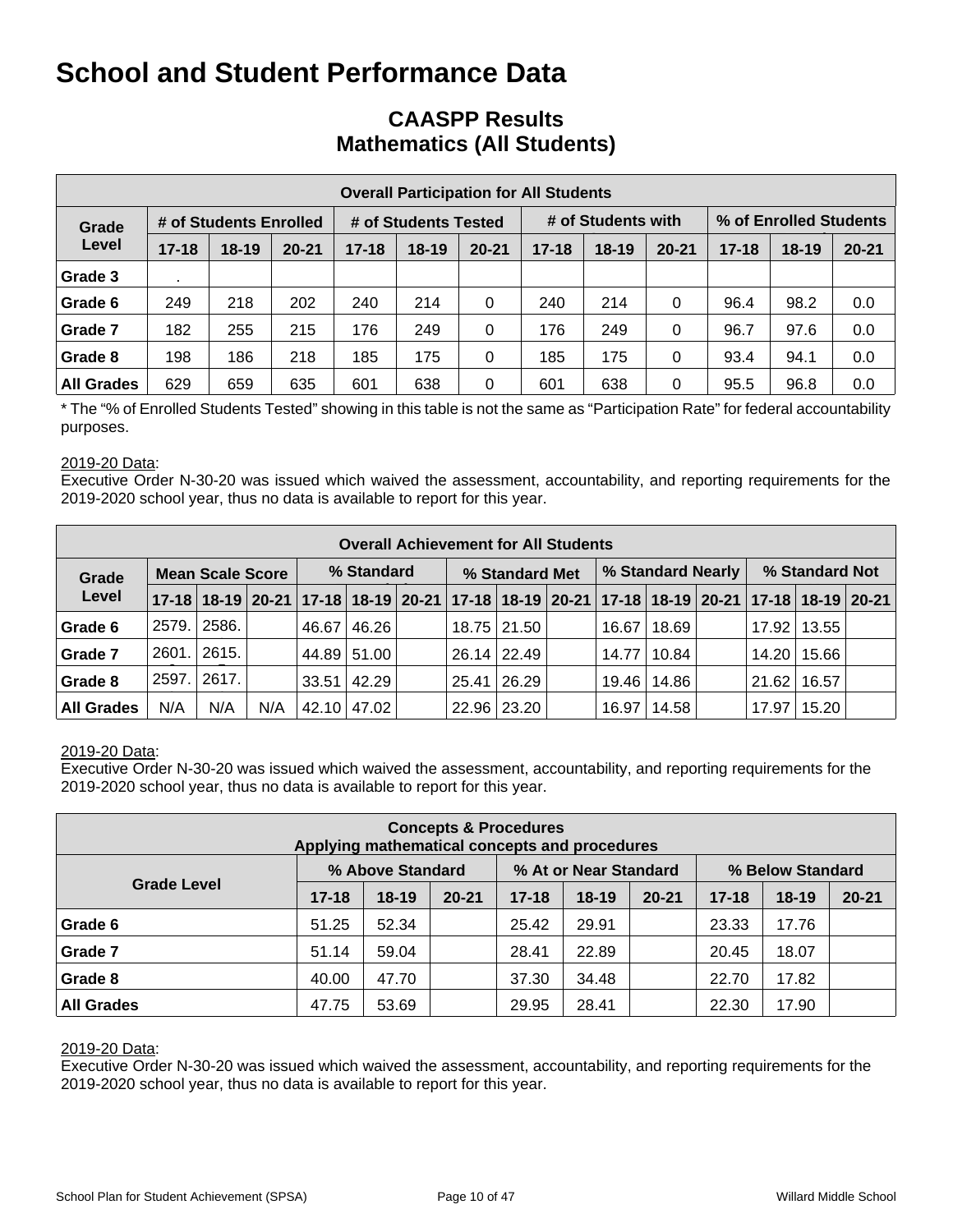| <b>Problem Solving &amp; Modeling/Data Analysis</b><br>Using appropriate tools and strategies to solve real world and mathematical problems |                       |         |                  |           |           |           |           |           |           |  |  |
|---------------------------------------------------------------------------------------------------------------------------------------------|-----------------------|---------|------------------|-----------|-----------|-----------|-----------|-----------|-----------|--|--|
|                                                                                                                                             | % At or Near Standard |         | % Below Standard |           |           |           |           |           |           |  |  |
| <b>Grade Level</b>                                                                                                                          | $17 - 18$             | $18-19$ | $20 - 21$        | $17 - 18$ | $18 - 19$ | $20 - 21$ | $17 - 18$ | $18 - 19$ | $20 - 21$ |  |  |
| Grade 6                                                                                                                                     | 42.92                 | 47.20   |                  | 37.92     | 36.45     |           | 19.17     | 16.36     |           |  |  |
| Grade 7                                                                                                                                     | 46.59                 | 51.81   |                  | 38.07     | 32.13     |           | 15.34     | 16.06     |           |  |  |
| Grade 8                                                                                                                                     | 35.68                 | 43.43   |                  | 42.70     | 39.43     |           | 21.62     | 17.14     |           |  |  |
| <b>All Grades</b>                                                                                                                           | 41.76                 | 47.96   |                  | 39.43     | 35.58     |           | 18.80     | 16.46     |           |  |  |

#### 2019-20 Data:

Executive Order N-30-20 was issued which waived the assessment, accountability, and reporting requirements for the 2019-2020 school year, thus no data is available to report for this year.

| <b>Communicating Reasoning</b><br>Demonstrating ability to support mathematical conclusions |           |           |           |           |       |           |           |           |                  |  |  |
|---------------------------------------------------------------------------------------------|-----------|-----------|-----------|-----------|-------|-----------|-----------|-----------|------------------|--|--|
| % Above Standard<br>% At or Near Standard                                                   |           |           |           |           |       |           |           |           | % Below Standard |  |  |
| <b>Grade Level</b>                                                                          | $17 - 18$ | $18 - 19$ | $20 - 21$ | $17 - 18$ | 18-19 | $20 - 21$ | $17 - 18$ | $18 - 19$ | $20 - 21$        |  |  |
| Grade 6                                                                                     | 47.08     | 43.46     |           | 31.25     | 38.32 |           | 21.67     | 18.22     |                  |  |  |
| Grade 7                                                                                     | 47.16     | 47.39     |           | 42.61     | 41.37 |           | 10.23     | 11.24     |                  |  |  |
| Grade 8                                                                                     | 35.68     | 47.13     |           | 43.78     | 37.93 |           | 20.54     | 14.94     |                  |  |  |
| <b>All Grades</b>                                                                           | 43.59     | 46.00     |           | 38.44     | 39.40 |           | 17.97     | 14.60     |                  |  |  |

#### 2019-20 Data:

Executive Order N-30-20 was issued which waived the assessment, accountability, and reporting requirements for the 2019-2020 school year, thus no data is available to report for this year.

- **1.** The students showed an overall increase of achievement in all grade levels. However, Willard's Math performance lags behind our ELA performance.
- **2.** Gains by each grade level are shown in the areas of concepts and procedures, problem solving and modeling, and communicating reasoning.
- **3.** Willard began offering math support classes for students who were not proficient in 2017-18. Further, Willard began offering Math Intervention classes during the 21/22 school year. These classes are intended to serve our most struggling math students.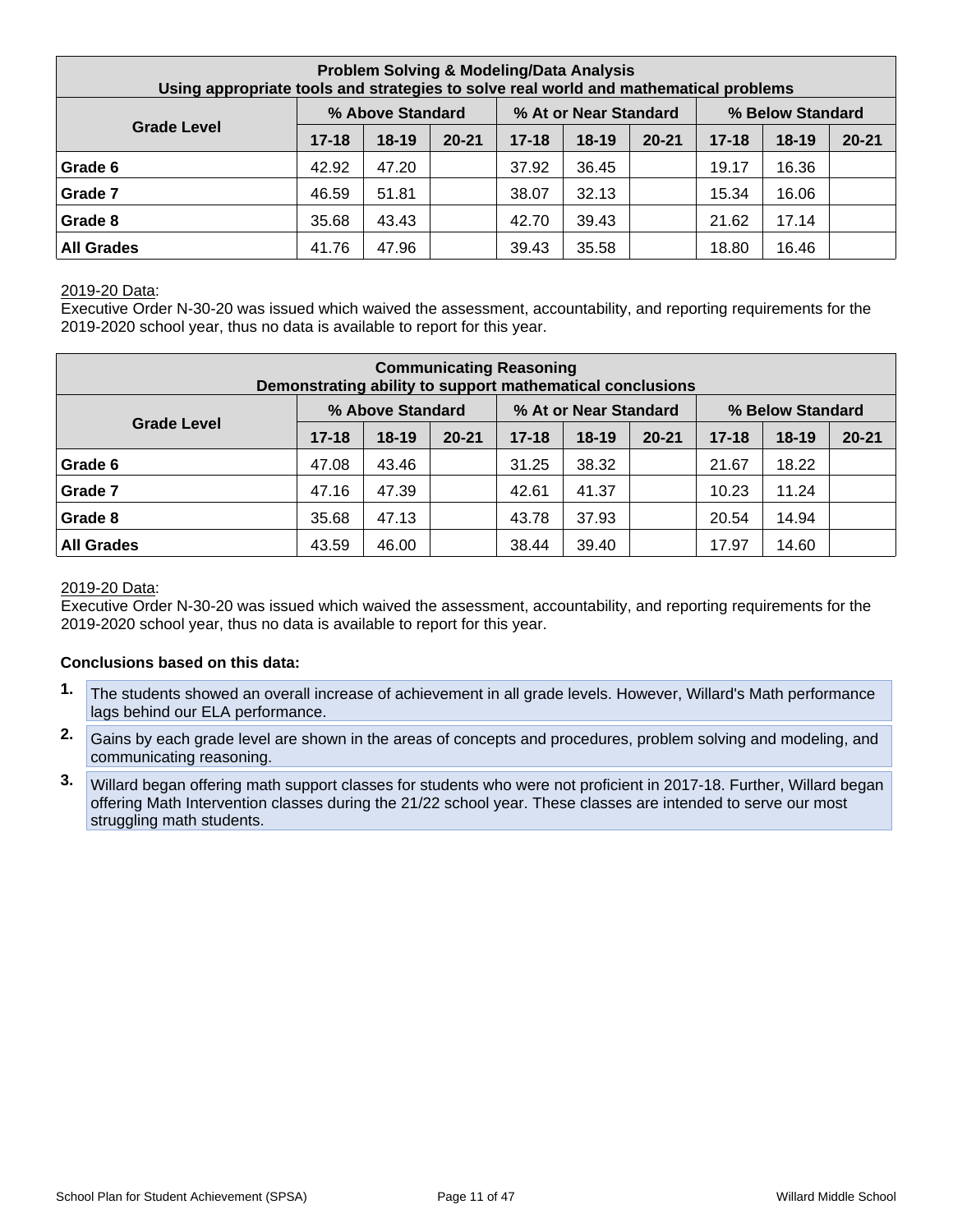# **ELPAC Results**

| <b>ELPAC Summative Assessment Data</b><br><b>Number of Students and Mean Scale Scores for All Students</b>                |                |                |           |           |                                                                                                    |         |         |                         |         |         |                                     |    |
|---------------------------------------------------------------------------------------------------------------------------|----------------|----------------|-----------|-----------|----------------------------------------------------------------------------------------------------|---------|---------|-------------------------|---------|---------|-------------------------------------|----|
| Grade                                                                                                                     |                | <b>Overall</b> |           |           | <b>Oral Language</b>                                                                               |         |         | <b>Written Language</b> |         |         | Number of<br><b>Students Tested</b> |    |
| Level                                                                                                                     | $17 - 18$      | $18 - 19$      | $20 - 21$ | $17 - 18$ | $20 - 21$<br>$20 - 21$<br>$18 - 19$<br>$17 - 18$<br>$18 - 19$<br>$17 - 18$<br>$20 - 21$<br>$18-19$ |         |         |                         |         |         |                                     |    |
| 6                                                                                                                         | $\star$        | 1556.8         | $\star$   | $\star$   | $\star$<br>$\star$<br>$\star$<br>$\star$<br>1555.0<br>1558.1                                       |         |         |                         |         |         | 15                                  | 10 |
| 7                                                                                                                         | $\star$        | $\star$        | $\star$   | $\star$   | $\star$                                                                                            | $\star$ | $\star$ | $\star$                 | $\star$ | $\star$ | ⇁                                   |    |
| $\star$<br>$\star$<br>$\star$<br>$\star$<br>$\star$<br>$\star$<br>$\star$<br>$\star$<br>$\star$<br>$\star$<br>5<br>8<br>4 |                |                |           |           |                                                                                                    |         |         |                         |         |         |                                     |    |
| <b>All Grades</b>                                                                                                         | 21<br>15<br>27 |                |           |           |                                                                                                    |         |         |                         |         |         |                                     |    |

#### 2019-20 Data:

Executive Order N-30-20 was issued which waived the assessment, accountability, and reporting requirements for the 2019-2020 school year, thus no data is available to report for this year.

|                   | <b>Overall Language</b><br>Percentage of Students at Each Performance Level for All Students |         |         |                               |         |                    |         |         |         |         |                                    |         |                                               |             |         |
|-------------------|----------------------------------------------------------------------------------------------|---------|---------|-------------------------------|---------|--------------------|---------|---------|---------|---------|------------------------------------|---------|-----------------------------------------------|-------------|---------|
| Grade             | Level 4<br>Level                                                                             |         |         |                               | Level 3 | Level 2<br>Level 1 |         |         |         |         | <b>Total Number</b><br>of Students |         |                                               |             |         |
|                   | $17 - 18$                                                                                    |         |         | 18-19 20-21 17-18 18-19 20-21 |         |                    |         |         |         |         |                                    |         | $ 17-18 18-19 20-21 17-18 18-19 20-21 17-18 $ | 18-19 20-21 |         |
| 6                 | $\star$                                                                                      | 40.00   | $\star$ |                               | 33.33   | $\star$            |         | 26.67   | $\star$ |         | 0.00                               | $\star$ | $\star$                                       | 15          | $\star$ |
| 7                 | $\star$                                                                                      | $\star$ | $\star$ | $\star$                       | $\star$ | $\star$            |         | $\star$ | $\star$ |         | $\star$                            | $\star$ | $\star$                                       | $\star$     | $\star$ |
| 8                 | $\star$                                                                                      | $\star$ | $\star$ | $\star$                       | $\star$ | $\star$            |         | $\star$ | $\star$ | $\star$ | $\star$                            | $\star$ | $\star$                                       | $\star$     | $\star$ |
| <b>All Grades</b> | $\ast$                                                                                       | 51.85   | 10.00   | $\star$                       | 22.22   | 45.00              | $\star$ | 25.93   | 45.00   | $\ast$  | 0.00                               | 0.00    | 15                                            | 27          | 20      |

#### 2019-20 Data:

Executive Order N-30-20 was issued which waived the assessment, accountability, and reporting requirements for the 2019-2020 school year, thus no data is available to report for this year.

|                   | <b>Oral Language</b><br>Percentage of Students at Each Performance Level for All Students |             |         |         |         |         |                                                             |         |         |                                    |         |         |                               |               |         |
|-------------------|-------------------------------------------------------------------------------------------|-------------|---------|---------|---------|---------|-------------------------------------------------------------|---------|---------|------------------------------------|---------|---------|-------------------------------|---------------|---------|
| Grade             | Level 4<br>Level                                                                          |             |         |         | Level 3 |         | Level 2<br>Level 1                                          |         |         | <b>Total Number</b><br>of Students |         |         |                               |               |         |
|                   | $17 - 18$                                                                                 |             |         |         |         |         | 18-19 20-21   17-18   18-19   20-21   17-18   18-19   20-21 |         |         |                                    |         |         | 17-18   18-19   20-21   17-18 | $18-19$ 20-21 |         |
| 6                 | $\ast$                                                                                    | 46.67       | $\star$ |         | 46.67   | $\star$ |                                                             | 6.67    | $\star$ |                                    | 0.00    | $\star$ | $\star$                       | 15            | $\star$ |
| 7                 | $\star$                                                                                   | $\star$     | $\star$ | $\star$ | $\star$ | $\star$ |                                                             | $\star$ | $\star$ |                                    | $\star$ | $\star$ | $\star$                       | $\star$       | $\star$ |
| 8                 | $\star$                                                                                   | $\star$     | $\star$ | $\star$ | $\star$ | $\star$ | $\star$                                                     | $\star$ | $\star$ |                                    | $\star$ | $\star$ | $\star$                       | $\star$       | $\star$ |
| <b>All Grades</b> |                                                                                           | 73.33 55.56 | 15.00   | $\star$ | 33.33   | 50.00   | $\star$                                                     | 11.11   | 30.00   |                                    | 0.00    | 5.00    | 15                            | 27            | 20      |

#### 2019-20 Data:

Executive Order N-30-20 was issued which waived the assessment, accountability, and reporting requirements for the 2019-2020 school year, thus no data is available to report for this year.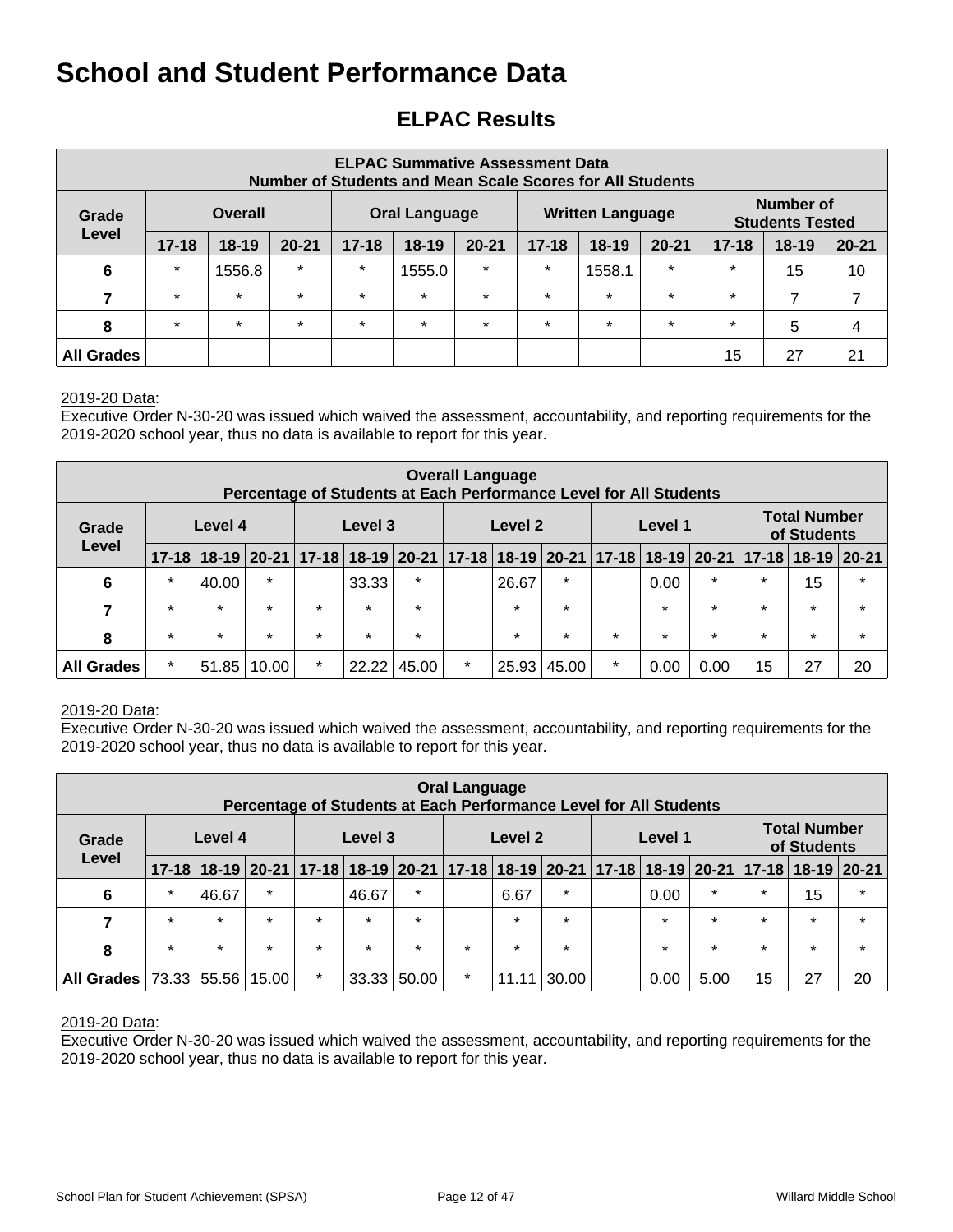|                   |                  |         |         | Percentage of Students at Each Performance Level for All Students                   |         |         |         | <b>Written Language</b> |                                    |         |         |         |         |         |         |
|-------------------|------------------|---------|---------|-------------------------------------------------------------------------------------|---------|---------|---------|-------------------------|------------------------------------|---------|---------|---------|---------|---------|---------|
| Grade             | Level 4<br>Level |         |         | Level 3<br>Level 1<br>Level 2                                                       |         |         |         |                         | <b>Total Number</b><br>of Students |         |         |         |         |         |         |
|                   | $17 - 18$        |         |         | 18-19 20-21 17-18 18-19 20-21 17-18 18-19 20-21 17-18 18-19 20-21 17-18 18-19 20-21 |         |         |         |                         |                                    |         |         |         |         |         |         |
| 6                 | $\star$          | 26.67   | $\star$ | $\star$                                                                             | 40.00   | $\star$ |         | 13.33                   | $\star$                            |         | 20.00   | $\star$ | $\star$ | 15      | $\star$ |
| 7                 | $\star$          | $\star$ | $\star$ | $\star$                                                                             | $\star$ | $\star$ | $\star$ | $\star$                 | $\star$                            |         | $\star$ | $\star$ | $\star$ | $\star$ | $\star$ |
| 8                 | $\star$          | $\star$ | $\star$ |                                                                                     | $\star$ | $\star$ | $\star$ | $\star$                 | $\star$                            | $\star$ | $\star$ | $\star$ | $\star$ | $\star$ | $\star$ |
| <b>All Grades</b> | $\star$          | 37.04   | 5.00    | $\star$                                                                             | 29.63   | 40.00   | $\star$ | 22.22                   | 40.00                              | $\star$ | 11.1    | 15.00   | 15      | 27      | 20      |

#### 2019-20 Data:

Executive Order N-30-20 was issued which waived the assessment, accountability, and reporting requirements for the 2019-2020 school year, thus no data is available to report for this year.

|                   | <b>Listening Domain</b><br>Percentage of Students by Domain Performance Level for All Students |                       |           |                                         |         |           |           |           |           |           |                                    |           |
|-------------------|------------------------------------------------------------------------------------------------|-----------------------|-----------|-----------------------------------------|---------|-----------|-----------|-----------|-----------|-----------|------------------------------------|-----------|
| Grade             |                                                                                                | <b>Well Developed</b> |           | <b>Beginning</b><br>Somewhat/Moderately |         |           |           |           |           |           | <b>Total Number</b><br>of Students |           |
| Level             | $17 - 18$                                                                                      | $18 - 19$             | $20 - 21$ | $17 - 18$                               | $18-19$ | $20 - 21$ | $17 - 18$ | $18 - 19$ | $20 - 21$ | $17 - 18$ | $18 - 19$                          | $20 - 21$ |
| 6                 | $\star$                                                                                        | 33.33                 | $\star$   |                                         | 60.00   | $\star$   |           | 6.67      | $\star$   | $\star$   | 15                                 | $\star$   |
| 7                 |                                                                                                | $\star$               | $\star$   | $\star$                                 | $\star$ | $\star$   | $\star$   | $\star$   | $\star$   | $\star$   | $\star$                            | $\star$   |
| 8                 | $\star$                                                                                        | $\star$               | $\star$   | $\star$                                 | $\star$ | $\star$   | $\star$   | $\star$   | $\star$   | $\star$   | $\star$                            | $\star$   |
| <b>All Grades</b> | $\star$                                                                                        | 33.33                 | 20.00     | $\ast$                                  | 55.56   | 60.00     | $\ast$    | 11.11     | 20.00     | 15        | 27                                 | 20        |

#### 2019-20 Data:

Executive Order N-30-20 was issued which waived the assessment, accountability, and reporting requirements for the 2019-2020 school year, thus no data is available to report for this year.

| <b>Speaking Domain</b><br>Percentage of Students by Domain Performance Level for All Students |           |                       |           |           |                                         |           |           |         |           |                                    |           |           |
|-----------------------------------------------------------------------------------------------|-----------|-----------------------|-----------|-----------|-----------------------------------------|-----------|-----------|---------|-----------|------------------------------------|-----------|-----------|
| Grade                                                                                         |           | <b>Well Developed</b> |           |           | <b>Beginning</b><br>Somewhat/Moderately |           |           |         |           | <b>Total Number</b><br>of Students |           |           |
| Level                                                                                         | $17 - 18$ | $18 - 19$             | $20 - 21$ | $17 - 18$ | $18-19$                                 | $20 - 21$ | $17 - 18$ | $18-19$ | $20 - 21$ | $17 - 18$                          | $18 - 19$ | $20 - 21$ |
| 6                                                                                             | $\star$   | 66.67                 | $\star$   |           | 33.33                                   | $\star$   |           | 0.00    | $\star$   | $\star$                            | 15        | $\star$   |
| 7                                                                                             | $\star$   | $\star$               | $\star$   |           | $\star$                                 | $\star$   |           | $\star$ | $\star$   | $\star$                            | $\star$   | $\star$   |
| 8                                                                                             | $\star$   | $\star$               | $\star$   | $\star$   | $\star$                                 | $\star$   |           | $\star$ | $\star$   | $\star$                            | $\star$   | $\star$   |
| <b>All Grades</b>                                                                             | 93.33     | 70.37                 | 40.00     | $\star$   | 29.63                                   | 60.00     |           | 0.00    | 0.00      | 15                                 | 27        | 20        |

2019-20 Data:

Executive Order N-30-20 was issued which waived the assessment, accountability, and reporting requirements for the 2019-2020 school year, thus no data is available to report for this year.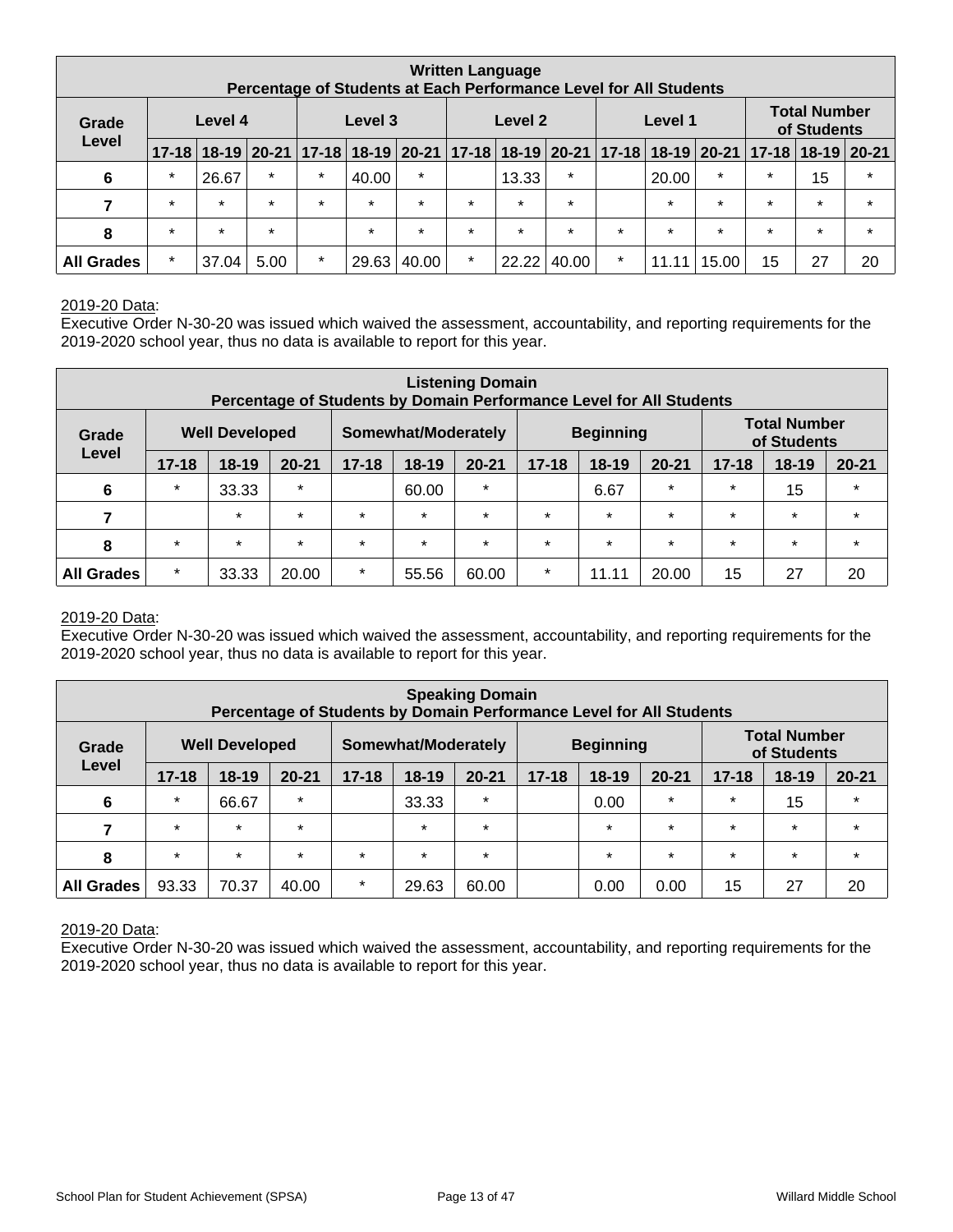| <b>Reading Domain</b><br>Percentage of Students by Domain Performance Level for All Students |           |                       |           |                                         |         |           |           |         |           |                                    |           |           |
|----------------------------------------------------------------------------------------------|-----------|-----------------------|-----------|-----------------------------------------|---------|-----------|-----------|---------|-----------|------------------------------------|-----------|-----------|
| Grade                                                                                        |           | <b>Well Developed</b> |           | <b>Beginning</b><br>Somewhat/Moderately |         |           |           |         |           | <b>Total Number</b><br>of Students |           |           |
| Level                                                                                        | $17 - 18$ | $18 - 19$             | $20 - 21$ | $17 - 18$                               | $18-19$ | $20 - 21$ | $17 - 18$ | $18-19$ | $20 - 21$ | $17 - 18$                          | $18 - 19$ | $20 - 21$ |
| $6\phantom{1}6$                                                                              | $\star$   | 20.00                 | $\star$   | $\star$                                 | 53.33   | $\star$   |           | 26.67   | $\star$   | $\star$                            | 15        | $\star$   |
|                                                                                              | $\star$   | $\star$               | $\star$   | $\star$                                 | $\star$ | $\star$   | $\star$   | $\star$ | $\star$   | $\star$                            | $\star$   | $\star$   |
| 8                                                                                            | $\star$   | $\star$               | $\star$   |                                         | $\star$ | $\star$   | $\star$   | $\star$ | $\star$   | $\star$                            | $\star$   | $\star$   |
| <b>All Grades</b>                                                                            | $\star$   | 33.33                 | 25.00     | $\star$                                 | 40.74   | 40.00     | $\star$   | 25.93   | 35.00     | 15                                 | 27        | 20        |

#### 2019-20 Data:

Executive Order N-30-20 was issued which waived the assessment, accountability, and reporting requirements for the 2019-2020 school year, thus no data is available to report for this year.

|                   | <b>Writing Domain</b><br>Percentage of Students by Domain Performance Level for All Students |                       |           |                                         |         |           |           |           |                                    |           |         |           |
|-------------------|----------------------------------------------------------------------------------------------|-----------------------|-----------|-----------------------------------------|---------|-----------|-----------|-----------|------------------------------------|-----------|---------|-----------|
| Grade             |                                                                                              | <b>Well Developed</b> |           | <b>Beginning</b><br>Somewhat/Moderately |         |           |           |           | <b>Total Number</b><br>of Students |           |         |           |
| Level             | $17 - 18$                                                                                    | $18 - 19$             | $20 - 21$ | $17 - 18$                               | $18-19$ | $20 - 21$ | $17 - 18$ | $18 - 19$ | $20 - 21$                          | $17 - 18$ | $18-19$ | $20 - 21$ |
| $6\phantom{1}6$   | $\star$                                                                                      | 33.33                 | $\star$   | $\star$                                 | 60.00   | $\star$   |           | 6.67      | $\star$                            | $\star$   | 15      | $\star$   |
| 7                 | $\star$                                                                                      | $\star$               | $\star$   | $\star$                                 | $\star$ | $\star$   |           | $\star$   | $\star$                            | $\star$   | $\star$ | $\star$   |
| 8                 | $\star$                                                                                      | $\star$               | $\star$   | $\star$                                 | $\star$ | $\star$   |           | $\star$   | $\star$                            | $\star$   | $\star$ | $\star$   |
| <b>All Grades</b> | $\star$                                                                                      | 29.63                 | 0.00      | $\star$                                 | 66.67   | 100.00    |           | 3.70      | 0.00                               | 15        | 27      | 20        |

#### 2019-20 Data:

Executive Order N-30-20 was issued which waived the assessment, accountability, and reporting requirements for the 2019-2020 school year, thus no data is available to report for this year.

- **1.** The testing for students has transitioned from CELDT to ELPAC.
- **2.** Reclassifying students continues to be Willard's area of focus.
- **3.** Willard has been successful in reclassifying students at increased rates.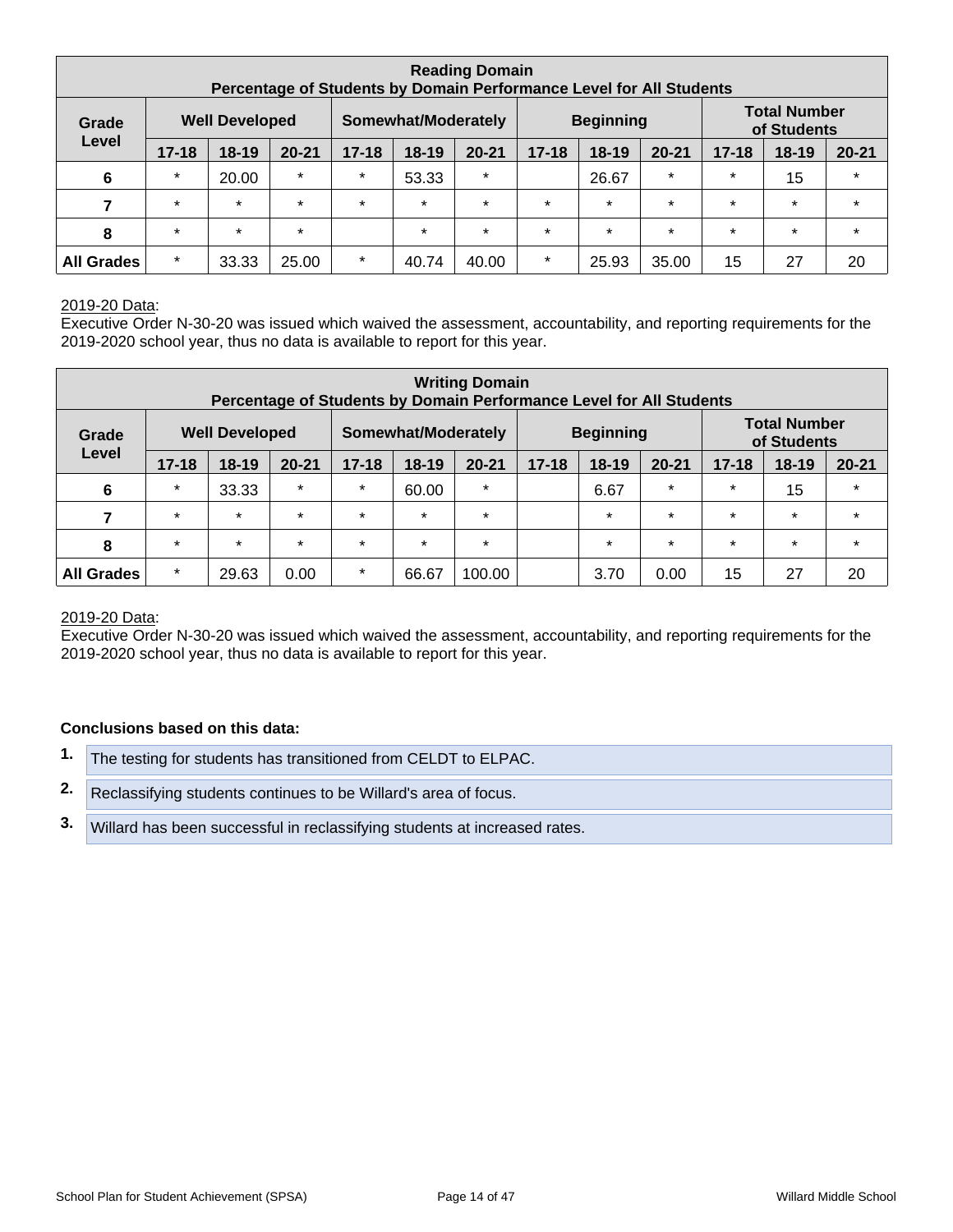# **Student Population**

Although both Senate Bill 98 and Assembly Bill 130 suspended the publication of state indicators on the 2020 and 2021 California School Dashboards, these bills also required the reporting of valid and reliable data that would have been included in these Dashboards.

To meet this requirement, CDE has made available the Enrollment, Graduation Rate Additional Report and the College/Career Measures Report data available. All other reports are not available for 2020 and 2021.

This section provides information about the school's student population.

| 2020-21 Student Population                        |                                                                                                                                                                     |                                                                                                                                                                                                    |                                                                                          |  |  |  |  |  |  |
|---------------------------------------------------|---------------------------------------------------------------------------------------------------------------------------------------------------------------------|----------------------------------------------------------------------------------------------------------------------------------------------------------------------------------------------------|------------------------------------------------------------------------------------------|--|--|--|--|--|--|
| <b>Total</b><br><b>Enrollment</b>                 | Socioeconomically<br><b>Disadvantaged</b>                                                                                                                           | <b>English</b><br><b>Learners</b>                                                                                                                                                                  | <b>Foster</b><br>Youth                                                                   |  |  |  |  |  |  |
| 634                                               | 23.3                                                                                                                                                                | 4.7                                                                                                                                                                                                | This is the percent of students<br>whose well-being is the<br>responsibility of a court. |  |  |  |  |  |  |
| This is the total number of<br>students enrolled. | This is the percent of students<br>who are eligible for free or<br>reduced priced meals; or have<br>parents/quardians who did not<br>receive a high school diploma. | This is the percent of students<br>who are learning to communicate<br>effectively in English, typically<br>requiring instruction in both the<br>English Language and in their<br>academic courses. |                                                                                          |  |  |  |  |  |  |

| 2019-20 Enrollment for All Students/Student Group |              |            |  |  |  |  |  |  |  |  |
|---------------------------------------------------|--------------|------------|--|--|--|--|--|--|--|--|
| <b>Student Group</b>                              | <b>Total</b> | Percentage |  |  |  |  |  |  |  |  |
| <b>English Learners</b>                           | 30           | 4.7        |  |  |  |  |  |  |  |  |
| <b>Foster Youth</b>                               |              |            |  |  |  |  |  |  |  |  |
| <b>Homeless</b>                                   | 8            | 1.3        |  |  |  |  |  |  |  |  |
| <b>Socioeconomically Disadvantaged</b>            | 148          | 23.3       |  |  |  |  |  |  |  |  |
| <b>Students with Disabilities</b>                 | 88           | 13.9       |  |  |  |  |  |  |  |  |

| <b>Enrollment by Race/Ethnicity</b>                |     |      |  |  |  |
|----------------------------------------------------|-----|------|--|--|--|
| <b>Student Group</b><br><b>Total</b><br>Percentage |     |      |  |  |  |
| <b>African American</b>                            | 76  | 12.0 |  |  |  |
| American Indian or Alaska Native                   |     |      |  |  |  |
| Asian                                              | 49  | 7.7  |  |  |  |
| <b>Filipino</b>                                    |     | 1.1  |  |  |  |
| <b>Hispanic</b>                                    | 124 | 19.6 |  |  |  |
| <b>Two or More Races</b>                           | 86  | 13.6 |  |  |  |
| Native Hawaiian or Pacific Islander                | 2   | 0.3  |  |  |  |
| White                                              | 290 | 45.7 |  |  |  |

**<sup>1.</sup>** Our Socioeconomically Disadvantaged Students are the most represented through the Every Student Succeeds Act (ESSA).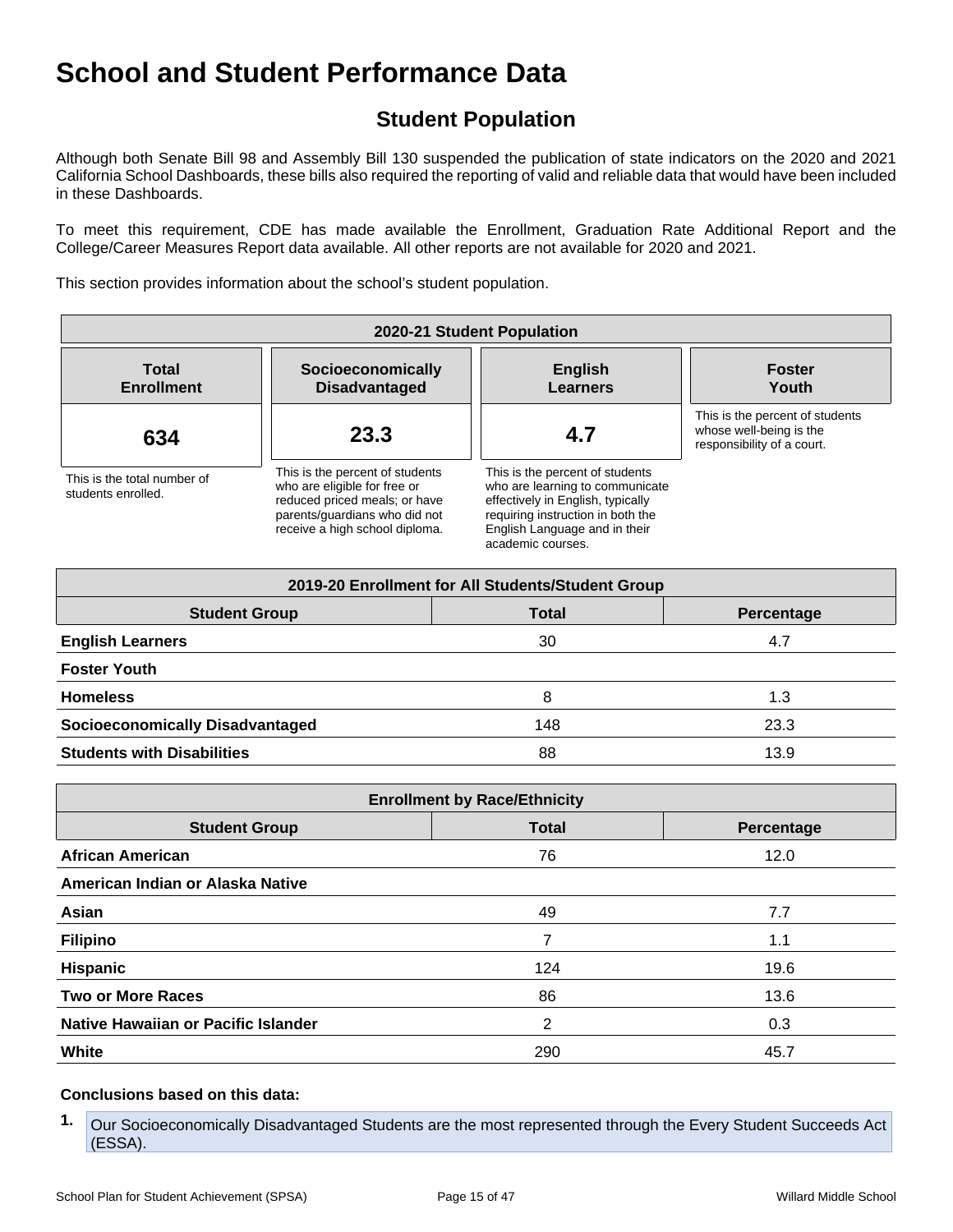- **2.** Willard needs to make sure that the needs of all of these students are being addressed. Identifying the students and monitoring their social-emotional and academic needs will ensure success at Willard. Our counselors and Special Education Case Managers oversee the monitoring of students. As there are fewer students in each of the subgroups it is of utmost importance to monitor the progress of students in these subgroups. With fewer students, it is important that their needs are still recognized and interventions and supports are available to these students.
- **3.** While the number of socioeconomically disadvantaged students is decreasing, the affluence in Berkeley increasing. The range of students based on socioeconomic status is increasing and Willard has to anticipate ways to meet the needs of this wider range of students. Sometimes this disparity is observed in the classrooms when students are sharing experiences. Staff training on sensitivity to this changing demographic is important for student success.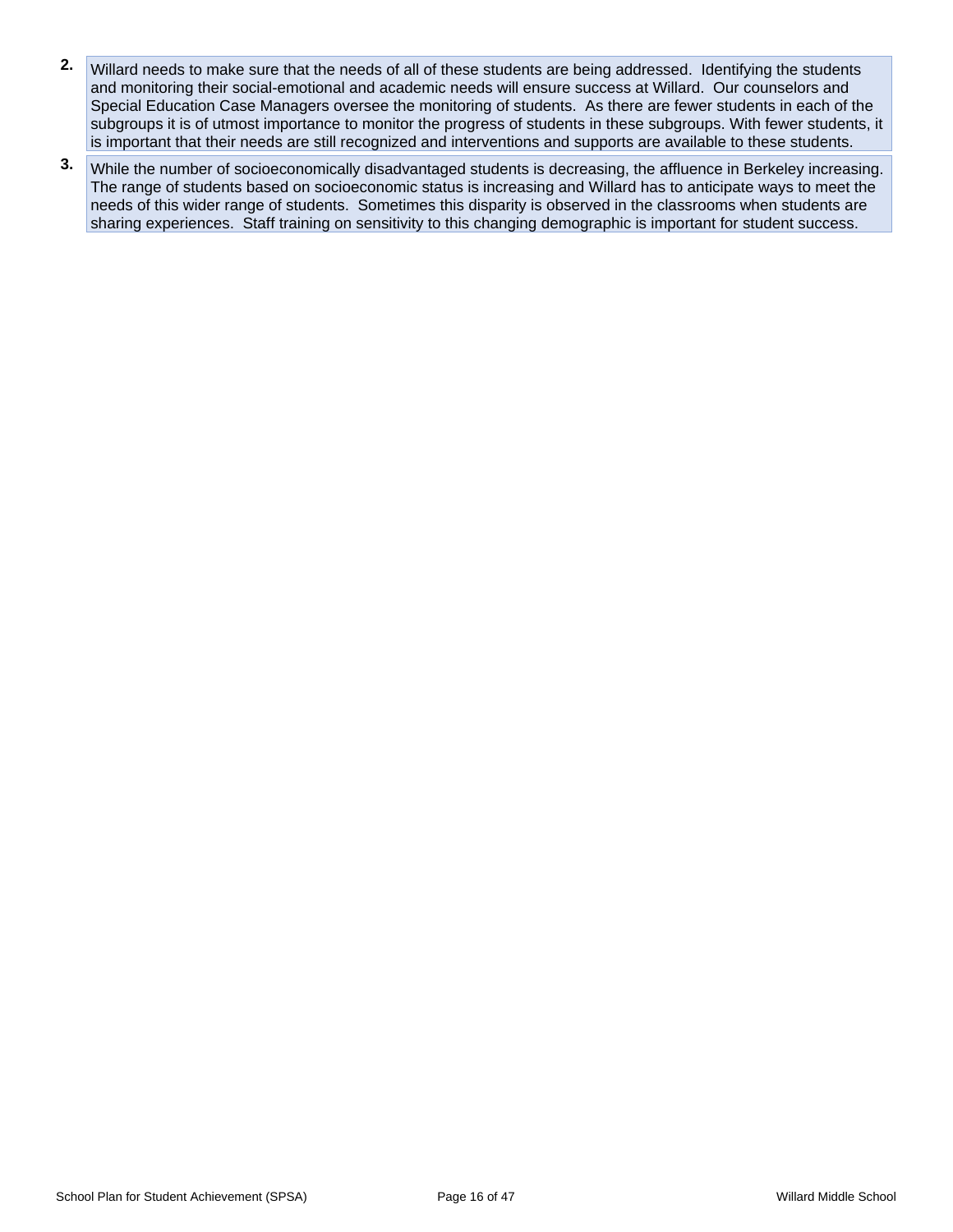# **Overall Performance**

Although both Senate Bill 98 and Assembly Bill 130 suspended the publication of state indicators on the 2020 and 2021 California School Dashboards, these bills also required the reporting of valid and reliable data that would have been included in these Dashboards.

To meet this requirement, CDE has made available the Enrollment, Graduation Rate Additional Report and the College/Career Measures Report data available. All other reports are not available for 2020 and 2021, thus the most recent data (2019 Fall) is provided here.



- **1.** Willard shows steady progress in English Language Arts and Mathematics..
- **2.** Willard continues to improve restorative practices as an alternative to suspension. Willard will continue to train staff on restorative practices so that each classroom is a community where relationships and trust are valued components of the classroom environment..
- **3.** Willard hopes to bring on an IT Attendance to support our students and families who are having barriers getting to school regularly.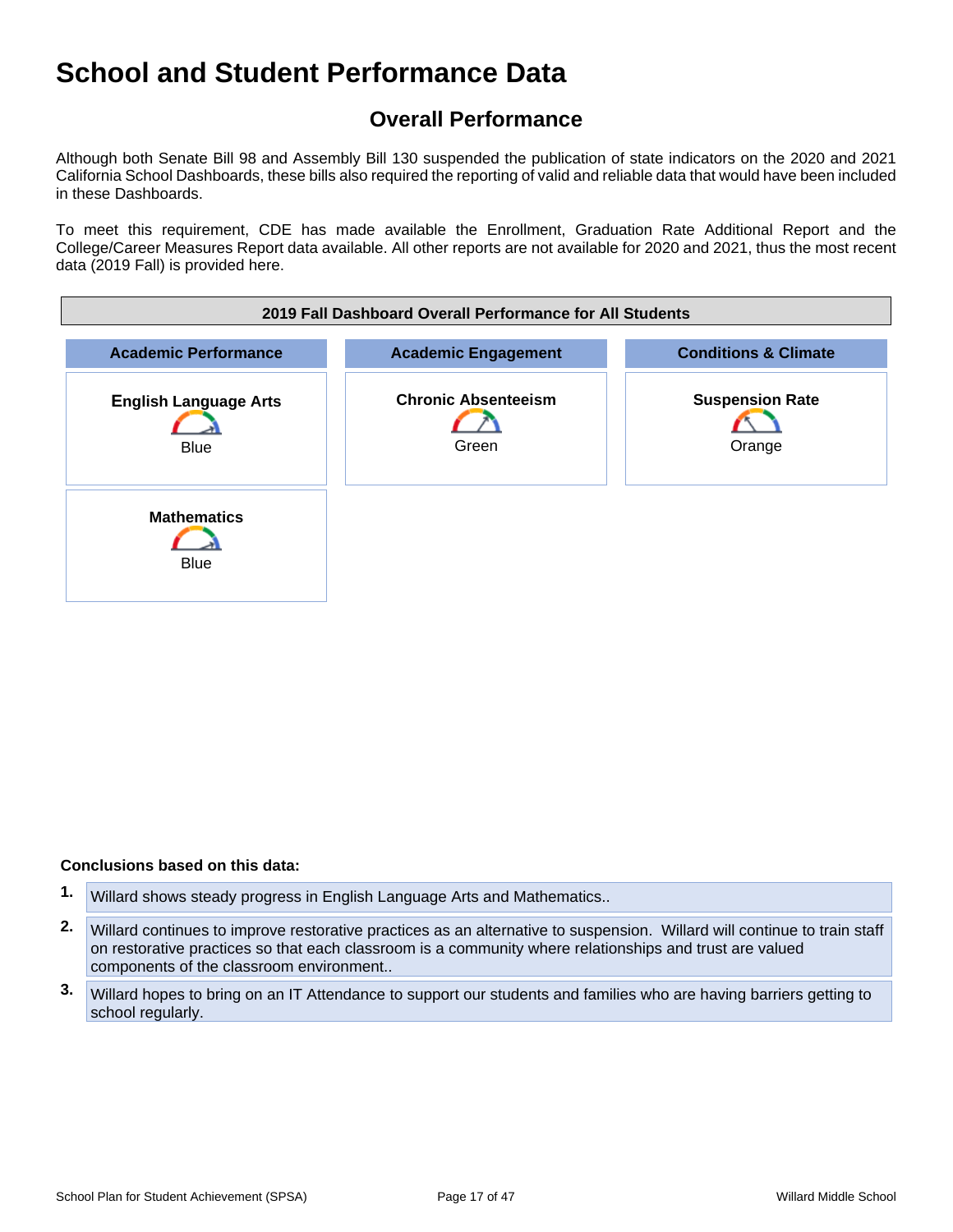# **Academic Performance English Language Arts**

Although both Senate Bill 98 and Assembly Bill 130 suspended the publication of state indicators on the 2020 and 2021 California School Dashboards, these bills also required the reporting of valid and reliable data that would have been included in these Dashboards.

To meet this requirement, CDE has made available the Enrollment, Graduation Rate Additional Report and the College/Career Measures Report data available. All other reports are not available for 2020 and 2021, thus the most recent data (2019 Fall) is provided here.

The performance levels are color-coded and range from lowest-to-highest performance in the following order:



This section provides number of student groups in each color.

| 2019 Fall Dashboard English Language Arts Equity Report |        |               |       |             |
|---------------------------------------------------------|--------|---------------|-------|-------------|
| 900                                                     | Orange | <b>Yellow</b> | Green | <b>Blue</b> |
|                                                         |        |               |       |             |

This section provides a view of Student Assessment Results and other aspects of this school's performance, specifically how well students are meeting grade-level standards on the English Language Arts assessment. This measure is based on student performance on the Smarter Balanced Summative Assessment, which is taken annually by students in grades 3–8 and grade 11.

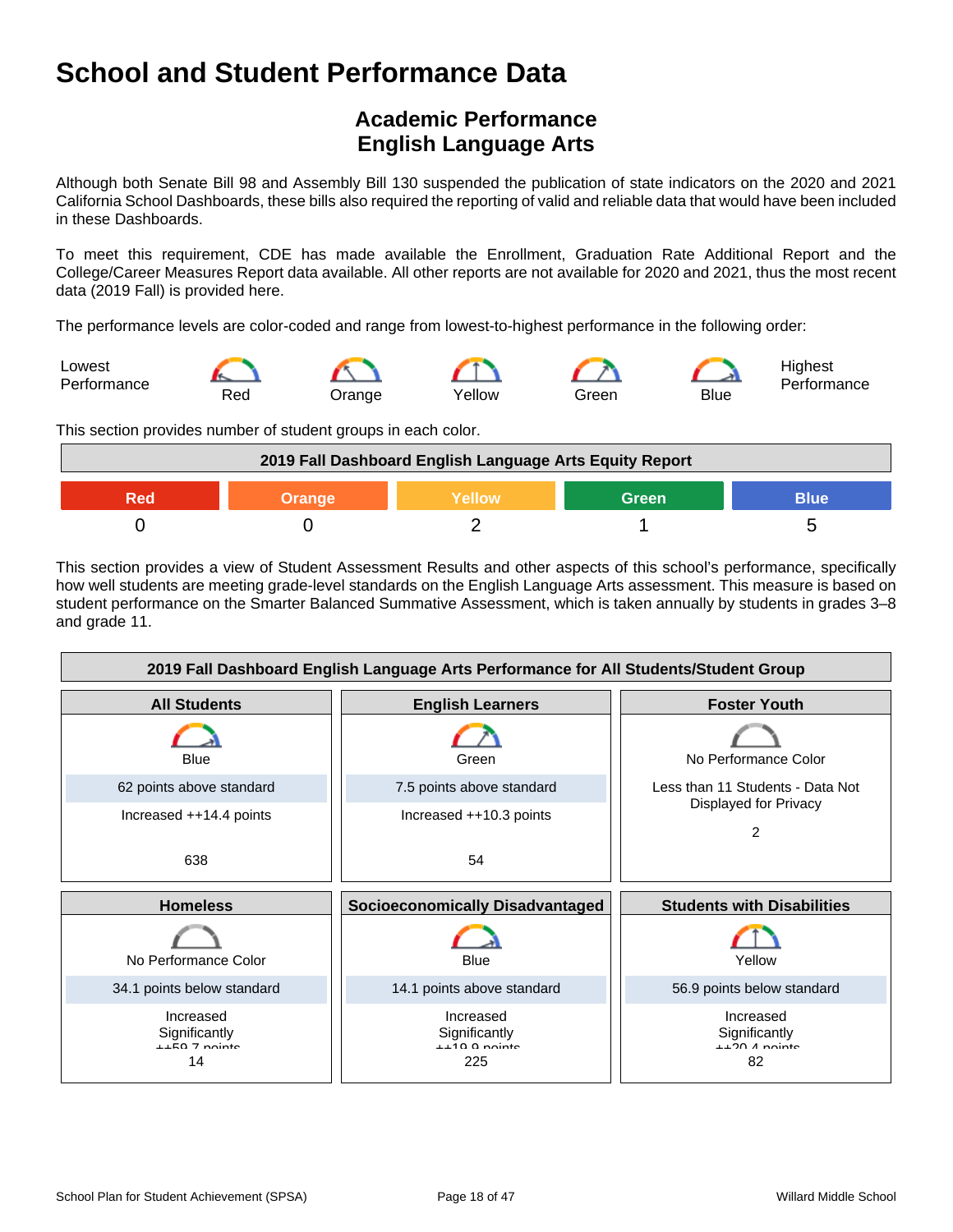

This section provides a view of Student Assessment Results and other aspects of this school's performance, specifically how well students are meeting grade-level standards on the English Language Arts assessment. This measure is based on student performance on the Smarter Balanced Summative Assessment, which is taken annually by students in grades 3–8 and grade 11.

| 2019 Fall Dashboard English Language Arts Data Comparisons for English Learners |                                             |                          |  |
|---------------------------------------------------------------------------------|---------------------------------------------|--------------------------|--|
| <b>Current English Learner</b>                                                  | <b>Reclassified English Learners</b>        | <b>English Only</b>      |  |
| 26.5 points below standard                                                      | 47 points above standard                    | 65 points above standard |  |
| Increased ++11.4 points                                                         | Increased<br>Significantly<br>$1.20$ points | Increased ++12.5 points  |  |
| 29                                                                              | 25                                          | 537                      |  |

- **1.** Our African American students showed improvement but these 91 students still are not all at grade level. This data needs to be further analyzed so that we can target specific students and create strategies for improved academic success. Of these 91 students, some also have Individual Education Plans and receive Special Education Services. Students can show progress and still not be at grade level. We need to look at the specific students, grade level, and teachers in order to create targeted interventions. These 91 students are part of the statewide challenge to close the opportunity gap and a high priority for the Willard staff. .
- **2.** All of Willard subgroups showed increased performance on state testing in English Language Arts. The teachers are teaching the Inquiry By Design Curriculum and their attention to the grade level standards appears to be a factor in the gains that students are making on this annual exam.
- **3.** Our English Learners maintained their current scores and are now six points above the grade level standard. Our reclassified students also showed improvement. Our English Learners will continue to received one class period a day of Language Development as an intervention to improve language skills which will translate into improved school performance in all of their classes.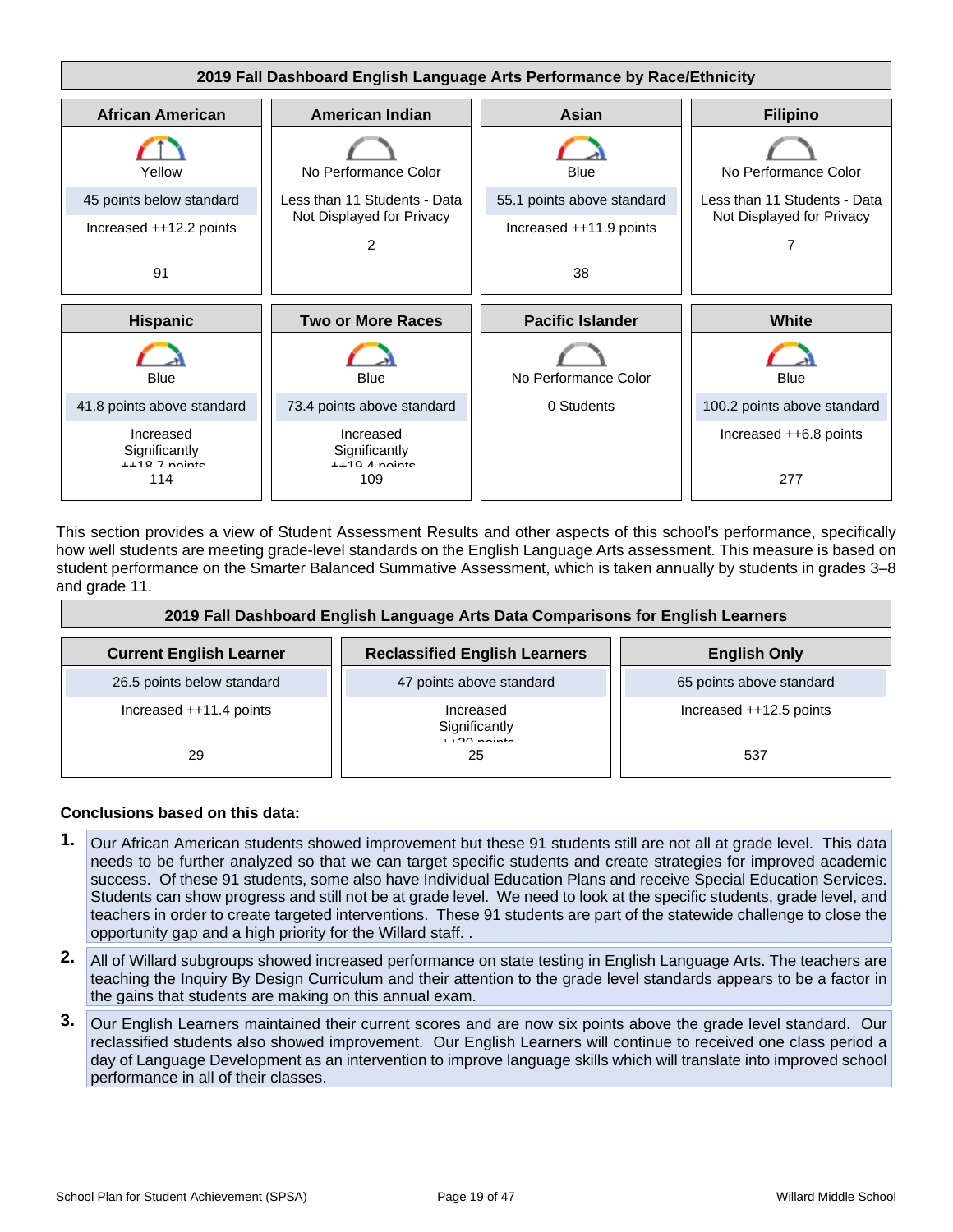# **Academic Performance Mathematics**

Although both Senate Bill 98 and Assembly Bill 130 suspended the publication of state indicators on the 2020 and 2021 California School Dashboards, these bills also required the reporting of valid and reliable data that would have been included in these Dashboards.

To meet this requirement, CDE has made available the Enrollment, Graduation Rate Additional Report and the College/Career Measures Report data available. All other reports are not available for 2020 and 2021, thus the most recent data (2019 Fall) is provided here.

The performance levels are color-coded and range from lowest-to-highest performance in the following order:



This section provides number of student groups in each color.

| 2019 Fall Dashboard Mathematics Equity Report |               |        |              |             |
|-----------------------------------------------|---------------|--------|--------------|-------------|
| Red                                           | <b>Orange</b> | Yellow | <b>Green</b> | <b>Blue</b> |
|                                               |               |        |              |             |

This section provides a view of Student Assessment Results and other aspects of this school's performance, specifically how well students are meeting grade-level standards on the Mathematics assessment. This measure is based on student performance on the Smarter Balanced Summative Assessment, which is taken annually by students in grades 3–8 and grade 11.

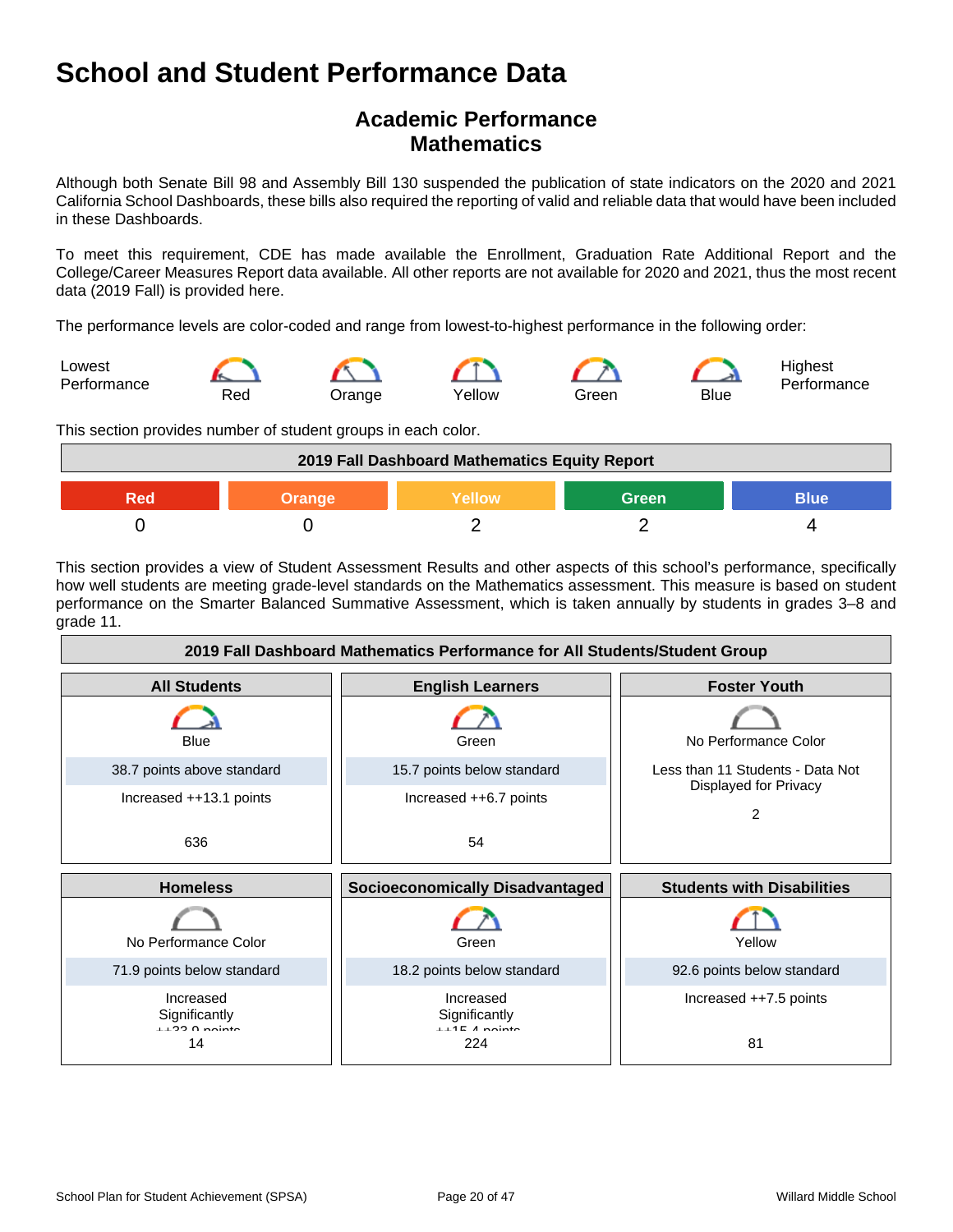

This section provides a view of Student Assessment Results and other aspects of this school's performance, specifically how well students are meeting grade-level standards on the Mathematics assessment. This measure is based on student performance on the Smarter Balanced Summative Assessment, which is taken annually by students in grades 3–8 and grade 11.

| 2019 Fall Dashboard Mathematics Data Comparisons for English Learners |                                      |                            |  |
|-----------------------------------------------------------------------|--------------------------------------|----------------------------|--|
| <b>Current English Learner</b>                                        | <b>Reclassified English Learners</b> | <b>English Only</b>        |  |
| 58.7 points below standard                                            | 34.3 points above standard           | 41.6 points above standard |  |
| Maintained -2.1 points                                                | Increased<br>Significantly           | Increased ++12.8 points    |  |
| 29                                                                    | 25                                   | 535                        |  |

- **1.** In 2019 students in all subgroups showed gains on their state math test. While our Asian, HIspanic, Two or more races, and white students are all performing above standard, there are still areas of growth.
- **2.** Willard's African American students and Students with Disabilities are the two subgroups that are struggling the most with this annual exam. More targeted intervention needs to be provided to these students so they can show more academic progress and success. We also need to review the data and see how many students are in both subgroups. Interventions can be created based on the data analysis..
- **3.** Willard offered students who were below grade level and math support class and students in these classes showed academic gains. Students who were close to grade level showed more progress than students far below grade level. The math teachers need to continue to monitor progress and re-teach the concepts where students are not demonstrating proficiency. Teachers will be coached on ways to monitor student learning daily and they will then create systems to work with students who are struggling with a concept or standard.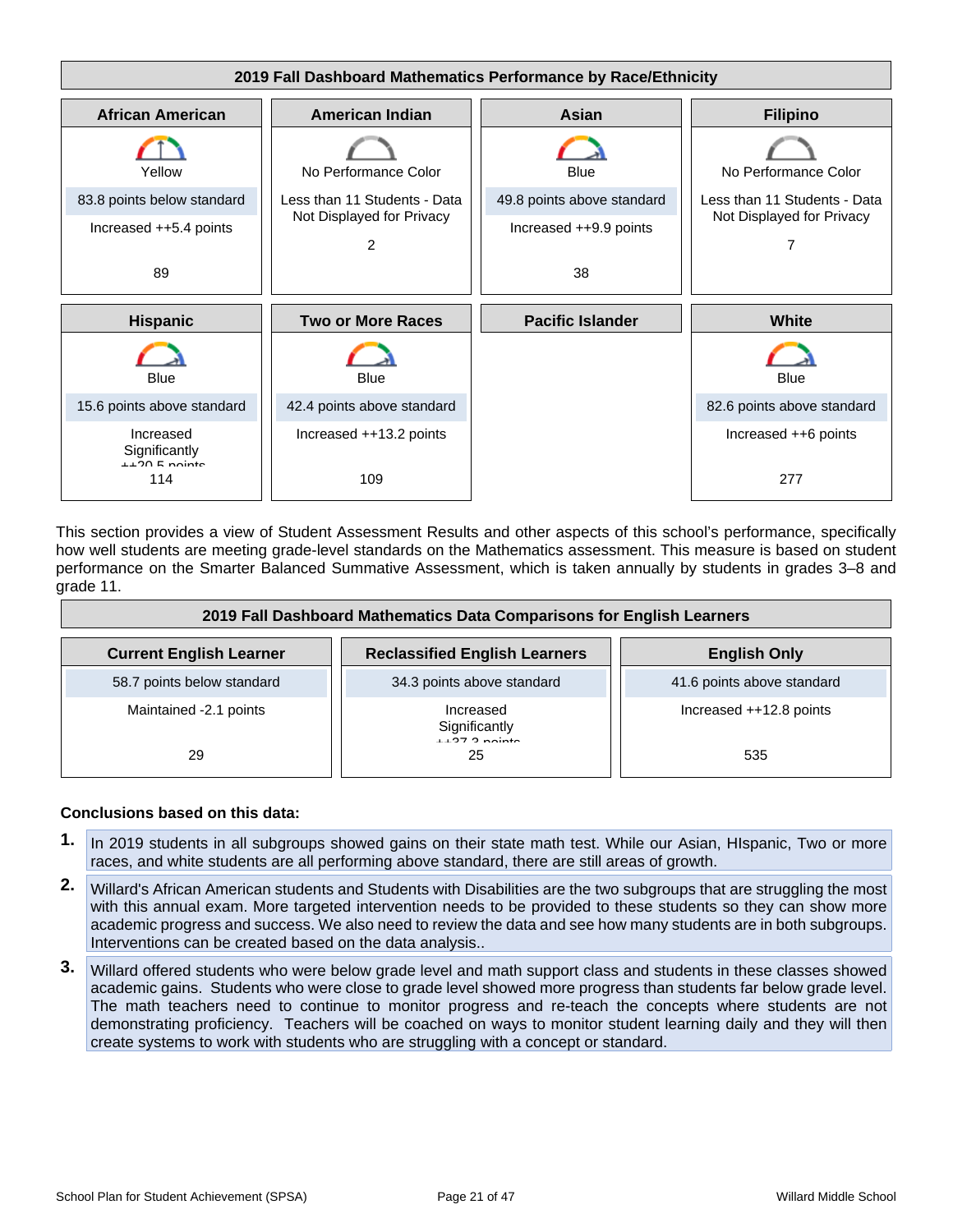# **Academic Performance English Learner Progress**

Although both Senate Bill 98 and Assembly Bill 130 suspended the publication of state indicators on the 2020 and 2021 California School Dashboards, these bills also required the reporting of valid and reliable data that would have been included in these Dashboards.

To meet this requirement, CDE has made available the Enrollment, Graduation Rate Additional Report and the College/Career Measures Report data available. All other reports are not available for 2020 and 2021, thus the most recent data (2019 Fall) is provided here.

This section provides a view of the percentage of current EL students making progress towards English language proficiency or maintaining the highest level.



This section provides a view of the percentage of current EL students who progressed at least one ELPI level, maintained ELPI level 4, maintained lower ELPI levels (i.e, levels 1, 2L, 2H, 3L, or 3H), or decreased at least one ELPI Level.

| 2019 Fall Dashboard Student English Language Acquisition Results |                                                      |                                          |                                                     |
|------------------------------------------------------------------|------------------------------------------------------|------------------------------------------|-----------------------------------------------------|
| <b>Decreased</b><br><b>One ELPI Level</b>                        | <b>Maintained ELPI Level 1,</b><br>2L, 2H, 3L, or 3H | <b>Maintained</b><br><b>ELPI Level 4</b> | <b>Progressed At Least</b><br><b>One ELPI Level</b> |
| 20.8                                                             | 16.6                                                 | 41.6                                     | 20.8                                                |

- **1.** The ELPAC is a new measure being used and the results show that Willard students have areas for improvement. We need to monitor the progress and address the areas of growth as we move forward with our English Learner students.
- **2.** Willard will continue to monitor the progress of our English Language Learner students and offer them the AVID Excel Curriculum along with supplemental material to improve their competencies so all of our student can be proficient in their language development skills. .
- **3.** 62.5% of willard EL's are making progress towards proficiency.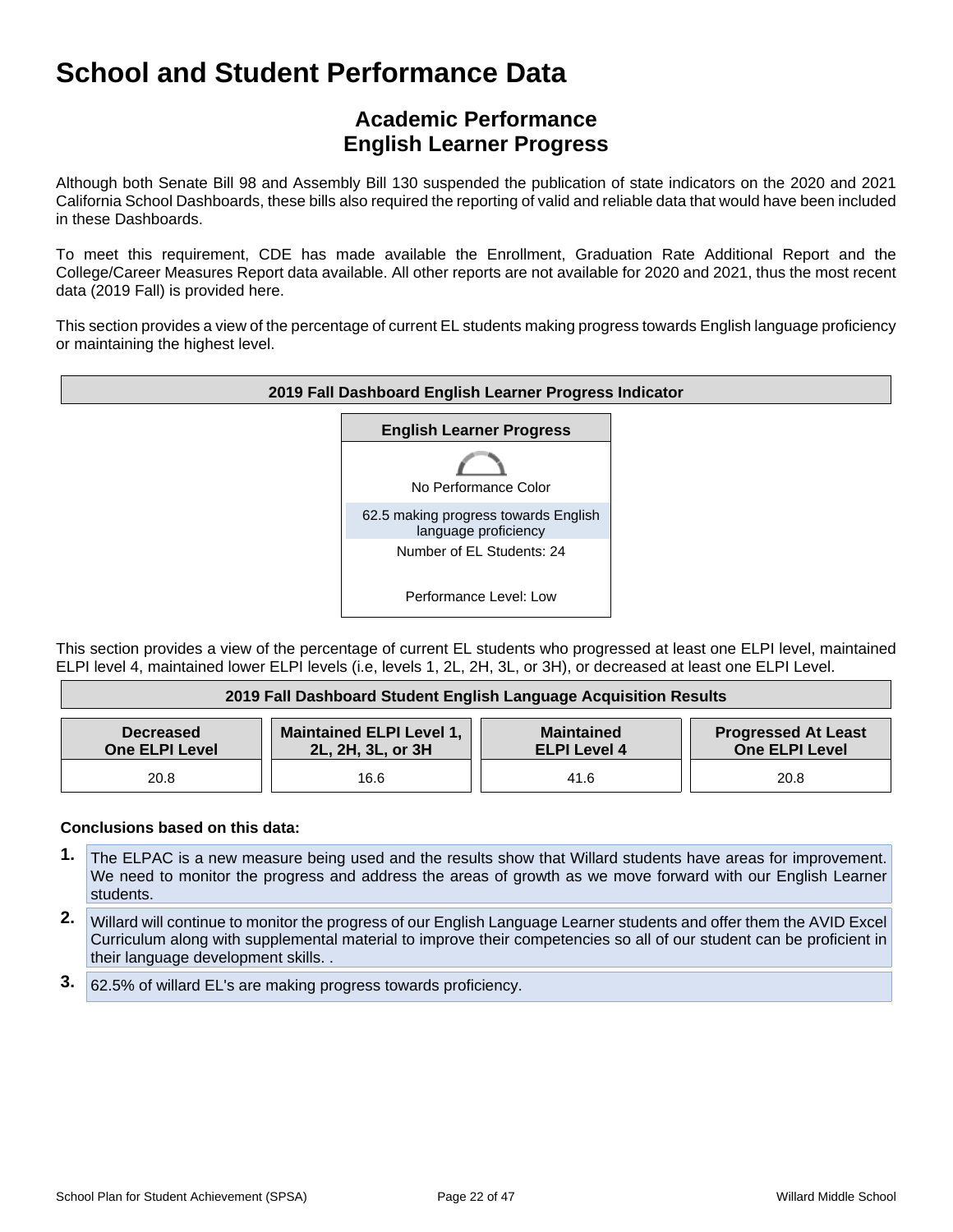## **Academic Performance College/Career Measures Only Report**

Although both Senate Bill 98 and Assembly Bill 130 suspended the publication of state indicators on the 2020 and 2021 California School Dashboards, these bills also required the reporting of valid and reliable data that would have been included in these Dashboards.

To meet this requirement, CDE has made available the Enrollment, Graduation Rate Additional Report and the College/Career Measures Report data available. All other reports are not available for 2020 and 2021.

| Number and Percentage of Students in the Combined Graduation Rate and/or<br>Dashboard Alternative School Status (DASS) Graduation Rate by Student Group |  |  |  |
|---------------------------------------------------------------------------------------------------------------------------------------------------------|--|--|--|
| <b>Cohort</b><br><b>Cohort</b><br><b>Student Group</b><br><b>Totals</b><br><b>Percent</b>                                                               |  |  |  |
| <b>All Students</b>                                                                                                                                     |  |  |  |
| <b>African American</b>                                                                                                                                 |  |  |  |
| American Indian or Alaska Native                                                                                                                        |  |  |  |
| Asian                                                                                                                                                   |  |  |  |
| <b>Filipino</b>                                                                                                                                         |  |  |  |
| Hispanic                                                                                                                                                |  |  |  |
| Native Hawaiian or Pacific Islander                                                                                                                     |  |  |  |
| White                                                                                                                                                   |  |  |  |
| <b>Two or More Races</b>                                                                                                                                |  |  |  |
| <b>English Learners</b>                                                                                                                                 |  |  |  |
| <b>Socioeconomically Disadvantaged</b>                                                                                                                  |  |  |  |
| <b>Students with Disabilities</b>                                                                                                                       |  |  |  |
| <b>Foster Youth</b>                                                                                                                                     |  |  |  |
| <b>Homeless</b>                                                                                                                                         |  |  |  |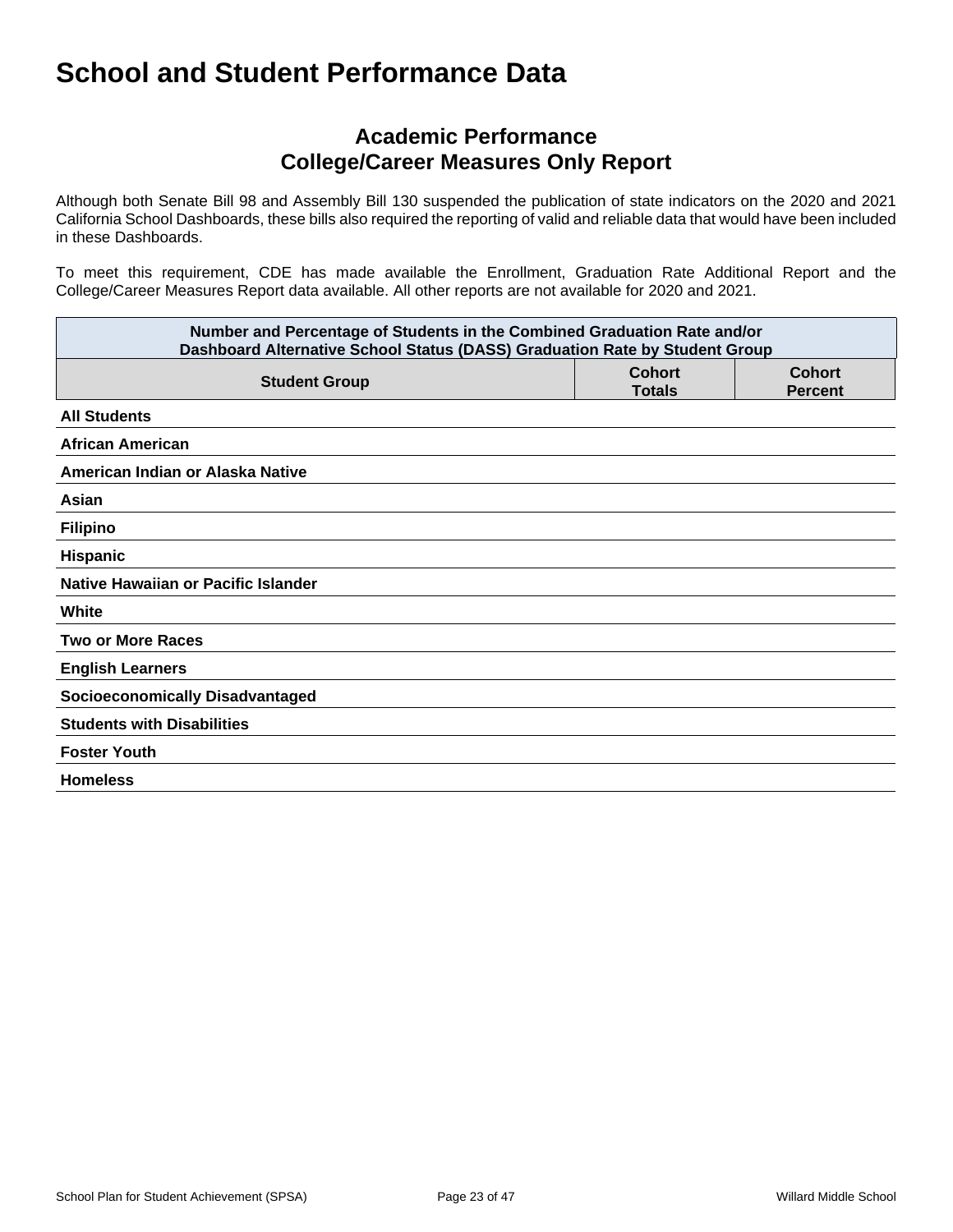| Advanced Placement Exams - Number and Percentage of Four-Year Graduation Rate Cohort Students                                                                                                                                                                     |                                |                                 |
|-------------------------------------------------------------------------------------------------------------------------------------------------------------------------------------------------------------------------------------------------------------------|--------------------------------|---------------------------------|
| <b>Student Group</b>                                                                                                                                                                                                                                              | <b>Cohort</b><br><b>Totals</b> | <b>Cohort</b><br><b>Percent</b> |
| <b>All Students</b>                                                                                                                                                                                                                                               |                                |                                 |
| <b>African American</b>                                                                                                                                                                                                                                           |                                |                                 |
| American Indian or Alaska Native                                                                                                                                                                                                                                  |                                |                                 |
| Asian                                                                                                                                                                                                                                                             |                                |                                 |
| <b>Filipino</b>                                                                                                                                                                                                                                                   |                                |                                 |
| Hispanic                                                                                                                                                                                                                                                          |                                |                                 |
| <b>Native Hawaiian or Pacific Islander</b>                                                                                                                                                                                                                        |                                |                                 |
| White                                                                                                                                                                                                                                                             |                                |                                 |
| <b>Two or More Races</b>                                                                                                                                                                                                                                          |                                |                                 |
| <b>English Learners</b>                                                                                                                                                                                                                                           |                                |                                 |
| <b>Socioeconomically Disadvantaged</b>                                                                                                                                                                                                                            |                                |                                 |
| <b>Students with Disabilities</b>                                                                                                                                                                                                                                 |                                |                                 |
| <b>Foster Youth</b>                                                                                                                                                                                                                                               |                                |                                 |
| <b>Homeless</b>                                                                                                                                                                                                                                                   |                                |                                 |
| $\ast$<br>This table shows students in the four-year graduation rate cohort by student group who scored 3 or higher on at least<br>two Advanced Placement exams.<br>International Baccalaureate Exams - Number and Percentage of Four-Year Graduation Rate Cohort |                                |                                 |
| <b>Student Group</b>                                                                                                                                                                                                                                              | <b>Cohort</b><br><b>Totals</b> | <b>Cohort</b><br><b>Percent</b> |
| <b>All Students</b>                                                                                                                                                                                                                                               |                                |                                 |
| <b>African American</b>                                                                                                                                                                                                                                           |                                |                                 |
| American Indian or Alaska Native                                                                                                                                                                                                                                  |                                |                                 |
| Asian                                                                                                                                                                                                                                                             |                                |                                 |
| <b>Filipino</b>                                                                                                                                                                                                                                                   |                                |                                 |
| Hispanic                                                                                                                                                                                                                                                          |                                |                                 |
| Native Hawaiian or Pacific Islander                                                                                                                                                                                                                               |                                |                                 |
| White                                                                                                                                                                                                                                                             |                                |                                 |
| <b>Two or More Races</b>                                                                                                                                                                                                                                          |                                |                                 |
| <b>English Learners</b>                                                                                                                                                                                                                                           |                                |                                 |
| <b>Socioeconomically Disadvantaged</b>                                                                                                                                                                                                                            |                                |                                 |
| <b>Students with Disabilities</b>                                                                                                                                                                                                                                 |                                |                                 |
| <b>Foster Youth</b>                                                                                                                                                                                                                                               |                                |                                 |
| <b>Homeless</b>                                                                                                                                                                                                                                                   |                                |                                 |
|                                                                                                                                                                                                                                                                   |                                |                                 |

\* This table shows students in the four-year graduation rate cohort by student group who scored 4 or higher on at least two International Baccalaureate Exams.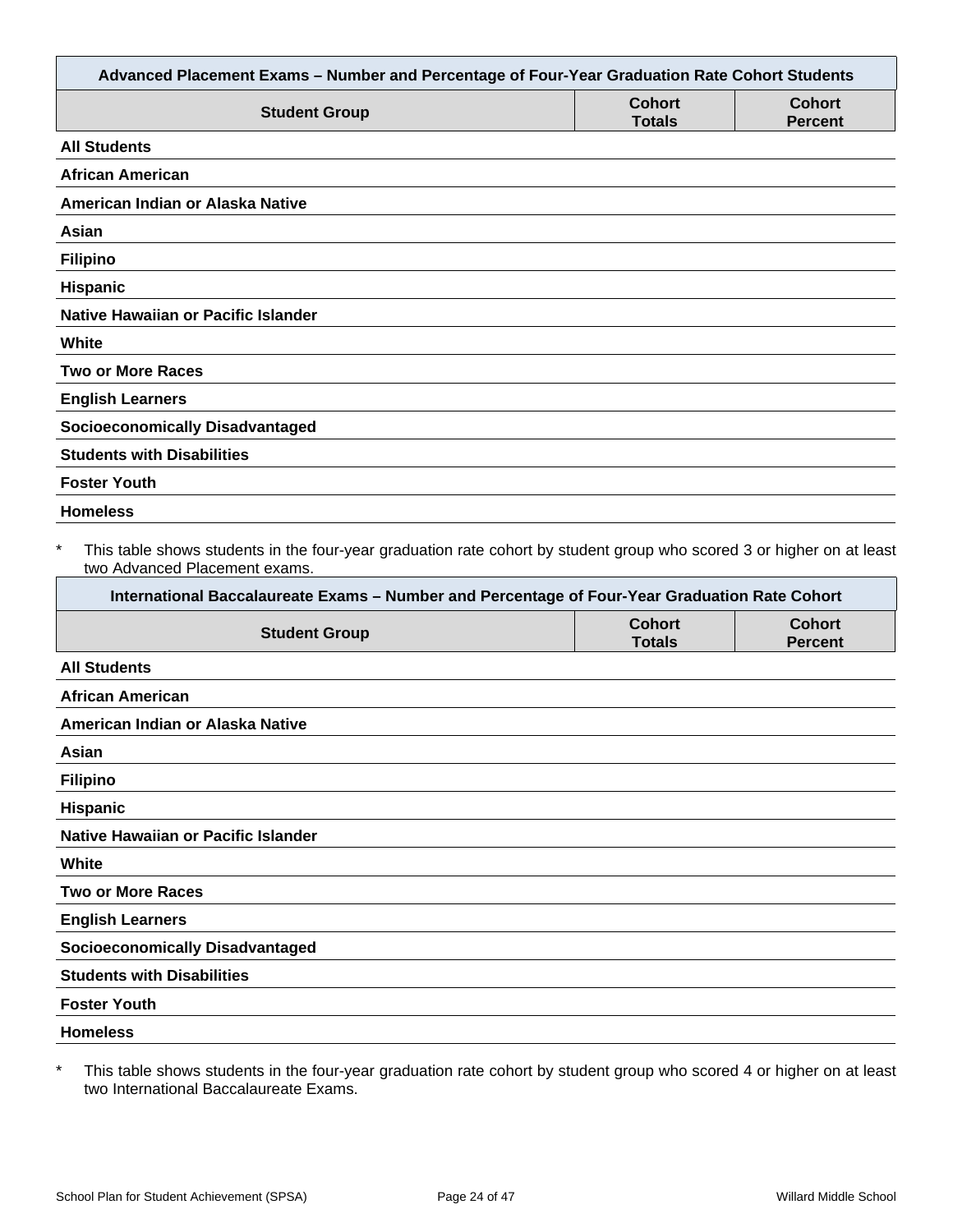| Completed at Least One Career Technical Education (CTE) Pathway - Number and Percentage of All Students |                                |                                 |
|---------------------------------------------------------------------------------------------------------|--------------------------------|---------------------------------|
| <b>Student Group</b>                                                                                    | <b>Cohort</b><br><b>Totals</b> | <b>Cohort</b><br><b>Percent</b> |
| <b>All Students</b>                                                                                     |                                |                                 |
| <b>African American</b>                                                                                 |                                |                                 |
| American Indian or Alaska Native                                                                        |                                |                                 |
| Asian                                                                                                   |                                |                                 |
| <b>Filipino</b>                                                                                         |                                |                                 |
| Hispanic                                                                                                |                                |                                 |
| Native Hawaiian or Pacific Islander                                                                     |                                |                                 |
| White                                                                                                   |                                |                                 |
| <b>Two or More Races</b>                                                                                |                                |                                 |
| <b>English Learners</b>                                                                                 |                                |                                 |
| <b>Socioeconomically Disadvantaged</b>                                                                  |                                |                                 |
| <b>Students with Disabilities</b>                                                                       |                                |                                 |
| <b>Foster Youth</b>                                                                                     |                                |                                 |
| <b>Homeless</b>                                                                                         |                                |                                 |

This table shows students in the combined graduation rate and/or DASS graduation rate by student group who completed at least one CTE Pathway with a grade of C- or better (or Pass) in the capstone course.

| Completed a-g Requirements - Number and Percentage of All Students |                                |                                 |  |
|--------------------------------------------------------------------|--------------------------------|---------------------------------|--|
| <b>Student Group</b>                                               | <b>Cohort</b><br><b>Totals</b> | <b>Cohort</b><br><b>Percent</b> |  |
| <b>All Students</b>                                                |                                |                                 |  |
| <b>African American</b>                                            |                                |                                 |  |
| American Indian or Alaska Native                                   |                                |                                 |  |
| Asian                                                              |                                |                                 |  |
| <b>Filipino</b>                                                    |                                |                                 |  |
| <b>Hispanic</b>                                                    |                                |                                 |  |
| Native Hawaiian or Pacific Islander                                |                                |                                 |  |
| White                                                              |                                |                                 |  |
| <b>Two or More Races</b>                                           |                                |                                 |  |
| <b>English Learners</b>                                            |                                |                                 |  |
| <b>Socioeconomically Disadvantaged</b>                             |                                |                                 |  |
| <b>Students with Disabilities</b>                                  |                                |                                 |  |
| <b>Foster Youth</b>                                                |                                |                                 |  |
| <b>Homeless</b>                                                    |                                |                                 |  |

\* This table shows students in the combined graduation rate and/or DASS graduation rate by student group who met the University of California (UC) or California State University (CSU) a-g criteria with a grade of C or better (or Pass).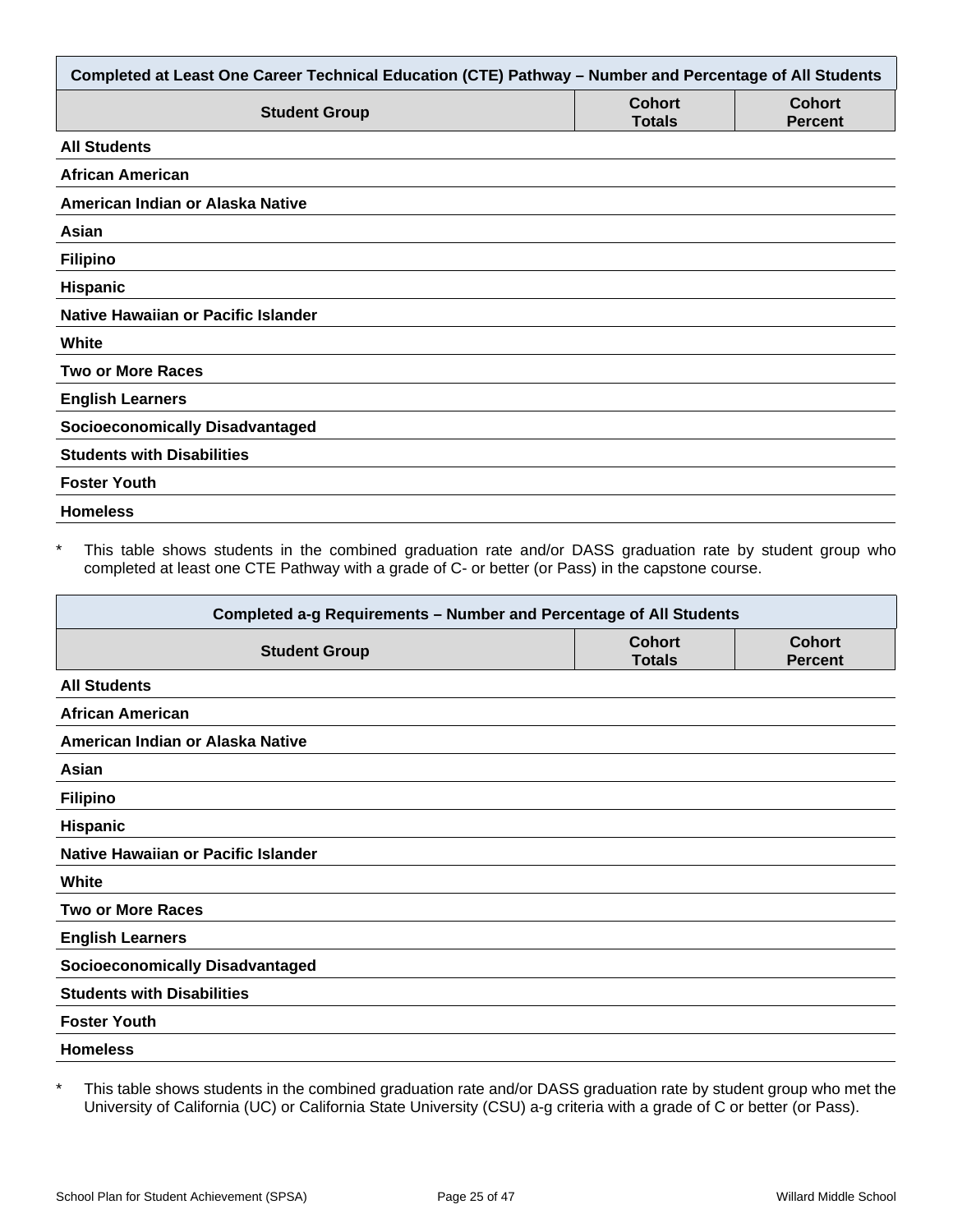| Completed a-g Requirements AND at Least One CTE Pathway - Number and Percentage of All Students                                                                                                                                                                                                                                                                                          |                                |                                 |
|------------------------------------------------------------------------------------------------------------------------------------------------------------------------------------------------------------------------------------------------------------------------------------------------------------------------------------------------------------------------------------------|--------------------------------|---------------------------------|
| <b>Student Group</b>                                                                                                                                                                                                                                                                                                                                                                     | <b>Cohort</b><br><b>Totals</b> | <b>Cohort</b><br><b>Percent</b> |
| <b>All Students</b>                                                                                                                                                                                                                                                                                                                                                                      |                                |                                 |
| <b>African American</b>                                                                                                                                                                                                                                                                                                                                                                  |                                |                                 |
| American Indian or Alaska Native                                                                                                                                                                                                                                                                                                                                                         |                                |                                 |
| Asian                                                                                                                                                                                                                                                                                                                                                                                    |                                |                                 |
| <b>Filipino</b>                                                                                                                                                                                                                                                                                                                                                                          |                                |                                 |
| Hispanic                                                                                                                                                                                                                                                                                                                                                                                 |                                |                                 |
| Native Hawaiian or Pacific Islander                                                                                                                                                                                                                                                                                                                                                      |                                |                                 |
| <b>White</b>                                                                                                                                                                                                                                                                                                                                                                             |                                |                                 |
| <b>Two or More Races</b>                                                                                                                                                                                                                                                                                                                                                                 |                                |                                 |
| <b>English Learners</b>                                                                                                                                                                                                                                                                                                                                                                  |                                |                                 |
| <b>Socioeconomically Disadvantaged</b>                                                                                                                                                                                                                                                                                                                                                   |                                |                                 |
| <b>Students with Disabilities</b>                                                                                                                                                                                                                                                                                                                                                        |                                |                                 |
| <b>Foster Youth</b>                                                                                                                                                                                                                                                                                                                                                                      |                                |                                 |
| <b>Homeless</b>                                                                                                                                                                                                                                                                                                                                                                          |                                |                                 |
| $\star$<br>This table shows students in the combined graduation rate and/or DASS graduation rate by student group who met the<br>UC or CSU a-g criteria with a grade of C or better (or Pass) AND completed at least one CTE Pathway with a grade of<br>C- or better (or Pass) in the capstone course.<br><b>Completed College Credit Courses - Number and Percentage of All Student</b> |                                |                                 |
| Students Completing One Semester, Two Quarters, or Two Trimesters of College Credit Courses                                                                                                                                                                                                                                                                                              |                                |                                 |
| <b>Student Group</b>                                                                                                                                                                                                                                                                                                                                                                     | <b>Number of Students</b>      | <b>Percent of Students</b>      |
| <b>All Students</b>                                                                                                                                                                                                                                                                                                                                                                      |                                |                                 |
| <b>African American</b>                                                                                                                                                                                                                                                                                                                                                                  |                                |                                 |
| American Indian or Alaska Native                                                                                                                                                                                                                                                                                                                                                         |                                |                                 |
| Asian                                                                                                                                                                                                                                                                                                                                                                                    |                                |                                 |

|  | Filipino |  |
|--|----------|--|
|  |          |  |

**Hispanic**

**Native Hawaiian or Pacific Islander**

**White**

**Two or More Races**

**English Learners**

**Socioeconomically Disadvantaged**

**Students with Disabilities**

**Foster Youth**

**Homeless**

\* This table shows students in the combined graduation rate and/or DASS graduation rate by student group who completed Academic or CTE subject college credit courses with a grade of C- or better (or Pass).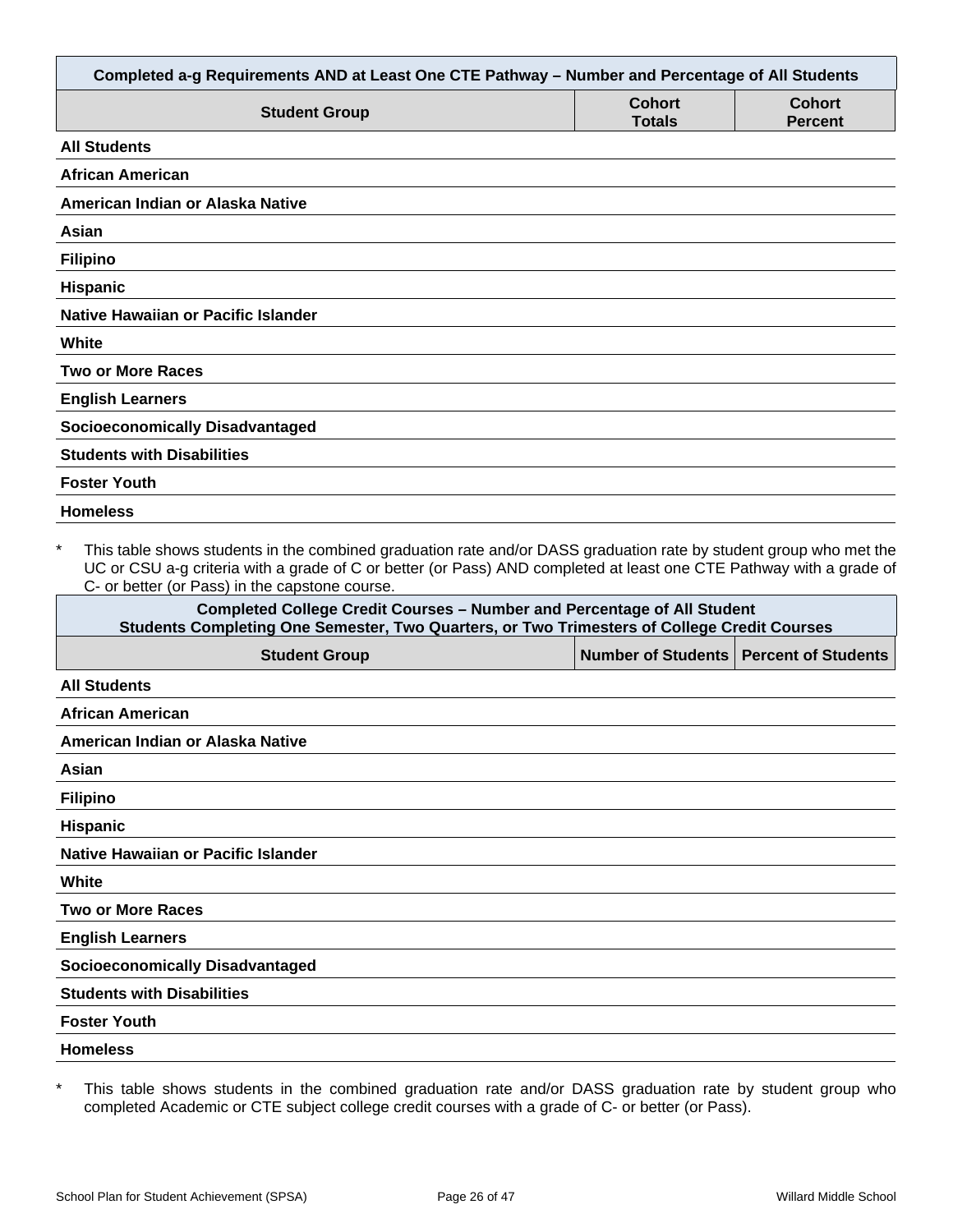| <b>Completed College Credit Courses - Number and Percentage of All Student</b><br>Students Completing Two Semesters, Three Quarters, or Three Trimesters of College Credit Courses |  |                                          |
|------------------------------------------------------------------------------------------------------------------------------------------------------------------------------------|--|------------------------------------------|
| <b>Student Group</b>                                                                                                                                                               |  | Number of Students   Percent of Students |
| <b>All Students</b>                                                                                                                                                                |  |                                          |
| <b>African American</b>                                                                                                                                                            |  |                                          |
| American Indian or Alaska Native                                                                                                                                                   |  |                                          |
| Asian                                                                                                                                                                              |  |                                          |
| <b>Filipino</b>                                                                                                                                                                    |  |                                          |
| <b>Hispanic</b>                                                                                                                                                                    |  |                                          |
| Native Hawaiian or Pacific Islander                                                                                                                                                |  |                                          |
| White                                                                                                                                                                              |  |                                          |
| <b>Two or More Races</b>                                                                                                                                                           |  |                                          |
| <b>English Learners</b>                                                                                                                                                            |  |                                          |
| <b>Socioeconomically Disadvantaged</b>                                                                                                                                             |  |                                          |
| <b>Students with Disabilities</b>                                                                                                                                                  |  |                                          |
| <b>Foster Youth</b>                                                                                                                                                                |  |                                          |
| <b>Homeless</b>                                                                                                                                                                    |  |                                          |

\* This table shows students in the combined graduation rate and/or DASS graduation rate by student group who completed Academic or CTE subject college credit courses with a grade of C- or better (or Pass).

| Earned the State Seal of Biliteracy - Number and Percentage of All Students |                                |                                 |
|-----------------------------------------------------------------------------|--------------------------------|---------------------------------|
| <b>Student Group</b>                                                        | <b>Cohort</b><br><b>Totals</b> | <b>Cohort</b><br><b>Percent</b> |
| <b>All Students</b>                                                         |                                |                                 |
| <b>African American</b>                                                     |                                |                                 |
| American Indian or Alaska Native                                            |                                |                                 |
| Asian                                                                       |                                |                                 |
| <b>Filipino</b>                                                             |                                |                                 |
| <b>Hispanic</b>                                                             |                                |                                 |
| Native Hawaiian or Pacific Islander                                         |                                |                                 |
| White                                                                       |                                |                                 |
| <b>Two or More Races</b>                                                    |                                |                                 |
| <b>English Learners</b>                                                     |                                |                                 |
| <b>Socioeconomically Disadvantaged</b>                                      |                                |                                 |
| <b>Students with Disabilities</b>                                           |                                |                                 |
| <b>Foster Youth</b>                                                         |                                |                                 |
| <b>Homeless</b>                                                             |                                |                                 |

\* This table shows students in the combined graduation rate and/or DASS graduation rate by student group who earned the State Seal of Biliteracy.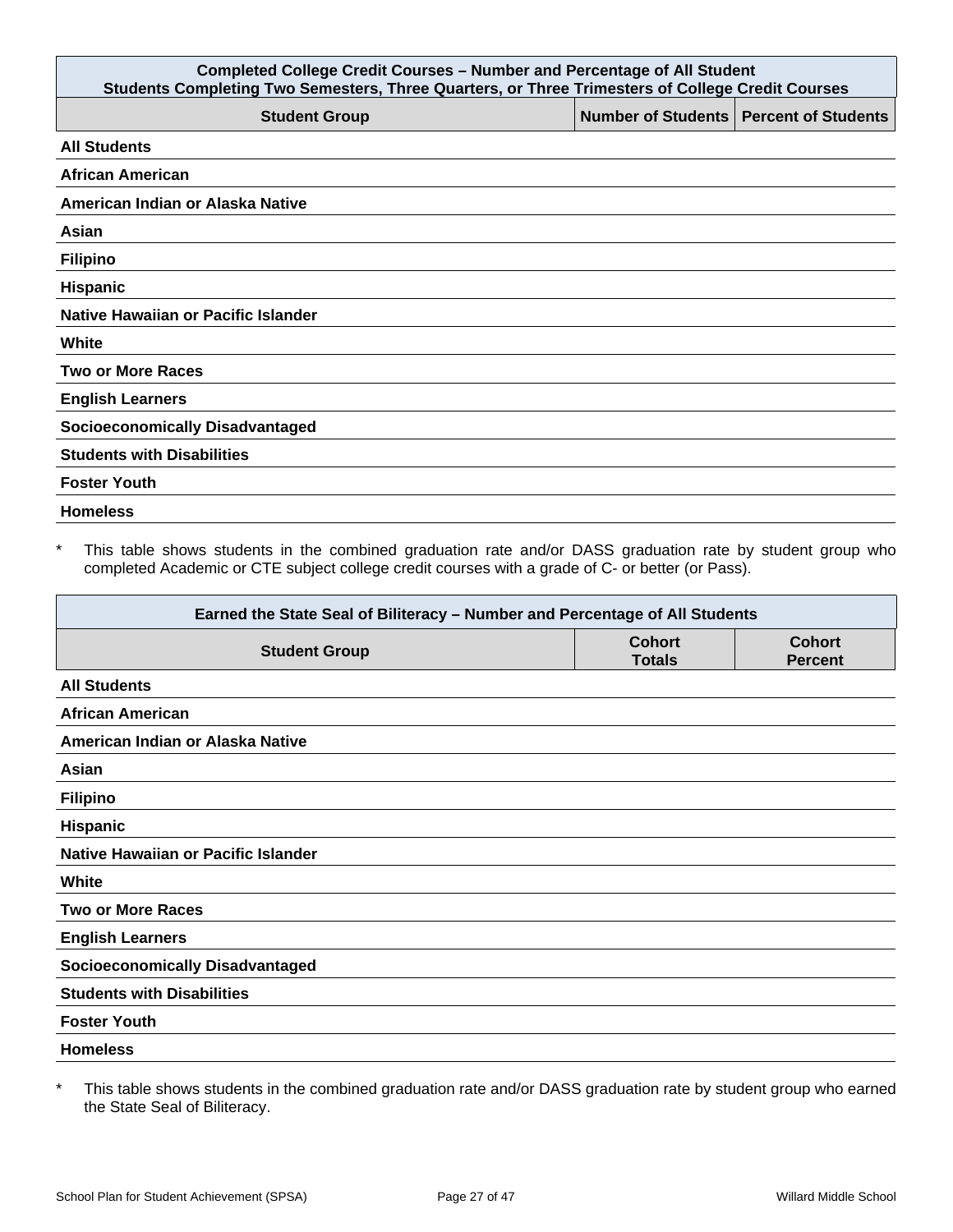- **1.** Willard is committed to preparing students for high school and beyond. We had a career day where professionals from the community came and spoke with students about a wide variety of careers and the education needed to work in their fields of choice.
- **2.** Willard has a Growing Leaders class that teaches students skills to run a business. Students create menus, cook and sell meals, and work within a budget to support the program. Overtime it will be informative to look at longitudinal data in regards to career choices of the student who are in this Growing Leaders class.
- **3.** Willard has expanded other CTE offerings such as STEM. Willard now provides 2 6th grade elective STEM wheels, 2 7/8th grade STEM electives, and 1 Advanced STEM elective. Further, this year we piloted a very successful after school makers space program. Our goal of this program is to diversify the enrollment of STEM pathways at BHS.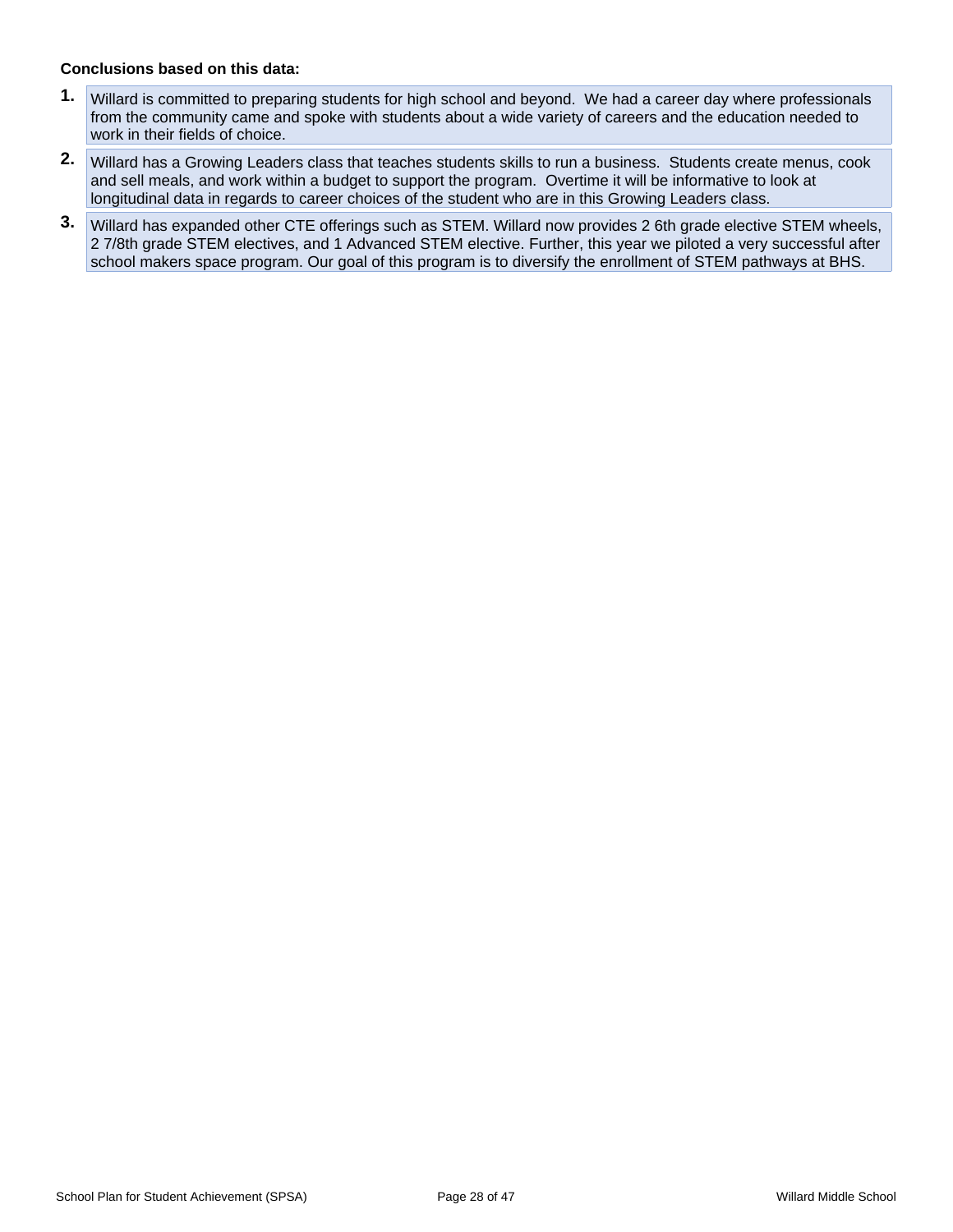# **Academic Engagement Chronic Absenteeism**

Although both Senate Bill 98 and Assembly Bill 130 suspended the publication of state indicators on the 2020 and 2021 California School Dashboards, these bills also required the reporting of valid and reliable data that would have been included in these Dashboards.

To meet this requirement, CDE has made available the Enrollment, Graduation Rate Additional Report and the College/Career Measures Report data available. All other reports are not available for 2020 and 2021, thus the most recent data (2019 Fall) is provided here.

The performance levels are color-coded and range from lowest-to-highest performance in the following order:



This section provides number of student groups in each color.



This section provides information about the percentage of students in kindergarten through grade 8 who are absent 10 percent or more of the instructional days they were enrolled.

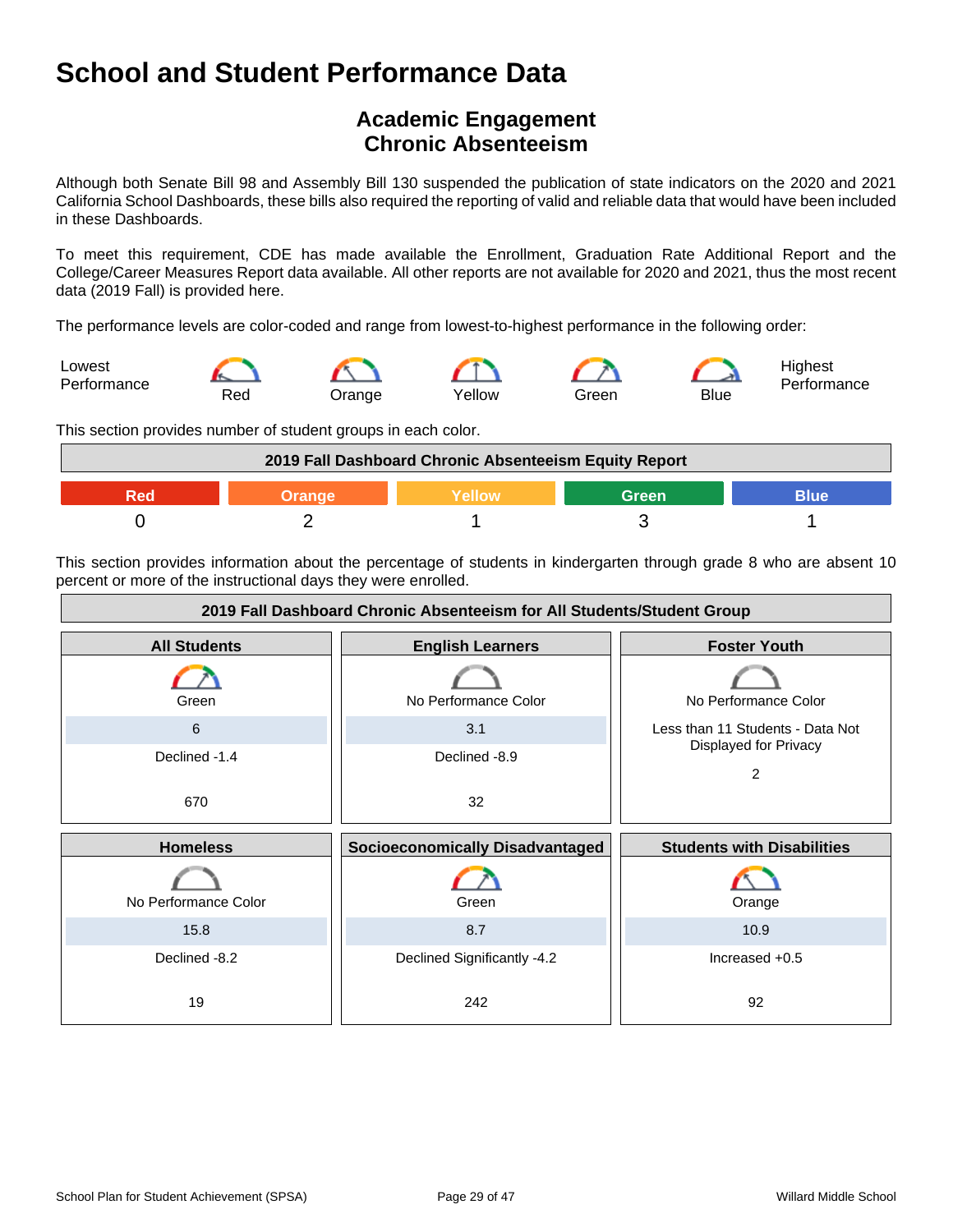

- **1.** Overall, Willard needs to improve our systems for monitoring attendance. Absenteeism went up most of the subgroups except the Students with Disabilities and and the African American students..
- **2.** It is interesting to note that our African American students improved their school attendance but their math and English scores have room for improvement. Our African American students are attending school but how they are accessing the curriculum appears to be the challenge. The school needs to continue to work on ways to create targeted interventions to improve their school success.
- **3.** Willard will be getting a new registrar for the 22/23 school year. Also, we are looking to bring on an IT Attendance to support getting our students to school regularly.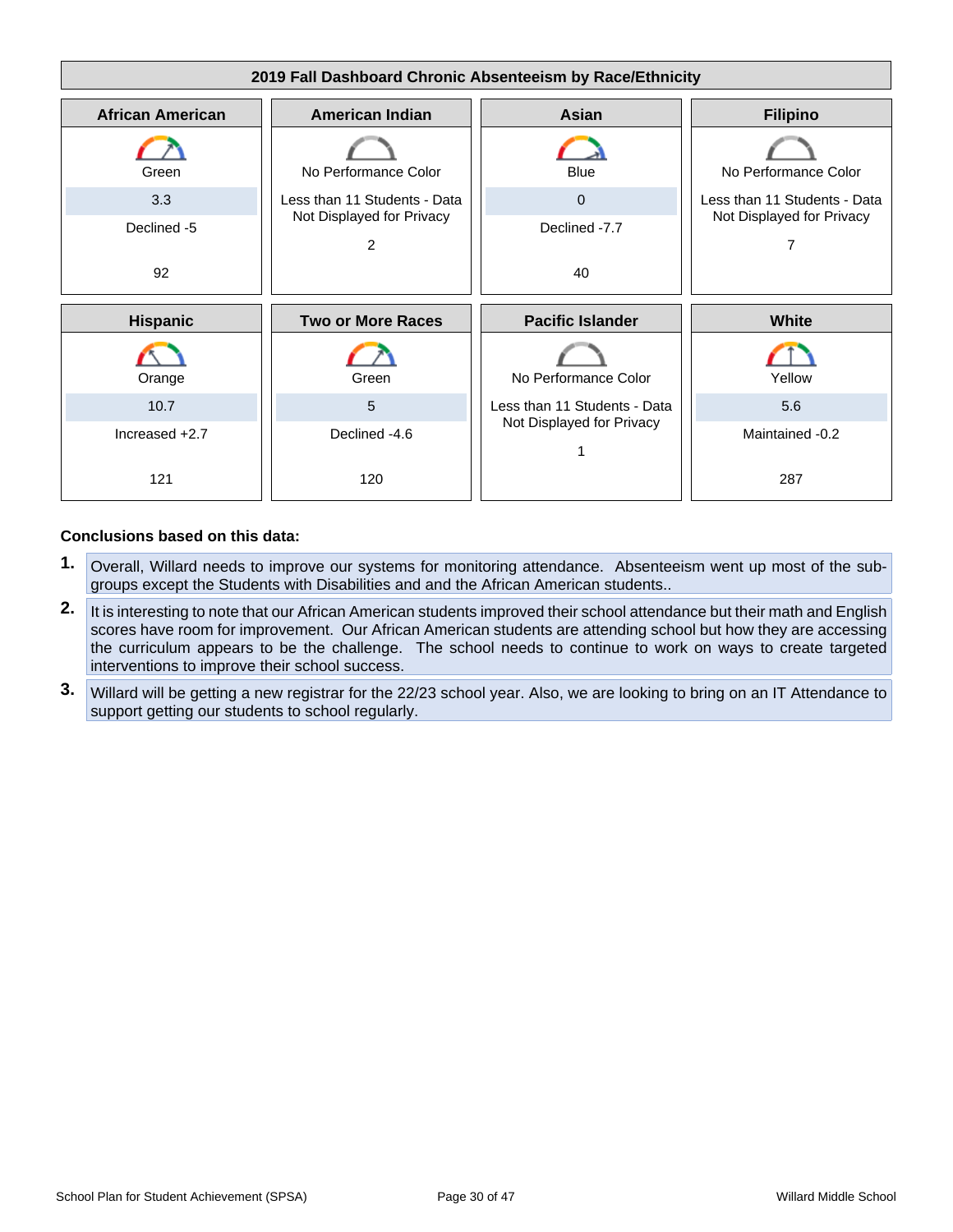# **Academic Engagement Graduation Rate Additional Report**

Although both Senate Bill 98 and Assembly Bill 130 suspended the publication of state indicators on the 2020 and 2021 California School Dashboards, these bills also required the reporting of valid and reliable data that would have been included in these Dashboards.

To meet this requirement, CDE has made available the Enrollment, Graduation Rate Additional Report and the College/Career Measures Report data available. All other reports are not available for 2020 and 2021.

| 2021 Graduation Rate by Student Group  |                                                                            |                               |                                                    |                           |
|----------------------------------------|----------------------------------------------------------------------------|-------------------------------|----------------------------------------------------|---------------------------|
| <b>Student Group</b>                   | <b>Number of</b><br><b>Students in</b><br>the<br><b>Graduation</b><br>Rate | Number of<br><b>Graduates</b> | Number of<br><b>Fifth Year</b><br><b>Graduates</b> | <b>Graduation</b><br>Rate |
| <b>All Students</b>                    |                                                                            |                               |                                                    |                           |
| <b>English Learners</b>                |                                                                            |                               |                                                    |                           |
| <b>Foster Youth</b>                    |                                                                            |                               |                                                    |                           |
| <b>Homeless</b>                        |                                                                            |                               |                                                    |                           |
| <b>Socioeconomically Disadvantaged</b> |                                                                            |                               |                                                    |                           |
| <b>Students with Disabilities</b>      |                                                                            |                               |                                                    |                           |
| <b>African American</b>                |                                                                            |                               |                                                    |                           |
| American Indian or Alaska Native       |                                                                            |                               |                                                    |                           |
| Asian                                  |                                                                            |                               |                                                    |                           |
| <b>Filipino</b>                        |                                                                            |                               |                                                    |                           |
| Hispanic                               |                                                                            |                               |                                                    |                           |
| Native Hawaiian or Pacific Islander    |                                                                            |                               |                                                    |                           |
| White                                  |                                                                            |                               |                                                    |                           |
| <b>Two or More Races</b>               |                                                                            |                               |                                                    |                           |
|                                        |                                                                            |                               |                                                    |                           |

#### **Conclusions based on this data:**

**1.** All of our students promote to Berkeley High School at the end of their 8th grade year.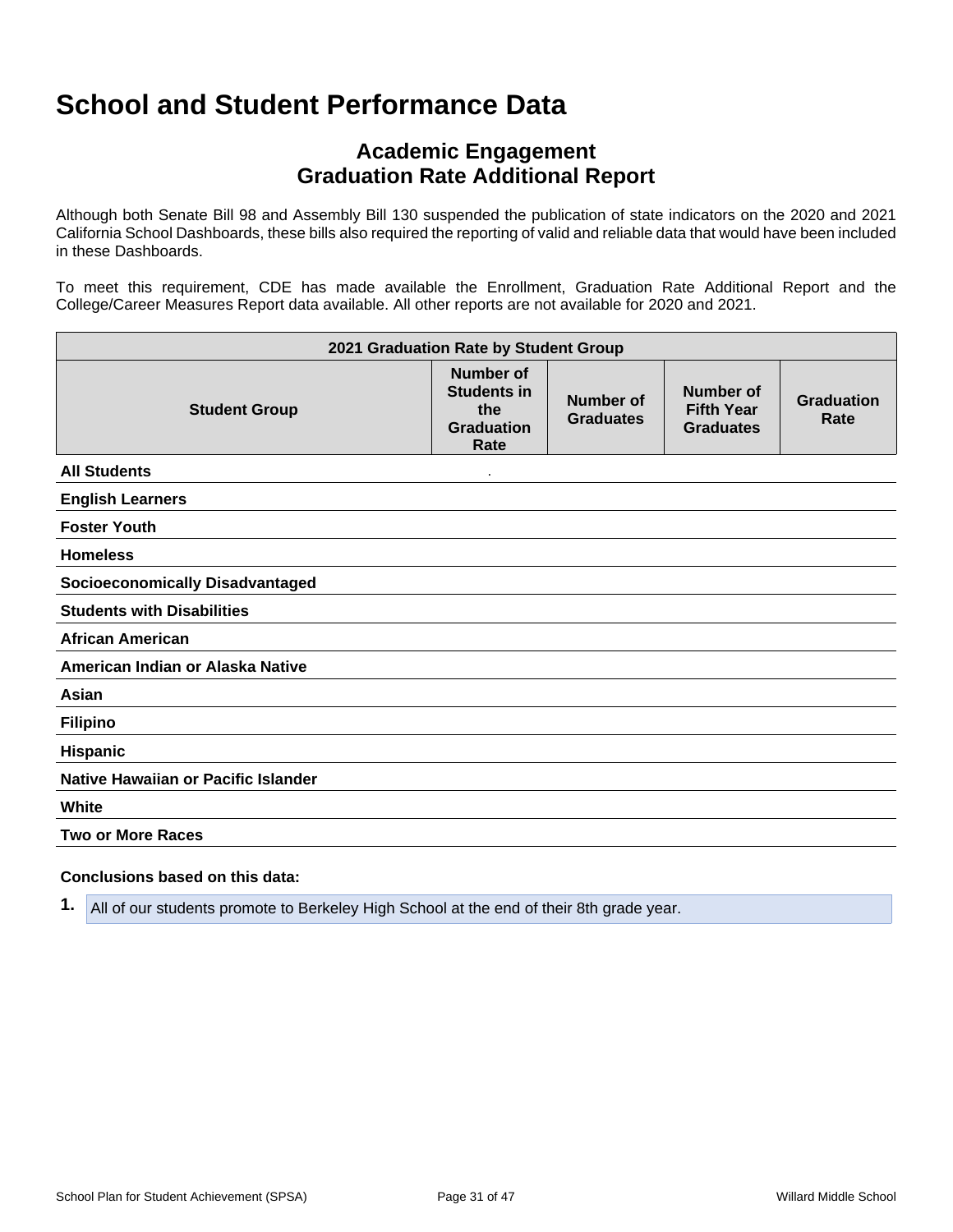# **Conditions & Climate Suspension Rate**

Although both Senate Bill 98 and Assembly Bill 130 suspended the publication of state indicators on the 2020 and 2021 California School Dashboards, these bills also required the reporting of valid and reliable data that would have been included in these Dashboards.

To meet this requirement, CDE has made available the Enrollment, Graduation Rate Additional Report and the College/Career Measures Report data available. All other reports are not available for 2020 and 2021, thus the most recent data (2019 Fall) is provided here.

The performance levels are color-coded and range from lowest-to-highest performance in the following order:



This section provides number of student groups in each color.



This section provides information about the percentage of students in kindergarten through grade 12 who have been suspended at least once in a given school year. Students who are suspended multiple times are only counted once.

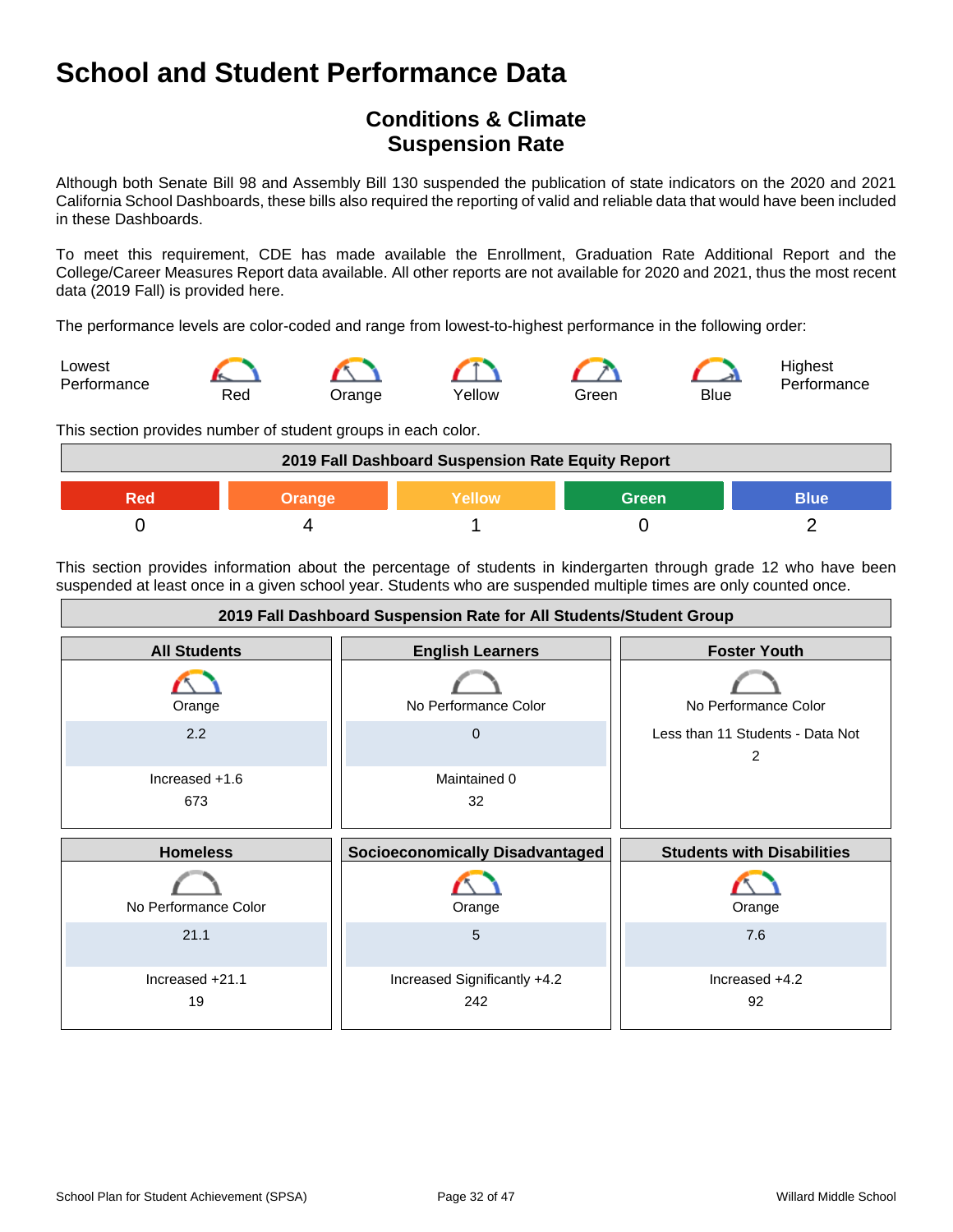

This section provides a view of the percentage of students who were suspended.

| 2019 Fall Dashboard Suspension Rate by Year |  |  |
|---------------------------------------------|--|--|
| 2017<br>2018<br>2019                        |  |  |
|                                             |  |  |

- **1.** Willard Middle School embraces restorative practices as an alternative to suspension. We have a restorative justice counselor who works closely with our vice principal to create restorative interventions when students have not followed the school discipline policies. .
- **2.** Willard Middle School has an administration and counseling staff that works daily to create positive relationships with our students. Students are greeted at the front of the school daily and the halls and lunch times are closely monitored. These relationships help detract from negative school behaviors.
- **3.** Teachers at Willard Middle practice Positive Behavior Intervention Supports (PBIS) in their classrooms. They also create positive relationships with students and their families. These relationships further a positive school climate where students feel school pride and ownership of the school.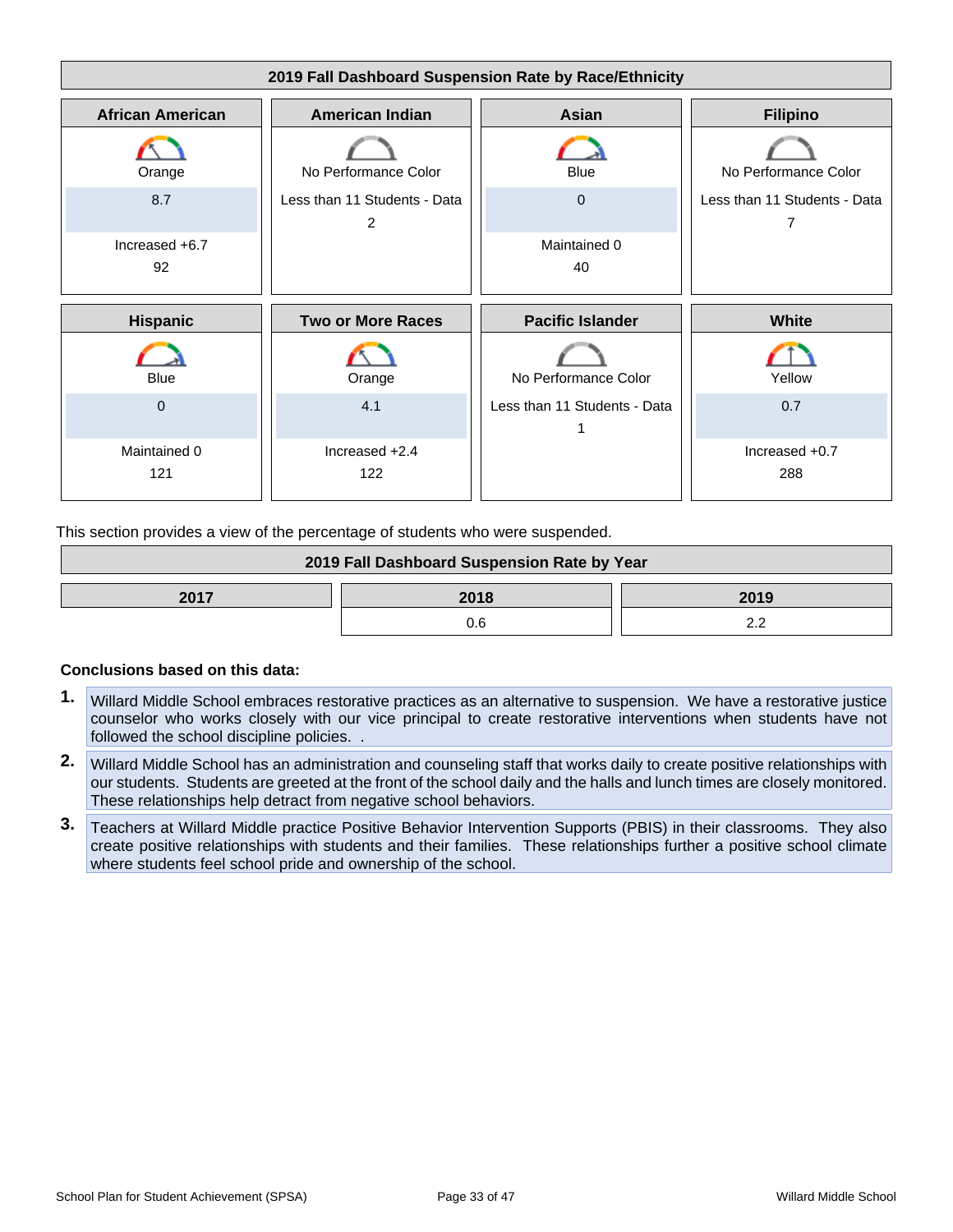# **Goals, Strategies, & Proposed Expenditures**

Complete a copy of the following table for each of the school's goals. Duplicate the table as needed.

# **LEA/LCAP Goal**

BUSD LCAP Focus Goal 1: Provide high quality classroom instruction and curriculum that promote college and career readiness with academic interventions in place to eliminate barriers to student success..

# **Goal 1**

Willard strives to offer students high quality instruction through the use of state adopted curriculum and high quality teaching. This will improve student learning and promote college and career readiness.

# **Identified Need**

Willard is a school that needs improved instruction so that students can learn and thrive in the 21st Century. Improved instruction will be done by teachers doing inquiry work around their teaching practices.

### **Annual Measurable Outcomes**

| Metric/Indicator                                                                                                       | <b>Baseline/Actual Outcome</b>                                                                                                                                                                                                                                                                                                                                                                                                                                                                                                                                                                       | <b>Expected Outcome</b>                                                                                                                                                     |
|------------------------------------------------------------------------------------------------------------------------|------------------------------------------------------------------------------------------------------------------------------------------------------------------------------------------------------------------------------------------------------------------------------------------------------------------------------------------------------------------------------------------------------------------------------------------------------------------------------------------------------------------------------------------------------------------------------------------------------|-----------------------------------------------------------------------------------------------------------------------------------------------------------------------------|
| <b>Student Assessments</b><br>Office Referrals because of<br>disruptive classroom behavior<br><b>Teacher Retention</b> | Willard is making gains in our<br>assessments but we still need<br>to improve the proficiency of<br>students in English Language<br>Arts and Math as measured by<br>our annual state testing,<br><b>Smarter Balance Assessment.</b><br>Formative classroom<br>assessments will be<br>administered at the beginning<br>of teaching units and<br>summative assessments will<br>measure the change in<br>learning.<br>Willard administration will<br>calculate the number of<br>referrals at the end of the 21-<br>22 school year and use the<br>total as baseline data for the<br>2021-22 school year. | With the added support, Willard<br>Middle School expects to see<br>improved scores on<br>assessments and fewer<br>behavioral referrals throughout<br>the 21-22 school year. |

Complete a copy of the Strategy/Activity table for each of the school's strategies/activities. Duplicate the table, including Proposed Expenditures, as needed.

# **Strategy/Activity 1**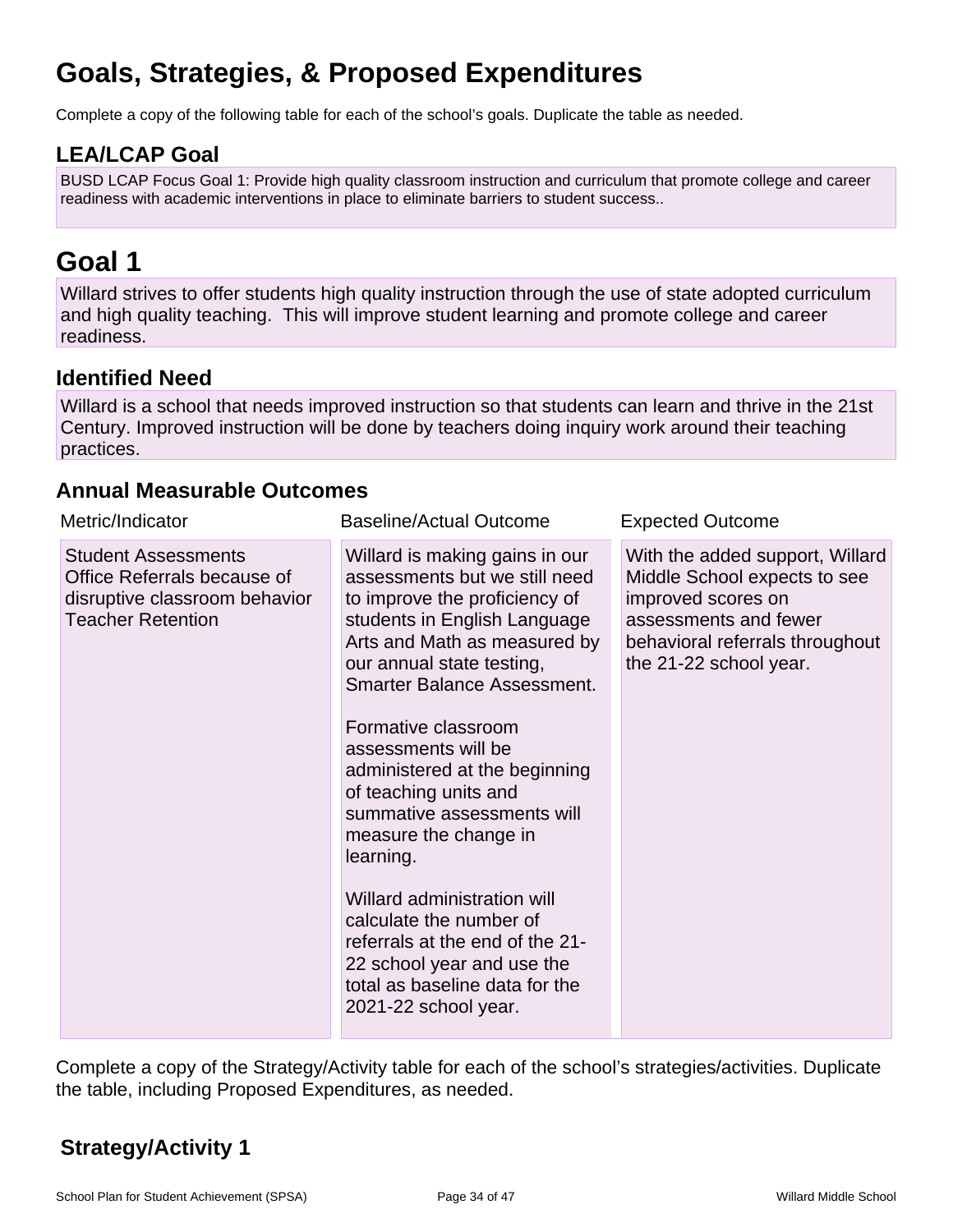### **Students to be Served by this Strategy/Activity**

(Identify either All Students or one or more specific student groups)

We will support our most struggling readers through increasing student access to reading and writing support and intervention. Additionally, we will provide support for our students who have yet to reach proficiency in math.

Strategy/Activity

Providing FTE of an ELA interventionist to support our most struggling students. Providing FTE for Math Support offerings

#### **Proposed Expenditures for this Strategy/Activity**

List the amount(s) and funding source(s) for the proposed expenditures. Specify the funding source(s) using one or more of the following: LCFF, Federal (if Federal identify the Title and Part, as applicable), Other State, and/or Local.

| Amount(s) | Source(s)   |
|-----------|-------------|
| 20,662    | <b>BSEP</b> |
| 9,555     | <b>BSEP</b> |

### **Strategy/Activity 2**

#### **Students to be Served by this Strategy/Activity**

(Identify either All Students or one or more specific student groups)

All Students will benefit from this strategy.

#### Strategy/Activity

Teachers need materials and supplies so they can continue to offer a high quality education for all students.

#### **Proposed Expenditures for this Strategy/Activity**

List the amount(s) and funding source(s) for the proposed expenditures. Specify the funding source(s) using one or more of the following: LCFF, Federal (if Federal identify the Title and Part, as applicable), Other State, and/or Local.

| Amount(s) | Source(s)             |
|-----------|-----------------------|
| 14870     | <b>BSEP</b>           |
| 15130     | <b>BSEP Carryover</b> |
|           | Other                 |

### **Strategy/Activity 3**

#### **Students to be Served by this Strategy/Activity**

(Identify either All Students or one or more specific student groups)

7th Grade students will benefit from this activity.

#### Strategy/Activity

Be A Scientist contract for supplies, \$1,500 from BSEP.

### **Proposed Expenditures for this Strategy/Activity**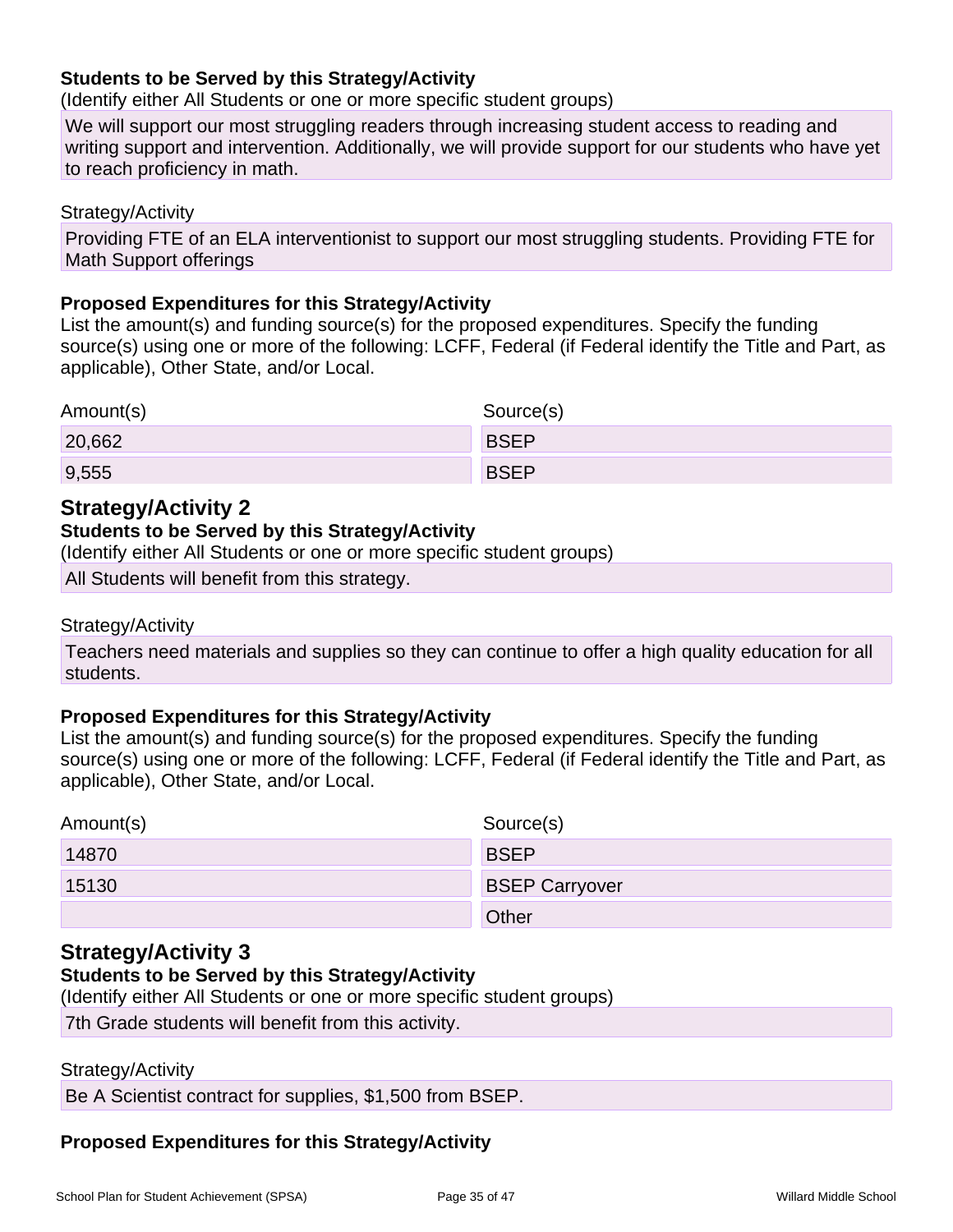List the amount(s) and funding source(s) for the proposed expenditures. Specify the funding source(s) using one or more of the following: LCFF, Federal (if Federal identify the Title and Part, as applicable), Other State, and/or Local.

Amount(s) Source(s)

1,500 BSEP Carryover

### **Strategy/Activity 4**

### **Students to be Served by this Strategy/Activity**

(Identify either All Students or one or more specific student groups)

All students will benefit.

#### Strategy/Activity

After School Sports Athletic Director, from PTA for .10 FTE

### **Proposed Expenditures for this Strategy/Activity**

List the amount(s) and funding source(s) for the proposed expenditures. Specify the funding source(s) using one or more of the following: LCFF, Federal (if Federal identify the Title and Part, as applicable), Other State, and/or Local.

| Amount(s) | Source(s)  |
|-----------|------------|
| 7476      | <b>PTA</b> |

### **Strategy/Activity 5**

#### **Students to be Served by this Strategy/Activity**

(Identify either All Students or one or more specific student groups)

All 6th grade students; 7th and 8th grade students who will take the Growing Leaders Elective.

#### Strategy/Activity

Growing Leaders is a project based learning class. Student develop skills in cooperation, cooking, innovation and business. It teaches them skills that can inform their career paths.

There is a contract for Americorps workers to also support the program as well as help maintain the garden. (\$35,000)

#### **Proposed Expenditures for this Strategy/Activity**

List the amount(s) and funding source(s) for the proposed expenditures. Specify the funding source(s) using one or more of the following: LCFF, Federal (if Federal identify the Title and Part, as applicable), Other State, and/or Local.

| Amount(s) | Source(s)             |
|-----------|-----------------------|
| 25,000    | <b>BSEP Carryover</b> |
| 10,000    | <b>BSEP</b>           |

### **Strategy/Activity 6**

#### **Students to be Served by this Strategy/Activity**

(Identify either All Students or one or more specific student groups)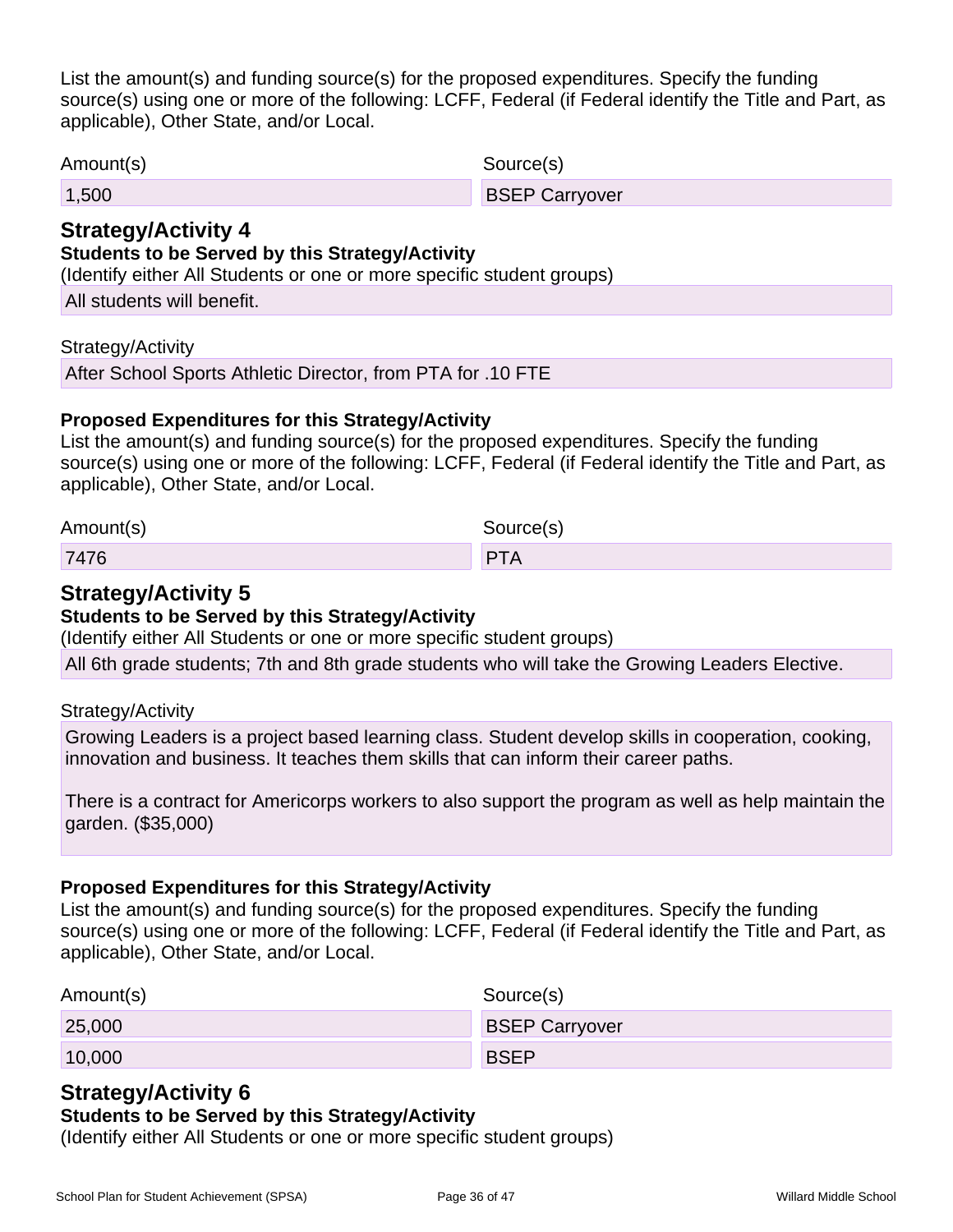#### All students

#### Strategy/Activity

Support and purchase of curriculum materials in the form of software subscriptions. This will be used to purchase supplementary programs not paid for by the central office including Math 180.

#### **Proposed Expenditures for this Strategy/Activity**

List the amount(s) and funding source(s) for the proposed expenditures. Specify the funding source(s) using one or more of the following: LCFF, Federal (if Federal identify the Title and Part, as applicable), Other State, and/or Local.

| Amount(s) | Source(s)    |
|-----------|--------------|
| 20,000    | <b>BSEP</b>  |
|           | <b>Other</b> |

# **Annual Review**

#### **SPSA Year Reviewed: 2021-22**

Respond to the following prompts relative to this goal. If the school is in the first year of implementing the goal, an analysis is not required and this section may be deleted.

# **ANALYSIS**

Describe the overall implementation of the strategies/activities and the overall effectiveness of the strategies/activities to achieve the articulated goal.

Our strategies are targeted to meet the needs of improved learning for all students and sub-sets of students who demonstrate the need for additional support.

Briefly describe any major differences between the intended implementation and/or the budgeted expenditures to implement the strategies/activities to meet the articulated goal.

Our goal and spending are in alignment with improving the academic outcomes for all of Willard students.

Describe any changes that will be made to this goal, the annual outcomes, metrics, or strategies/activities to achieve this goal as a result of this analysis. Identify where those changes can be found in the SPSA.

N/A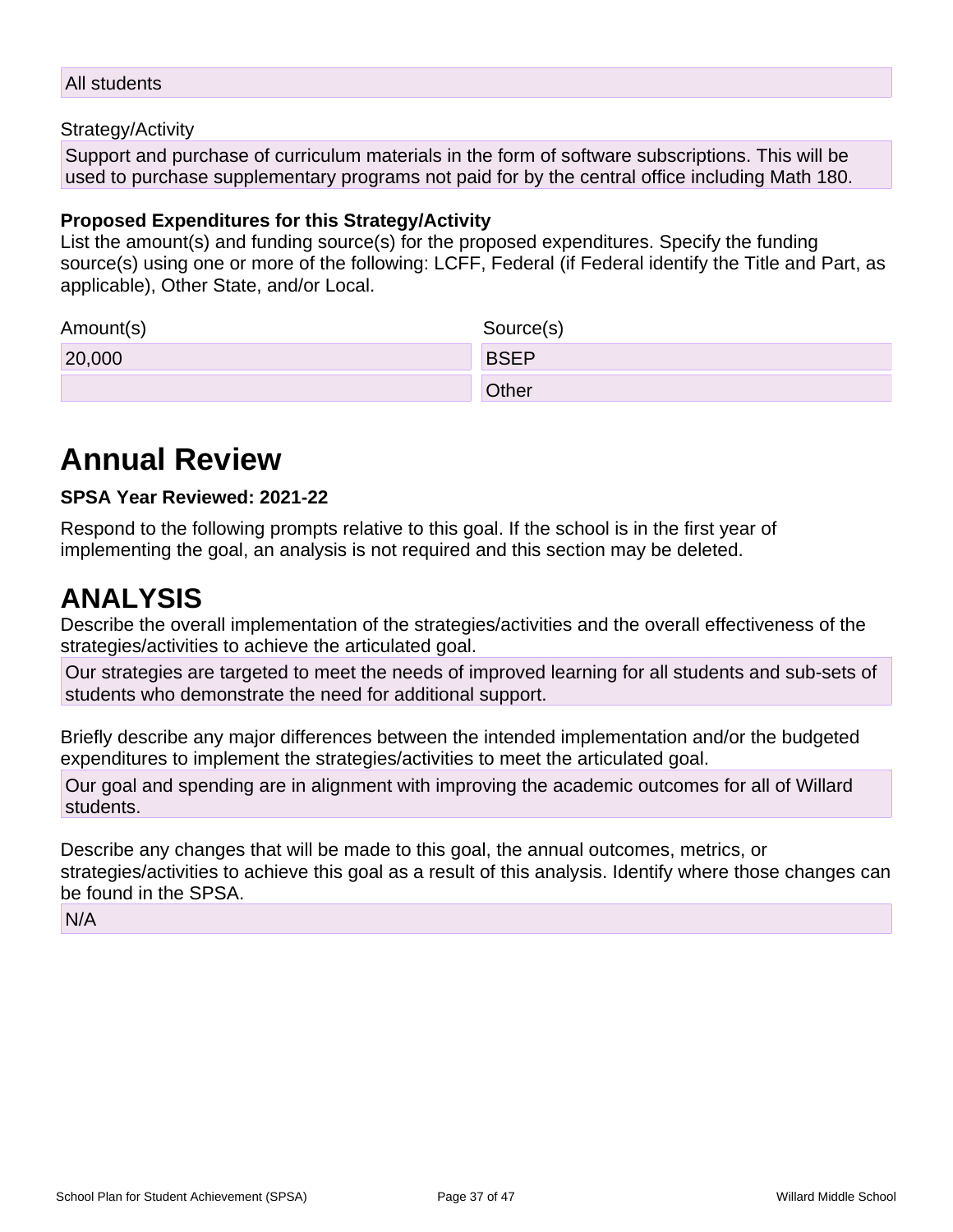# **Goals, Strategies, & Proposed Expenditures**

Complete a copy of the following table for each of the school's goals. Duplicate the table as needed.

## **LEA/LCAP Goal**

BUSD LCAP Focus Goal 2: End the racial predictability of academic achievement by ensuring that all systems are culturally and linguistically responsive to the needs of our students..

# **Goal 2**

Goal 2: Willard strives to have all students achieving at high level. If our students who have been historically underserved are not performing at grade level we create opportunities for students to access school and class with wrap around services.

### **Identified Need**

Improve the achievement of African American and Latino students at Willard so they will be prepared for high school and beyond.

### **Annual Measurable Outcomes**

| Metric/Indicator                                                                                                                                                        | <b>Baseline/Actual Outcome</b>                                                                               | <b>Expected Outcome</b>                                                      |
|-------------------------------------------------------------------------------------------------------------------------------------------------------------------------|--------------------------------------------------------------------------------------------------------------|------------------------------------------------------------------------------|
| <b>Provide Coaching Training for</b><br>Equity for instructional coaches<br>STAR and classroom<br>assessments<br>Discipline Data<br>Attendance<br><b>Family Surveys</b> | We will use our 2020-21<br>attendance, STAR and<br>classroom assessment as well<br>discipline referral data. | Increased attendance and test<br>scores as well as fewer<br>discipline data. |

Complete a copy of the Strategy/Activity table for each of the school's strategies/activities. Duplicate the table, including Proposed Expenditures, as needed.

### **Strategy/Activity 1**

### **Students to be Served by this Strategy/Activity**

(Identify either All Students or one or more specific student groups)

Focus is on improved student attendance and school climate

#### Strategy/Activity

Instructional Specialist position to support family engagement, attendance, and school activities

### **Proposed Expenditures for this Strategy/Activity**

List the amount(s) and funding source(s) for the proposed expenditures. Specify the funding source(s) using one or more of the following: LCFF, Federal (if Federal identify the Title and Part, as applicable), Other State, and/or Local.

Amount(s) Source(s)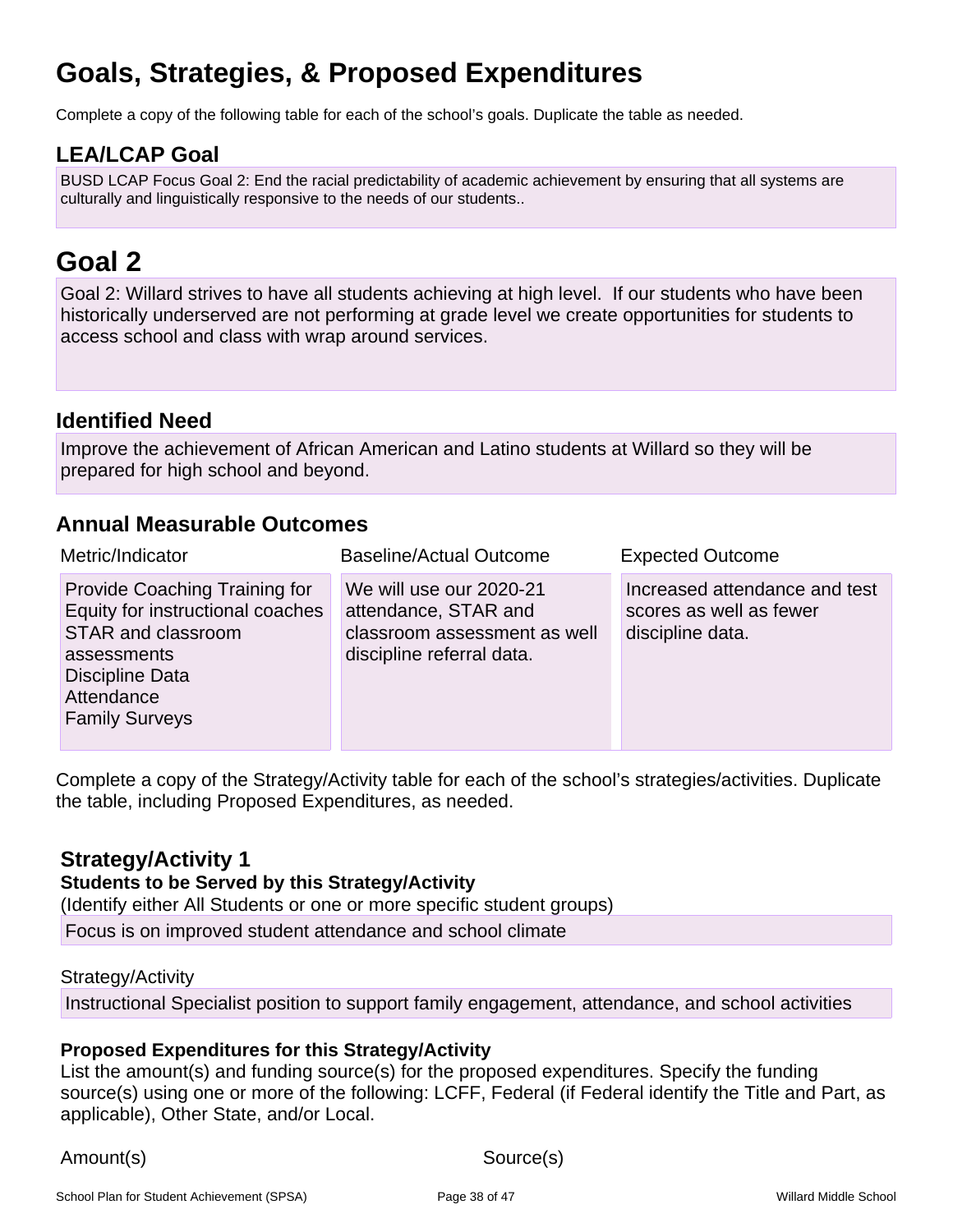# **Annual Review**

### **SPSA Year Reviewed: 2021-22**

Respond to the following prompts relative to this goal. If the school is in the first year of implementing the goal, an analysis is not required and this section may be deleted.

# **ANALYSIS**

Describe the overall implementation of the strategies/activities and the overall effectiveness of the strategies/activities to achieve the articulated goal.

School Climate Surveys and Family Feedback Surveys will be administered

Briefly describe any major differences between the intended implementation and/or the budgeted expenditures to implement the strategies/activities to meet the articulated goal. N/A

Describe any changes that will be made to this goal, the annual outcomes, metrics, or strategies/activities to achieve this goal as a result of this analysis. Identify where those changes can be found in the SPSA.

N/A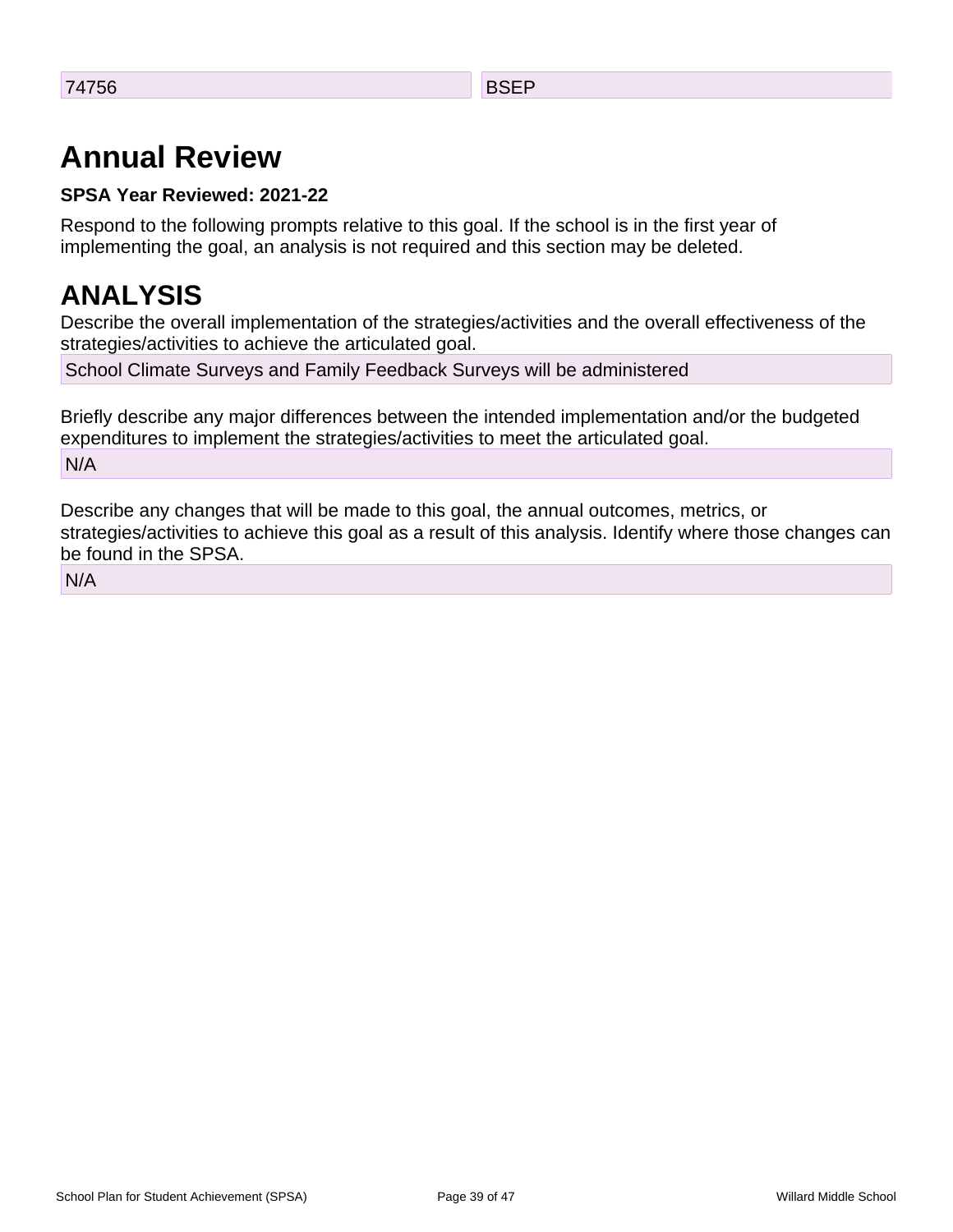# **Goals, Strategies, & Proposed Expenditures**

Complete a copy of the following table for each of the school's goals. Duplicate the table as needed.

# **LEA/LCAP Goal**

BUSD LCAP Focus Goal 3: Ensure all school sites have safe, welcoming and inclusive climates for all students and their families, so that all students are in their classes ready to learn..

# **Goal 3**

Willard creates a school climate that is positive and welcoming for all students and families.

### **Identified Need**

We address the social-emotional needs of our students through weekly Advisory lessons, PBIS, counseling, and restorative justice practices. These practices teach students to be more inclusive of all students. Parents are invited to an annual meeting to learn more about the goals for the school year. This includes a presentation on the social emotional development of middle school students and ways that the school address student needs in this area.

### **Annual Measurable Outcomes**

| Metric/Indicator                                                    | <b>Baseline/Actual Outcome</b>                                                                                                                                                                                                                                                                                                                                                                                                                      | <b>Expected Outcome</b>                                                                                                                                          |
|---------------------------------------------------------------------|-----------------------------------------------------------------------------------------------------------------------------------------------------------------------------------------------------------------------------------------------------------------------------------------------------------------------------------------------------------------------------------------------------------------------------------------------------|------------------------------------------------------------------------------------------------------------------------------------------------------------------|
| Discipline Data<br><b>Student surveys</b><br><b>Counseling Data</b> | Review referrals and get the<br>baseline number that are<br>related to student conflict or<br>harassment among students.<br>Review student surveys with a<br>particular interest in student<br>comments around school<br>climate. Tally and monitor their<br>responses and compare data<br>one year later.<br>Survey students who utilize the<br>counseling office for indicators<br>of improved attitudes toward<br>school and the school climate. | Fewer harassment and student<br>conflict referrals.<br>Student surveys will<br>demonstrate that students are<br>positive about the school<br>climate at Willard. |

Complete a copy of the Strategy/Activity table for each of the school's strategies/activities. Duplicate the table, including Proposed Expenditures, as needed.

### **Strategy/Activity 1**

### **Students to be Served by this Strategy/Activity**

(Identify either All Students or one or more specific student groups)

#### All students

### Strategy/Activity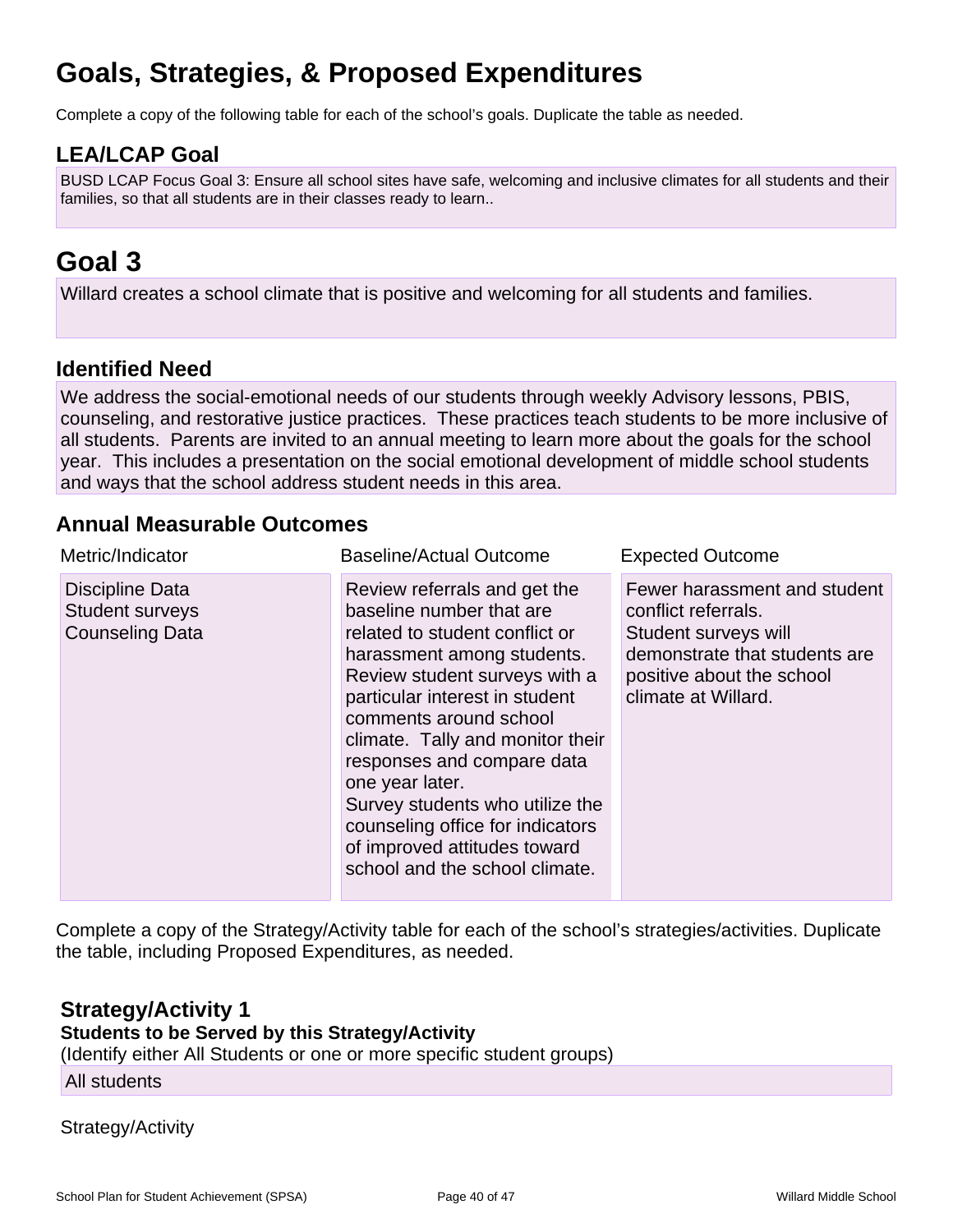Continue to offer counseling services to students who are struggling and not feeling welcome at Willard. Counselor funding 0.3.

### **Proposed Expenditures for this Strategy/Activity**

List the amount(s) and funding source(s) for the proposed expenditures. Specify the funding source(s) using one or more of the following: LCFF, Federal (if Federal identify the Title and Part, as applicable), Other State, and/or Local.

| Amount(s) | Source(s)   |
|-----------|-------------|
| 32121     | <b>BSFP</b> |

# **Annual Review**

### **SPSA Year Reviewed: 2021-22**

Respond to the following prompts relative to this goal. If the school is in the first year of implementing the goal, an analysis is not required and this section may be deleted.

# **ANALYSIS**

Describe the overall implementation of the strategies/activities and the overall effectiveness of the strategies/activities to achieve the articulated goal.

The activities of this goal will be implemented throughout the 2020-21 school year. The counselors, teachers, and students will be supported through lessons and professional development to continue to have a school culture that is inclusive and safe.

Briefly describe any major differences between the intended implementation and/or the budgeted expenditures to implement the strategies/activities to meet the articulated goal. N/A

Describe any changes that will be made to this goal, the annual outcomes, metrics, or strategies/activities to achieve this goal as a result of this analysis. Identify where those changes can be found in the SPSA.

N/A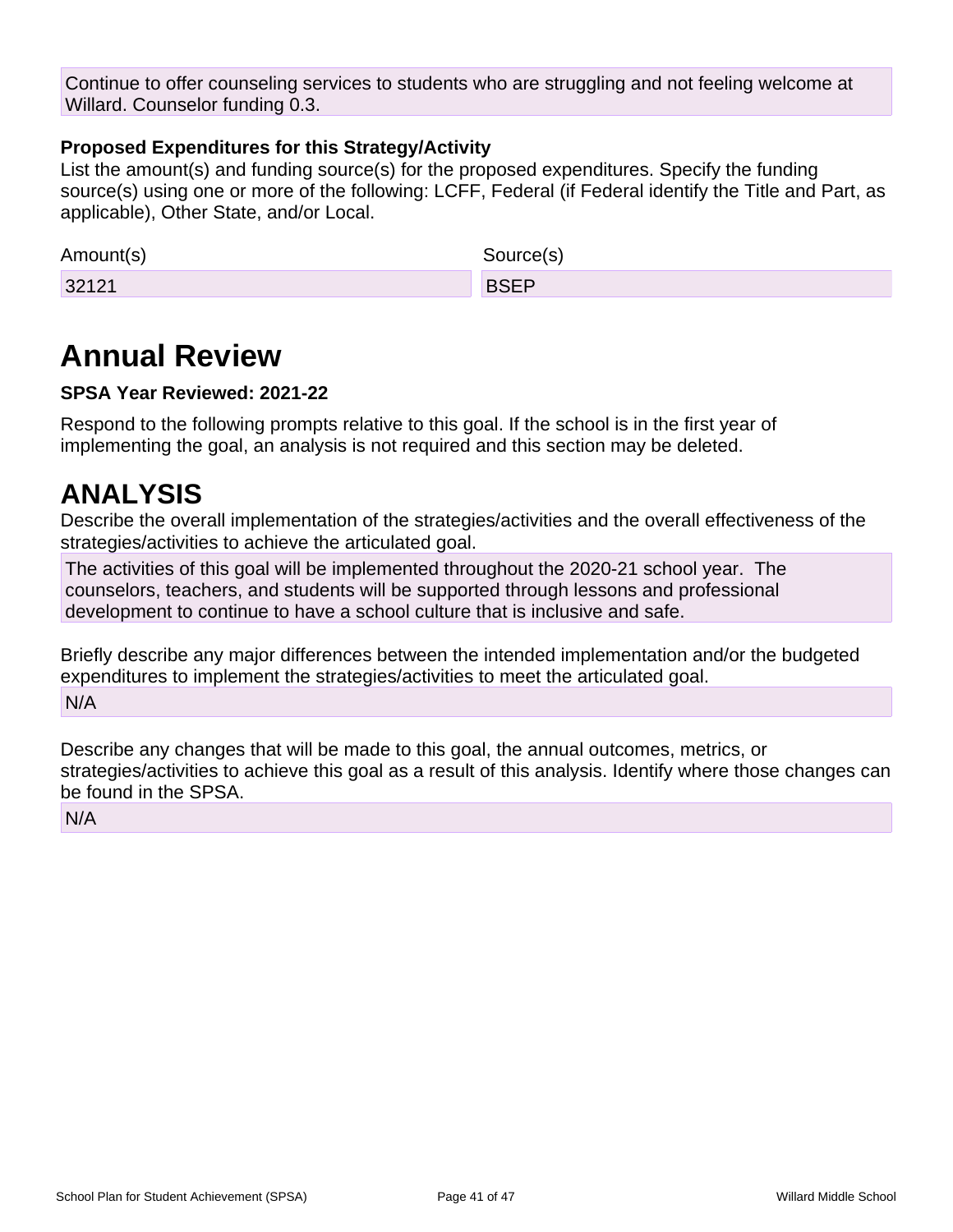# **Goals, Strategies, & Proposed Expenditures**

Complete a copy of the following table for each of the school's goals. Duplicate the table as needed.

# **LEA/LCAP Goal**

# **Goal 4**

Increase the capacity of our student leaders..

Increase student empowerment in the participation and governing of the school. Students will work with the school in partnership to increase the involvement of the family in their educations.

Insure that students voices are heard and valued in the operations of the school.

# **Identified Need**

Goal 4: Willard works to increase the capacity of their staff to ensure they have opportunities to receive PD, collaborate with one another, and support students outside of the regular school day.

### **Annual Measurable Outcomes**

| Metric/Indicator                                                       | <b>Baseline/Actual Outcome</b>          | <b>Expected Outcome</b>                                                  |  |  |  |  |  |
|------------------------------------------------------------------------|-----------------------------------------|--------------------------------------------------------------------------|--|--|--|--|--|
| <b>Student Surveys</b><br>Student feedback through<br>Advisory classes | Compare surveys from 19/20<br>and 21/22 | Students will view the school in<br>as a positive place for<br>students. |  |  |  |  |  |

Complete a copy of the Strategy/Activity table for each of the school's strategies/activities. Duplicate the table, including Proposed Expenditures, as needed.

### **Strategy/Activity 1**

### **Students to be Served by this Strategy/Activity**

(Identify either All Students or one or more specific student groups)

All students

### Strategy/Activity

Supporting staff to develop their expertise and instructional practice in effort to improve the outcomes of all of Willard's Students. Certificated and Classified Hourly Pay for time spent outside of the duty day to work with students, attend PD, collaborate with colleagues, and plan school activities/events/and programs.

### **Proposed Expenditures for this Strategy/Activity**

List the amount(s) and funding source(s) for the proposed expenditures. Specify the funding source(s) using one or more of the following: LCFF, Federal (if Federal identify the Title and Part, as applicable), Other State, and/or Local.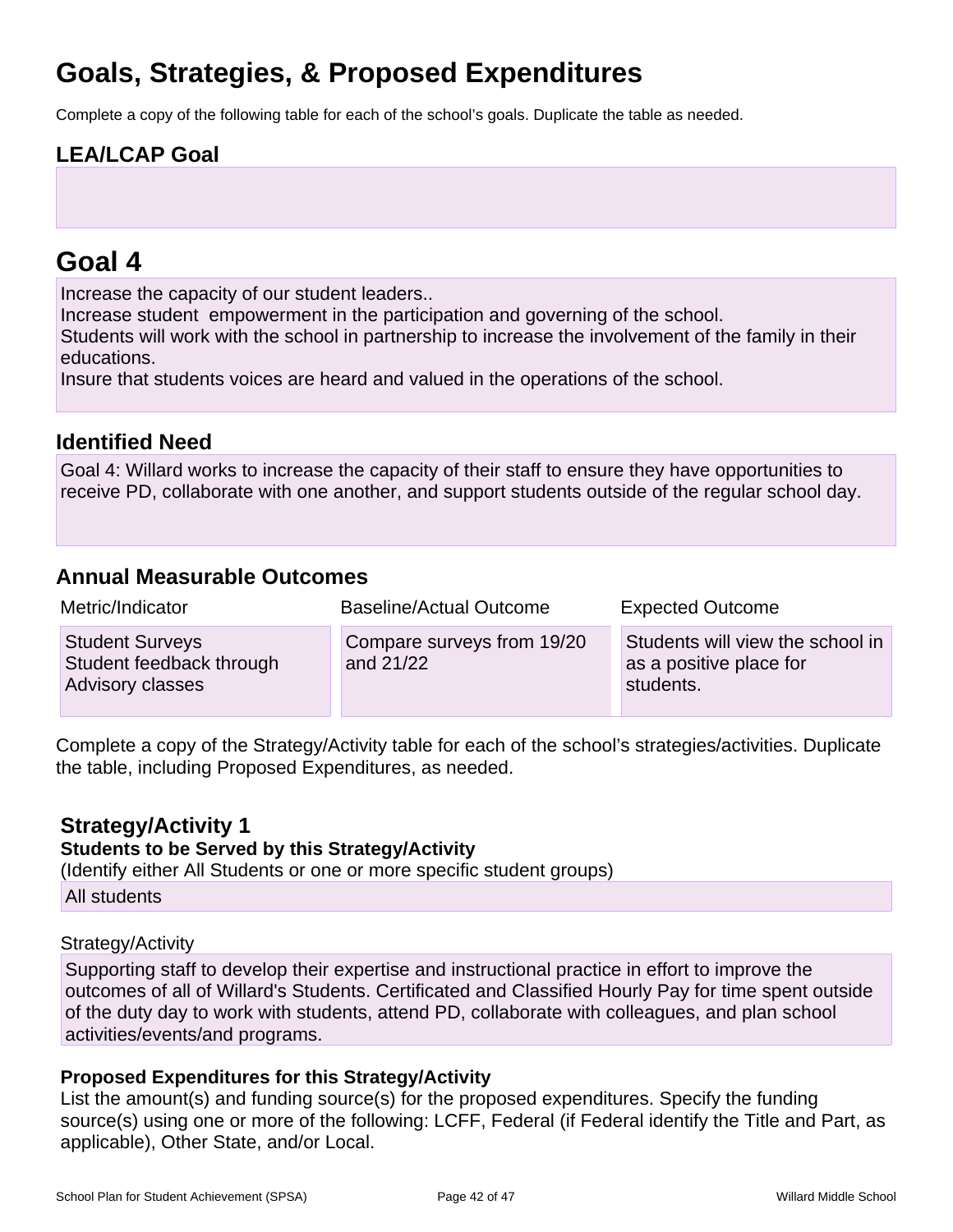| Amount(s) | Source(s)             |
|-----------|-----------------------|
| 5,000     | <b>BSEP</b>           |
| 13181     | <b>BSEP</b>           |
| 16819     | <b>BSEP Carryover</b> |

# **Annual Review**

### **SPSA Year Reviewed: 2021-22**

Respond to the following prompts relative to this goal. If the school is in the first year of implementing the goal, an analysis is not required and this section may be deleted.

# **ANALYSIS**

Describe the overall implementation of the strategies/activities and the overall effectiveness of the strategies/activities to achieve the articulated goal.

Specific school wide goals will be supported through the greater access to professional development.

Briefly describe any major differences between the intended implementation and/or the budgeted expenditures to implement the strategies/activities to meet the articulated goal. N/A

Describe any changes that will be made to this goal, the annual outcomes, metrics, or strategies/activities to achieve this goal as a result of this analysis. Identify where those changes can be found in the SPSA.

N/A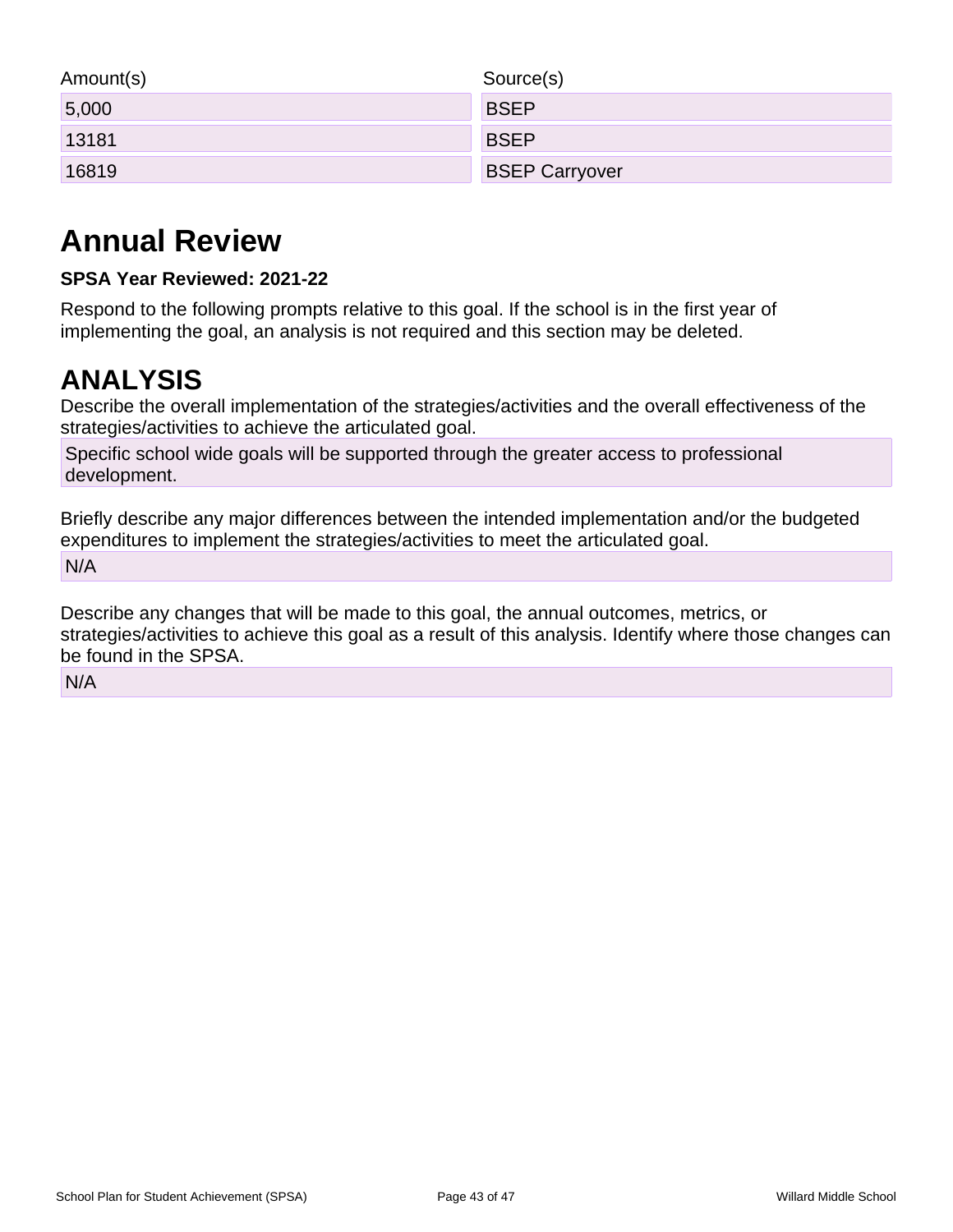# **Goals, Strategies, & Proposed Expenditures**

Complete a copy of the following table for each of the school's goals. Duplicate the table as needed.

# **LEA/LCAP Goal**

Personnel Variance

# **Goal 5**

Allow enough funds for all of the personnel..

### **Identified Need**

5% variance for personnel positions.

### **Annual Measurable Outcomes**

Metric/Indicator **Baseline/Actual Outcome** Expected Outcome

Complete a copy of the Strategy/Activity table for each of the school's strategies/activities. Duplicate the table, including Proposed Expenditures, as needed.

### **Strategy/Activity 1**

#### **Students to be Served by this Strategy/Activity**

(Identify either All Students or one or more specific student groups)

#### Strategy/Activity

Required reserve for personnel variance:

### **Proposed Expenditures for this Strategy/Activity**

List the amount(s) and funding source(s) for the proposed expenditures. Specify the funding source(s) using one or more of the following: LCFF, Federal (if Federal identify the Title and Part, as applicable), Other State, and/or Local.

| Amount(s) | Source(s)   |  |  |  |  |  |  |
|-----------|-------------|--|--|--|--|--|--|
| 6855      | <b>BSEP</b> |  |  |  |  |  |  |
| 374       | <b>PTA</b>  |  |  |  |  |  |  |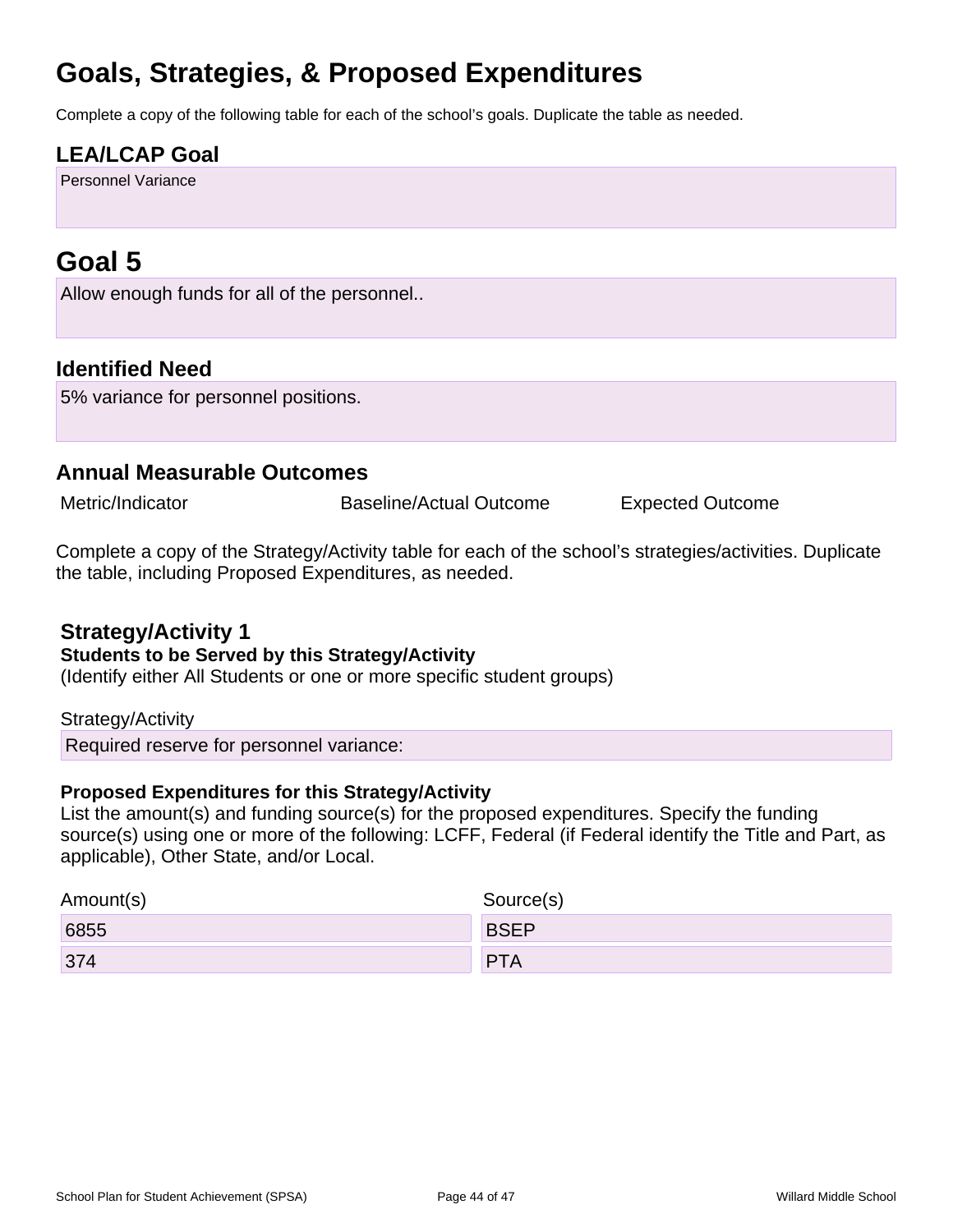# **Budget Summary**

Complete the table below. Schools may include additional information. Adjust the table as needed. The Budget Summary is required for schools funded through the ConApp, and/or that receive funds from the LEA for Comprehensive Support and Improvement (CSI).

# **Budget Summary**

| <b>Description</b>                                                      | Amount       |
|-------------------------------------------------------------------------|--------------|
| Total Funds Provided to the School Through the Consolidated Application | \$           |
| Total Federal Funds Provided to the School from the LEA for CSI         | \$           |
| Total Funds Budgeted for Strategies to Meet the Goals in the SPSA       | \$273,299.00 |

# **Other Federal, State, and Local Funds**

List the additional Federal programs that the school is including in the schoolwide program. Adjust the table as needed. If the school is not operating a Title I schoolwide program this section is not applicable and may be deleted.

| <b>Federal Programs</b> | Allocation (\$) |
|-------------------------|-----------------|
|                         |                 |

Subtotal of additional federal funds included for this school: \$

List the State and local programs that the school is including in the schoolwide program. Duplicate the table as needed.

| <b>State or Local Programs</b> | <b>Allocation (\$)</b> |  |  |  |  |
|--------------------------------|------------------------|--|--|--|--|
| <b>BSEP</b>                    | \$207,000.00           |  |  |  |  |
| <b>BSEP Carryover</b>          | \$58,449.00            |  |  |  |  |
| <b>PTA</b>                     | \$7,850.00             |  |  |  |  |

Subtotal of state or local funds included for this school: \$273,299.00

Total of federal, state, and/or local funds for this school: \$273,299.00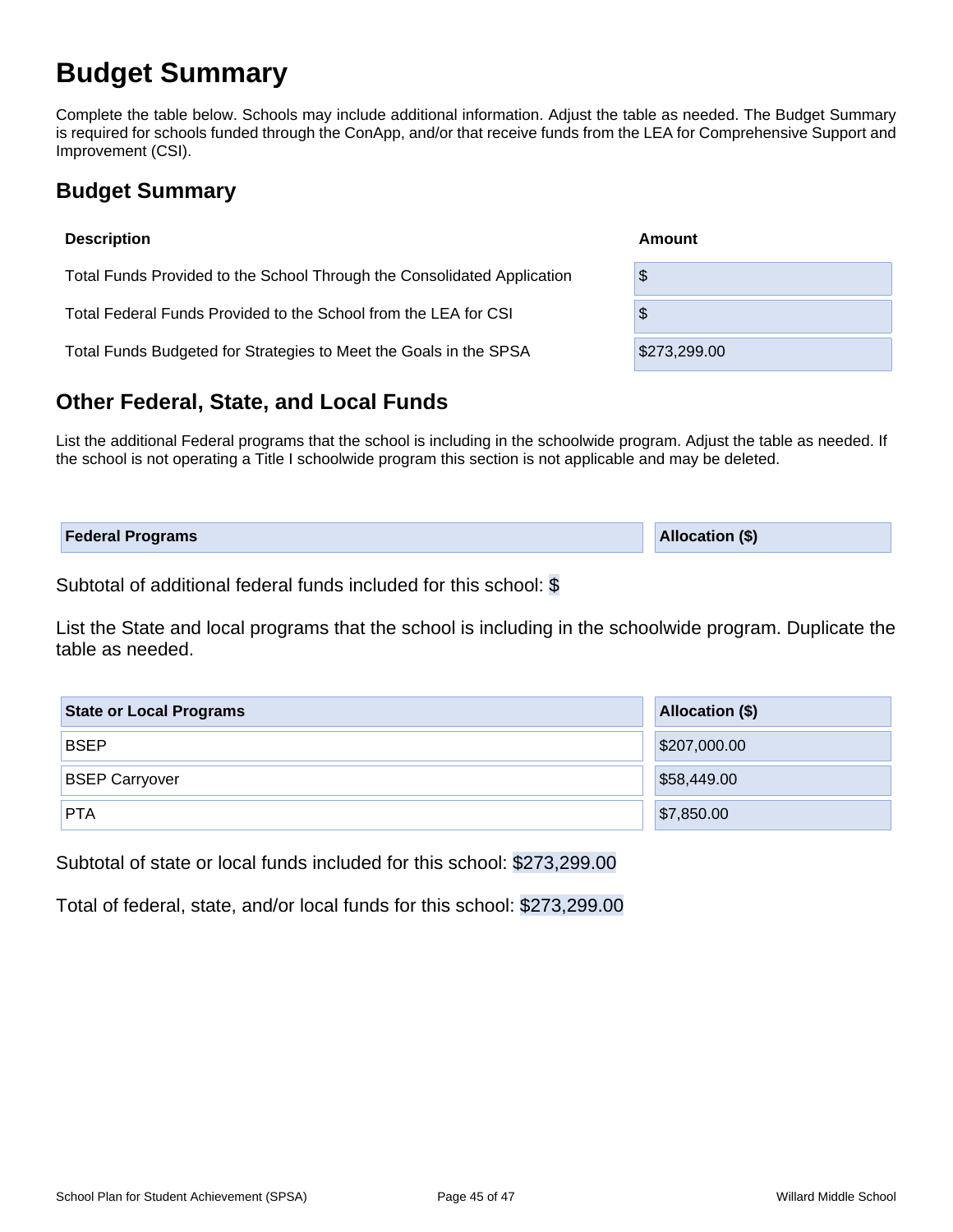# **School Site Council Membership**

California Education Code describes the required composition of the School Site Council (SSC). The SSC shall be composed of the principal and representatives of: teachers selected by teachers at the school; other school personnel selected by other school personnel at the school; parents of pupils attending the school selected by such parents; and, in secondary schools, pupils selected by pupils attending the school. The current make-up of the SSC is as follows:

- 1. School Principal
- 3 Classroom Teachers
- 5 Other School Staff

| <b>Name of Members</b> | <b>Role</b>                       |
|------------------------|-----------------------------------|
| <b>Chris Albeck</b>    | Principal                         |
| <b>Chloe Smith</b>     | <b>Classroom Teacher</b>          |
| Rayna Steffl           | <b>Classroom Teacher</b>          |
| Zabed Monika           | <b>Classroom Teacher</b>          |
| Sarah Jackson          | <b>Other School Staff</b>         |
|                        | <b>Parent or Community Member</b> |
| <b>Robert Grimes</b>   | <b>Other School Staff</b>         |
|                        | <b>Parent or Community Member</b> |
| Monique Allen          | Parent or Community Member        |
| Jade Thomas            | <b>Parent or Community Member</b> |
| Natasha Hawkins        | Parent or Community Member        |
|                        | Parent or Community Member        |
|                        | Parent or Community Member        |
|                        | <b>Parent or Community Member</b> |

At elementary schools, the school site council must be constituted to ensure parity between (a) the principal, classroom teachers, and other school personnel, and (b) parents of students attending the school or other community members. Classroom teachers must comprise a majority of persons represented under section (a). At secondary schools there must be, in addition, equal numbers of parents or other community members selected by parents, and students. Members must be selected by their peer group.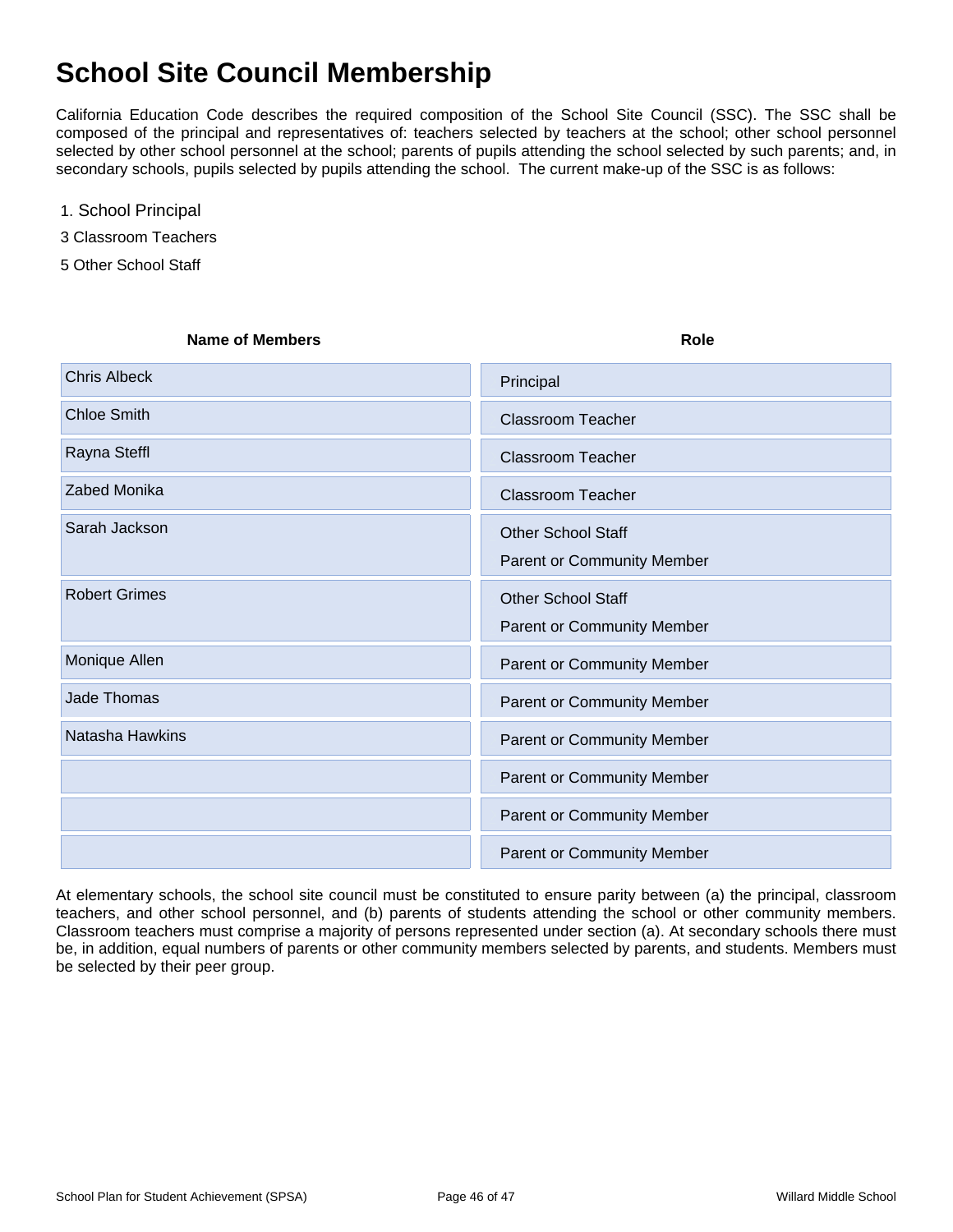# **Recommendations and Assurances**

The School Site Council (SSC) recommends this school plan and proposed expenditures to the district governing board for approval and assures the board of the following:

The SSC is correctly constituted and was formed in accordance with district governing board policy and state law.

The SSC reviewed its responsibilities under state law and district governing board policies, including those board policies relating to material changes in the School Plan for Student Achievement (SPSA) requiring board approval.

The SSC sought and considered all recommendations from the following groups or committees before adopting this plan:

#### **Signature Committee or Advisory Group Name**

The SSC reviewed the content requirements for school plans of programs included in this SPSA and believes all such content requirements have been met, including those found in district governing board policies and in the local educational agency plan.

This SPSA is based on a thorough analysis of student academic performance. The actions proposed herein form a sound, comprehensive, coordinated plan to reach stated school goals to improve student academic performance.

This SPSA was adopted by the SSC at a public meeting on May 11, 2022.

Attested:

Principal, Chris Albeck on 5/11/22 SSC Chairperson, Sarah Jackson on 5/17/22

Kathy Fleming Kathy Fleming S-24-22<br>Director of Local Resources Signature Date

Re fe

5/25/22

Ruben Aurelio Associate Superintendent, Educational Services Signature Signature Date